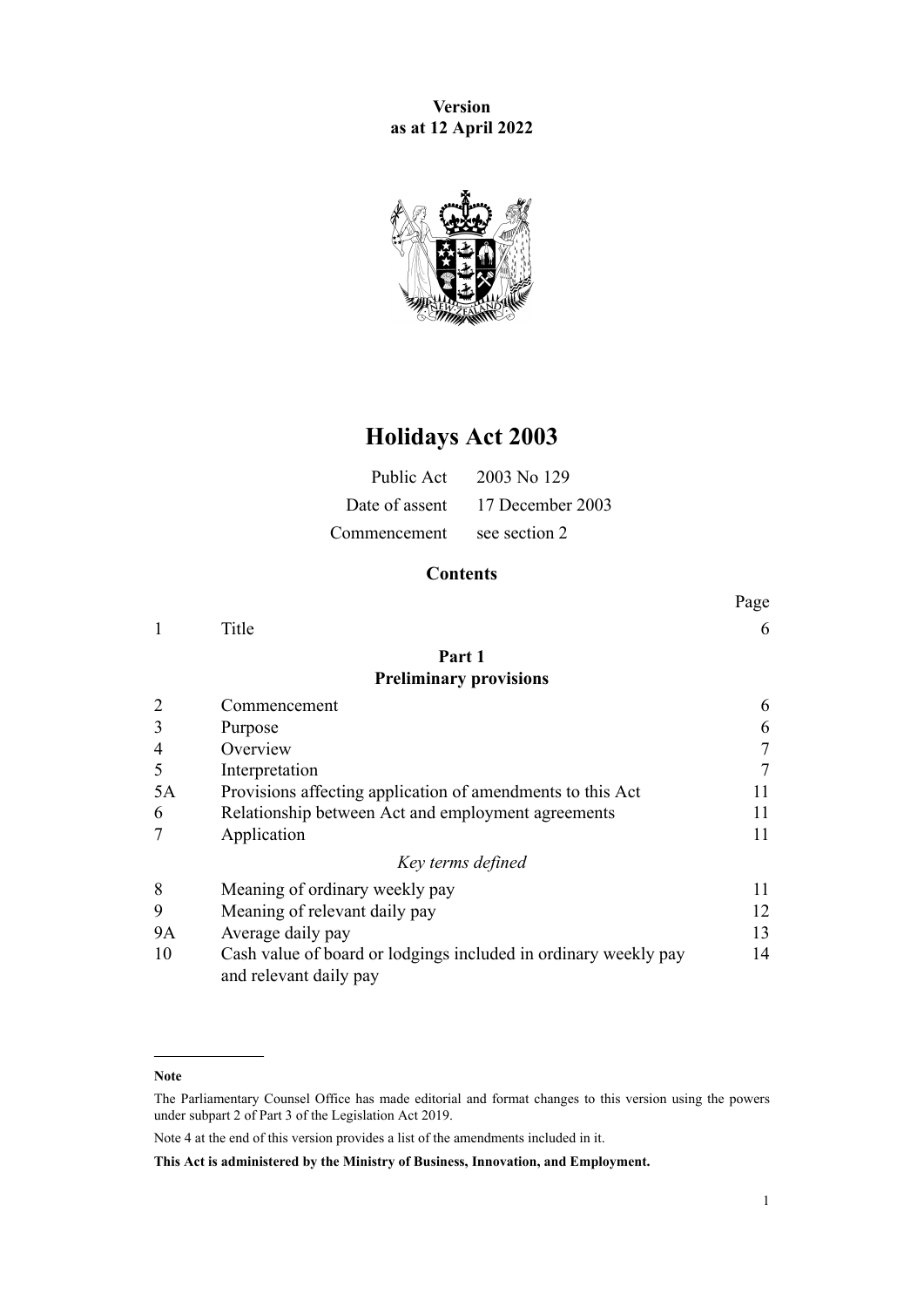|                   | <b>Holidays Act 2003</b>                                                                                                                  | Version as at<br>12 April 2022 |
|-------------------|-------------------------------------------------------------------------------------------------------------------------------------------|--------------------------------|
| 10A               | Treatment of payments made under Home and Community<br>Support (Payment for Travel Between Clients) Settlement Act<br>2016                | 14                             |
| 11                | Labour Inspector may determine ordinary weekly pay, relevant<br>daily pay, and average daily pay                                          | 15                             |
|                   | Determination of what would otherwise be working day                                                                                      |                                |
| 12<br>13          | Determination of what would otherwise be working day<br>Labour Inspector may determine what would otherwise be working<br>day             | 15<br>16                       |
| 14                | Meaning of gross earnings                                                                                                                 | 16                             |
|                   | Part 2<br>Holiday and leave entitlements                                                                                                  |                                |
|                   | Subpart 1-Annual holidays                                                                                                                 |                                |
| 15                | Purpose of this subpart                                                                                                                   | 18                             |
|                   | Entitlement to annual holidays                                                                                                            |                                |
| 16                | Entitlement to annual holidays                                                                                                            | 18                             |
| 17                | How employee's entitlement to annual holidays may be met                                                                                  | 19                             |
| 18                | Taking of annual holidays                                                                                                                 | 20                             |
| 19<br>20          | When employee may be required to take annual holidays<br>Employer may allow employee to take annual holidays in advance                   | 20<br>20                       |
|                   | Payment for annual holidays                                                                                                               |                                |
| 21                | Calculation of annual holiday pay                                                                                                         | 20                             |
| 22<br>23          | Calculation of annual holiday pay if holiday taken in advance<br>Calculation of annual holiday pay if employment ends within 12<br>months | 21<br>21                       |
| 24                | Calculation of annual holiday pay if employment ends and<br>entitlement to holidays has arisen                                            | 21                             |
| 25                | Calculation of annual holiday pay if employment ends before<br>further entitlement has arisen                                             | 22                             |
| 26                | Payments may be cumulative                                                                                                                | 22                             |
| 27                | When payment for annual holidays must be made                                                                                             | 22                             |
| 28                | When annual holiday pay may be paid with employee's pay<br>Portion of annual holidays may be paid out                                     | 23                             |
| 28A               | Employee may request portion of annual holidays be paid out                                                                               | 24                             |
| 28B               | Payment for annual holidays paid out                                                                                                      | 24                             |
| 28C               | Requirement to request payout prohibited                                                                                                  | 25                             |
| 28D               | Requirement to make payout prohibited                                                                                                     | 25                             |
| 28E<br><b>28F</b> | Employer may have policy preventing payout                                                                                                | 25<br>25                       |
|                   | Labour Inspector may determine payout                                                                                                     |                                |
| 29                | Closedown periods                                                                                                                         | 26                             |
|                   | Meaning of closedown period                                                                                                               |                                |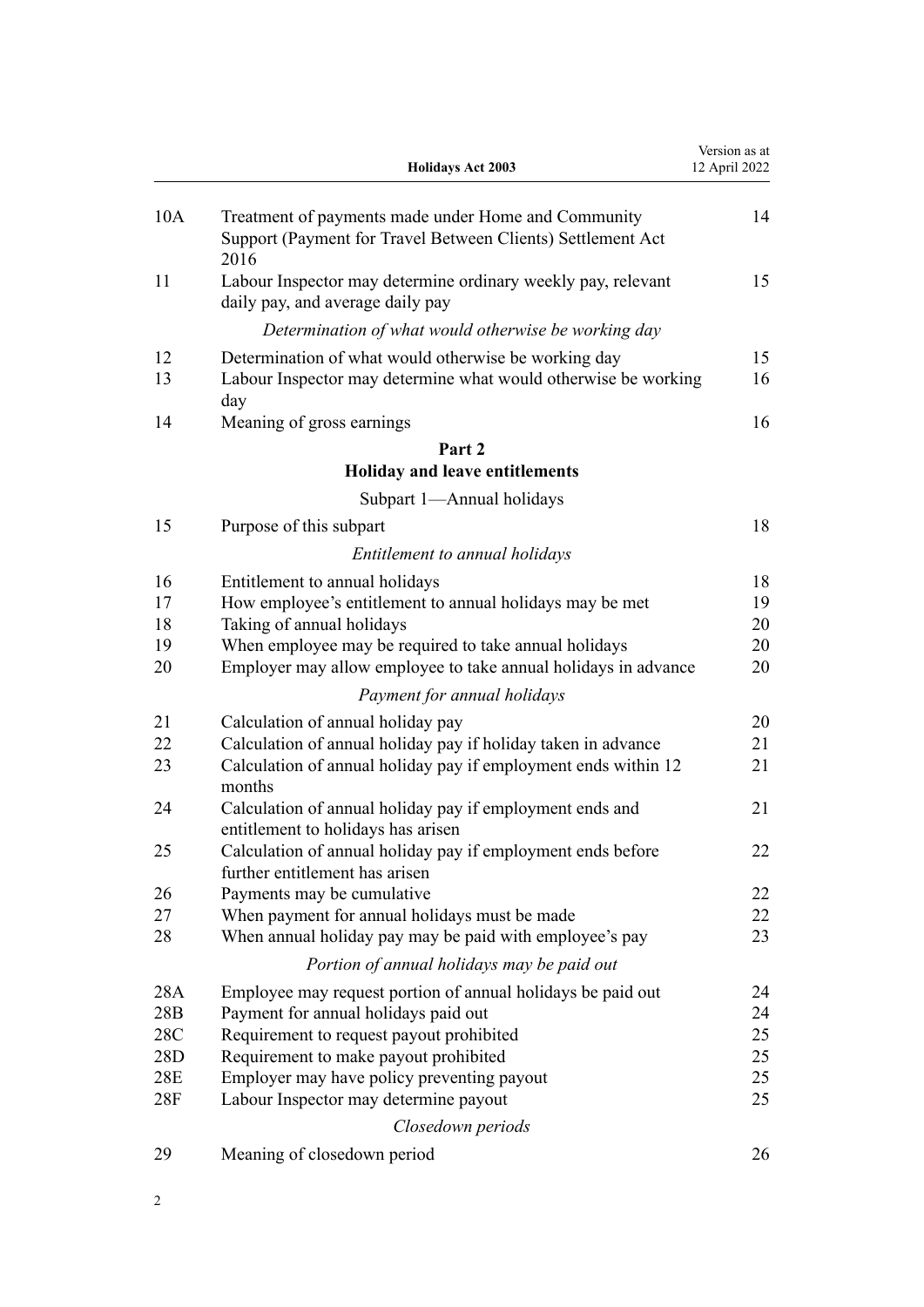| Version as at<br>12 April 2022 | <b>Holidays Act 2003</b>                                                                                                    |    |
|--------------------------------|-----------------------------------------------------------------------------------------------------------------------------|----|
| 30                             | Frequency of closedown periods                                                                                              | 26 |
| 31                             | Employer may have different closedown period for each part of                                                               | 26 |
|                                | business                                                                                                                    |    |
| 32                             | Requirement to take annual holidays during closedown period                                                                 | 26 |
| 33                             | Payment of annual holiday pay during closedown period for<br>employee entitled to annual holidays                           | 27 |
| 34                             | Calculation of pay during closedown period for employee not<br>entitled to annual holidays                                  | 27 |
| 35                             | Effect of closedown period on anniversary date of employee not<br>entitled to annual holidays                               | 28 |
|                                | Relationship between annual holidays and other entitlements                                                                 |    |
| 36                             | Employer may allow employee taking annual holidays to take sick<br>leave                                                    | 28 |
| 37                             | Employer must allow employee taking annual holidays to take<br>bereavement leave                                            | 28 |
| 37A                            | Employer must allow employee taking annual holidays to take<br>family violence leave                                        | 28 |
| 38                             | Sickness, injury, bereavement, or family violence arising before<br>scheduled annual holidays                               |    |
| 39                             | Employer may allow employee to take annual holidays if sick<br>leave, bereavement leave, or family violence leave exhausted | 30 |
| 40                             | Relationship between annual holidays and public holidays                                                                    | 30 |
|                                | Subpart 2—Entitlement to 4 weeks' annual holidays from 1 April<br>2007                                                      |    |
|                                | [Repealed]                                                                                                                  |    |
| 41                             | Purpose of this subpart [Repealed]                                                                                          | 31 |
| 42                             | Increase in minimum annual holiday entitlement [Repealed]                                                                   | 31 |
|                                | Subpart 3-Public holidays                                                                                                   |    |
| 43                             | Purpose of this subpart                                                                                                     | 31 |
| 44                             | Days that are public holidays                                                                                               | 31 |
| 44A                            | Transferring part of public holiday                                                                                         | 32 |
| 44B                            | Transferring whole of public holiday                                                                                        | 33 |
| 44C                            | Employer may have policy preventing transfer                                                                                | 34 |
| 45                             | Transfer of public holidays over Christmas and New Year                                                                     | 35 |
| 45A                            | Transfer of Waitangi Day and ANZAC Day public holidays                                                                      | 35 |
|                                | Entitlement to public holidays                                                                                              |    |
| 46                             | Entitlement to public holidays                                                                                              | 35 |
| 47                             | When employee required to work on public holiday                                                                            | 36 |
| 48                             | Compliance with section 46                                                                                                  | 36 |
|                                | Payment for public holidays                                                                                                 |    |
| 49                             | Payment if employee does not work on public holiday                                                                         | 36 |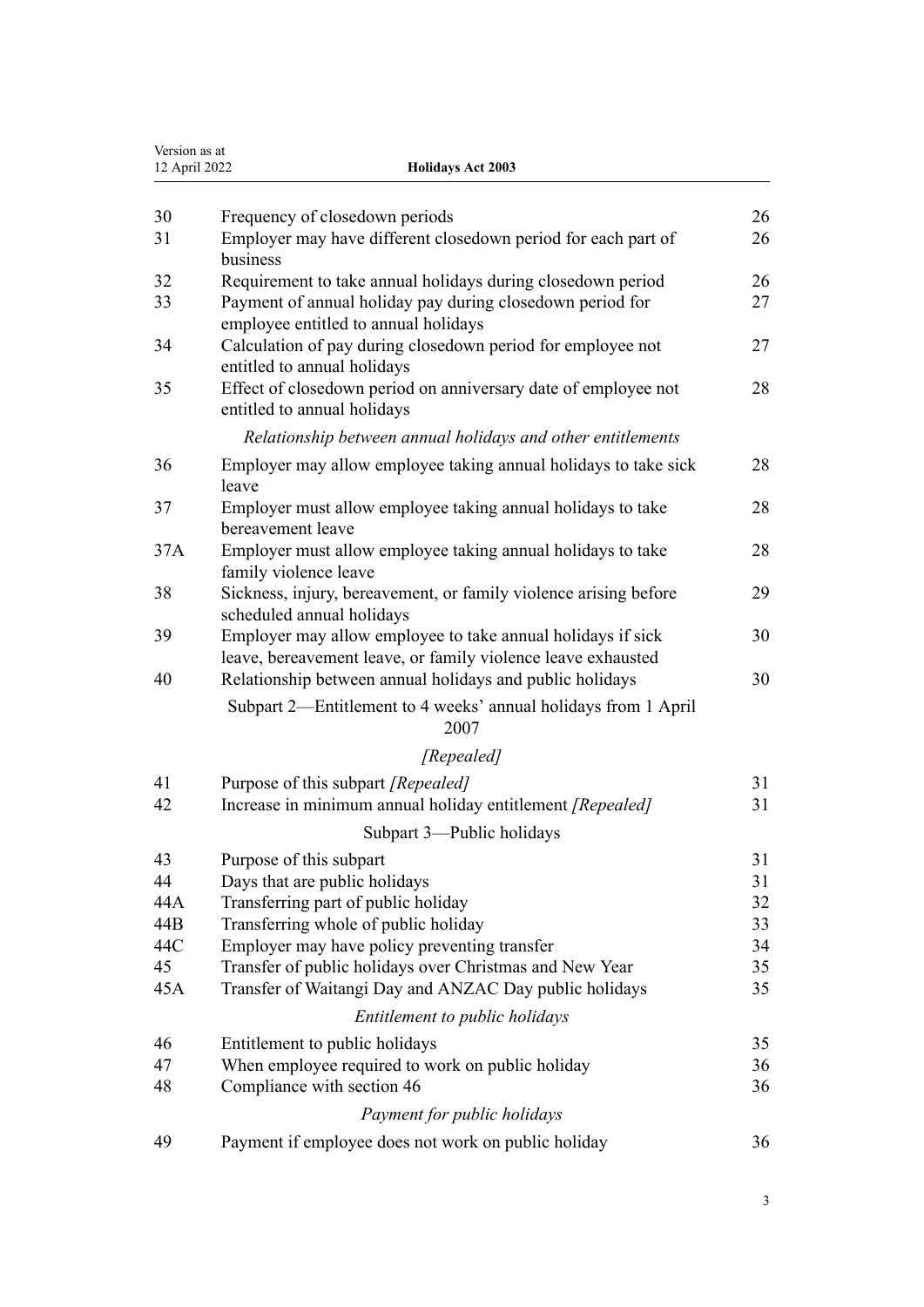|     | <b>Holidays Act 2003</b>                                                                                      | Version as at<br>12 April 2022 |
|-----|---------------------------------------------------------------------------------------------------------------|--------------------------------|
| 50  | Employer must pay employee at least time and a half for working<br>on public holiday                          | 37                             |
| 51  | Transitional provision for employers who already pay for work on<br>public holidays in employee's regular pay | 37                             |
| 52  | New employment agreements must include provision that complies<br>with section 50                             | 38                             |
| 53  | Existing employment agreements must include provision that<br>complies with section 50                        | 38                             |
| 54  | Questions about whether sections 50 to 53 complied with                                                       | 39                             |
| 55  | When payment for public holiday must be made                                                                  | 39                             |
|     | Alternative holiday                                                                                           |                                |
| 56  | Alternative holiday must be provided if employee works on public<br>holiday                                   | 39                             |
| 57  | Requirements of alternative holiday                                                                           | 40                             |
| 58  | When employee may be required to take alternative holiday<br>[Repealed]                                       | 40                             |
| 59  | Entitlement to alternative holiday if employee on call on public<br>holiday                                   | 40                             |
| 60  | Payment for alternative holiday                                                                               | 41                             |
| 61  | Alternative holiday may be exchanged for payment                                                              | 41                             |
|     | Relationship between public holidays and other entitlements                                                   |                                |
| 61A | Sickness, injury, bereavement, or family violence on public<br>holiday                                        | 42                             |
|     | Subpart 4—Sick leave and bereavement leave                                                                    |                                |
| 62  | Purpose of this subpart                                                                                       | 43                             |
|     | Entitlement to sick leave and bereavement leave                                                               |                                |
| 63  | Entitlement to sick leave and bereavement leave                                                               | 43                             |
| 64  | Employee must notify employer of intention to take leave                                                      | 43                             |
|     | Sick leave                                                                                                    |                                |
| 65  | Sick leave                                                                                                    | 44                             |
| 66  | Sick leave may be carried over                                                                                | 44                             |
| 67  | Sick leave need not be paid out                                                                               | 44                             |
| 68  | Proof of sickness or injury                                                                                   | 44                             |
|     | Bereavement leave                                                                                             |                                |
| 69  | <b>Bereavement</b> leave                                                                                      | 45                             |
| 70  | Duration of bereavement leave                                                                                 | 47                             |
|     | Payment for sick leave and bereavement leave                                                                  |                                |
| 71  | Payment for sick leave and bereavement leave                                                                  | 47                             |
| 72  | When payment for sick leave or bereavement leave must be made                                                 | 48                             |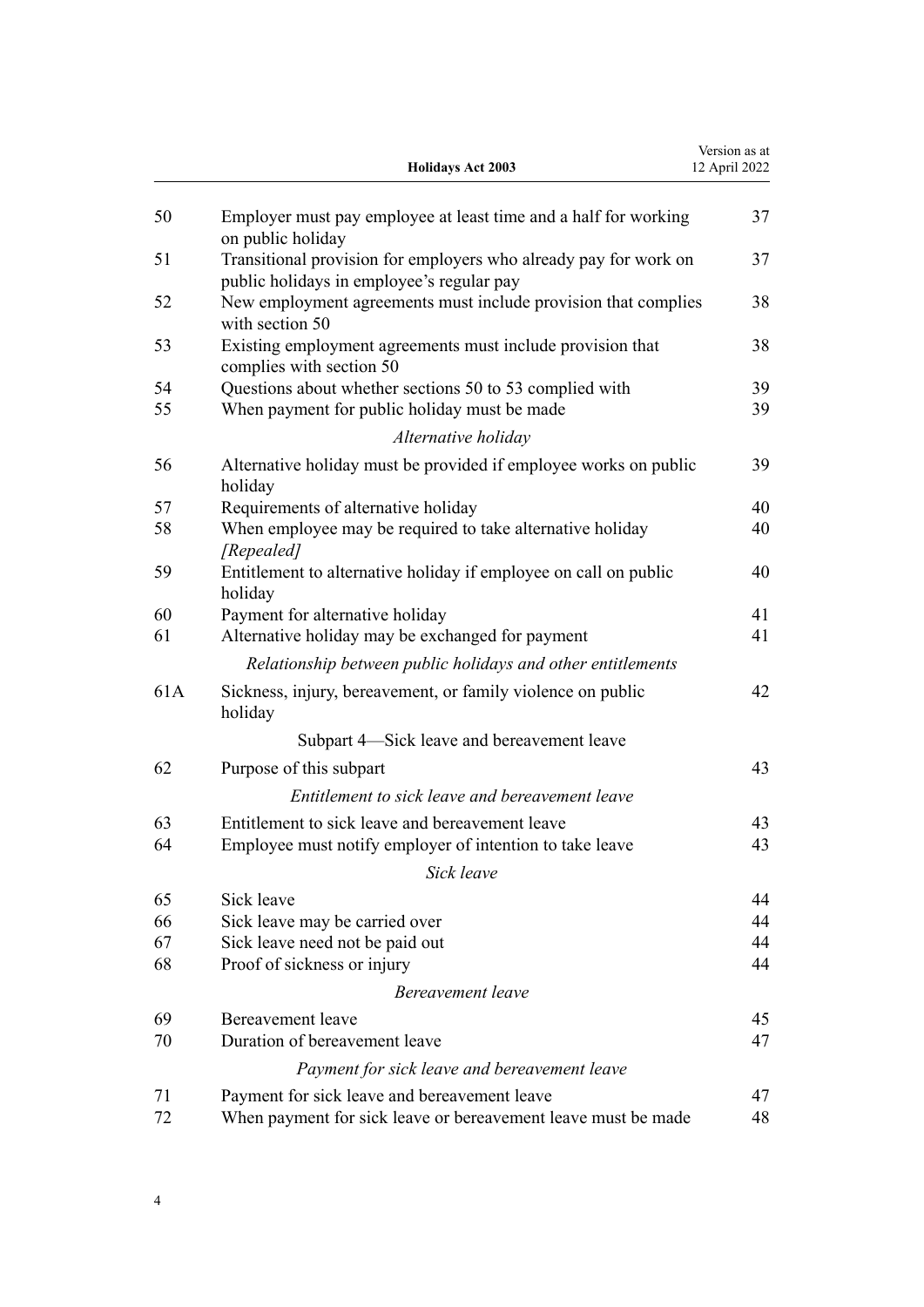| Version as at<br><b>Holidays Act 2003</b><br>12 April 2022 |                                                                                                                                                              |    |
|------------------------------------------------------------|--------------------------------------------------------------------------------------------------------------------------------------------------------------|----|
|                                                            | Subpart 5-Family violence leave                                                                                                                              |    |
| 72A                                                        | Purpose of this subpart                                                                                                                                      | 48 |
| 72B                                                        | Meaning of person affected by family violence                                                                                                                | 48 |
|                                                            | Entitlement to family violence leave                                                                                                                         |    |
| 72C                                                        | Entitlement to family violence leave                                                                                                                         | 49 |
| 72D                                                        | When entitlement to family violence leave arises                                                                                                             | 49 |
| 72E                                                        | Employee must notify employer of intention to take family<br>violence leave                                                                                  | 50 |
| 72F                                                        | Family violence leave need not be paid out                                                                                                                   | 51 |
| 72G                                                        | Proof of family violence                                                                                                                                     | 51 |
| 72H                                                        | Duration of family violence leave                                                                                                                            | 51 |
|                                                            | Payment for family violence leave                                                                                                                            |    |
| 72I                                                        | Payment for family violence leave                                                                                                                            | 52 |
| 72J                                                        | When payment for family violence leave must be made                                                                                                          | 52 |
|                                                            | Part <sub>3</sub>                                                                                                                                            |    |
|                                                            | <b>Enforcement and other matters</b>                                                                                                                         |    |
|                                                            | Subpart 1-Enforcement                                                                                                                                        |    |
| 73                                                         | Employer and employee obligations under Act                                                                                                                  | 53 |
| 74                                                         | Who can enforce Act                                                                                                                                          | 53 |
| 75                                                         | Penalty for non-compliance                                                                                                                                   | 53 |
| 76                                                         | Proceedings by Labour Inspector or employee concerned for                                                                                                    | 55 |
| 76A                                                        | penalty<br>Matters Authority to have regard to in determining amount of<br>penalty                                                                           | 56 |
| 76B                                                        | Chief executive or Labour Inspector may enforce payment of<br>penalty                                                                                        | 56 |
| 77                                                         | Proceedings by Labour Inspector to recover arrears of pay                                                                                                    | 56 |
| 77A                                                        | Proceedings by Labour Inspector or employee to recover arrears of<br>pay from person involved in failure to comply                                           | 56 |
| 78                                                         | Powers of Labour Inspector                                                                                                                                   | 57 |
| 79                                                         | Determinations by Labour Inspector                                                                                                                           | 57 |
| 80                                                         | Labour Inspector must consult employer and employee<br>Holiday and leave record                                                                              | 57 |
| 81                                                         | Holiday and leave record                                                                                                                                     | 57 |
| 82                                                         | Requests for access to holiday and leave record                                                                                                              | 60 |
| 83                                                         | Failure to keep or provide access to holiday and leave record                                                                                                | 60 |
|                                                            | Subpart 2—Other matters                                                                                                                                      |    |
| 84                                                         |                                                                                                                                                              | 61 |
| 85                                                         | Power to award interest on unpaid holiday pay or leave pay<br>Presumption that employment continuous if employee dismissed<br>and re-employed within 1 month | 61 |
| 86                                                         | Holiday pay and leave pay treated as salary or wages                                                                                                         | 62 |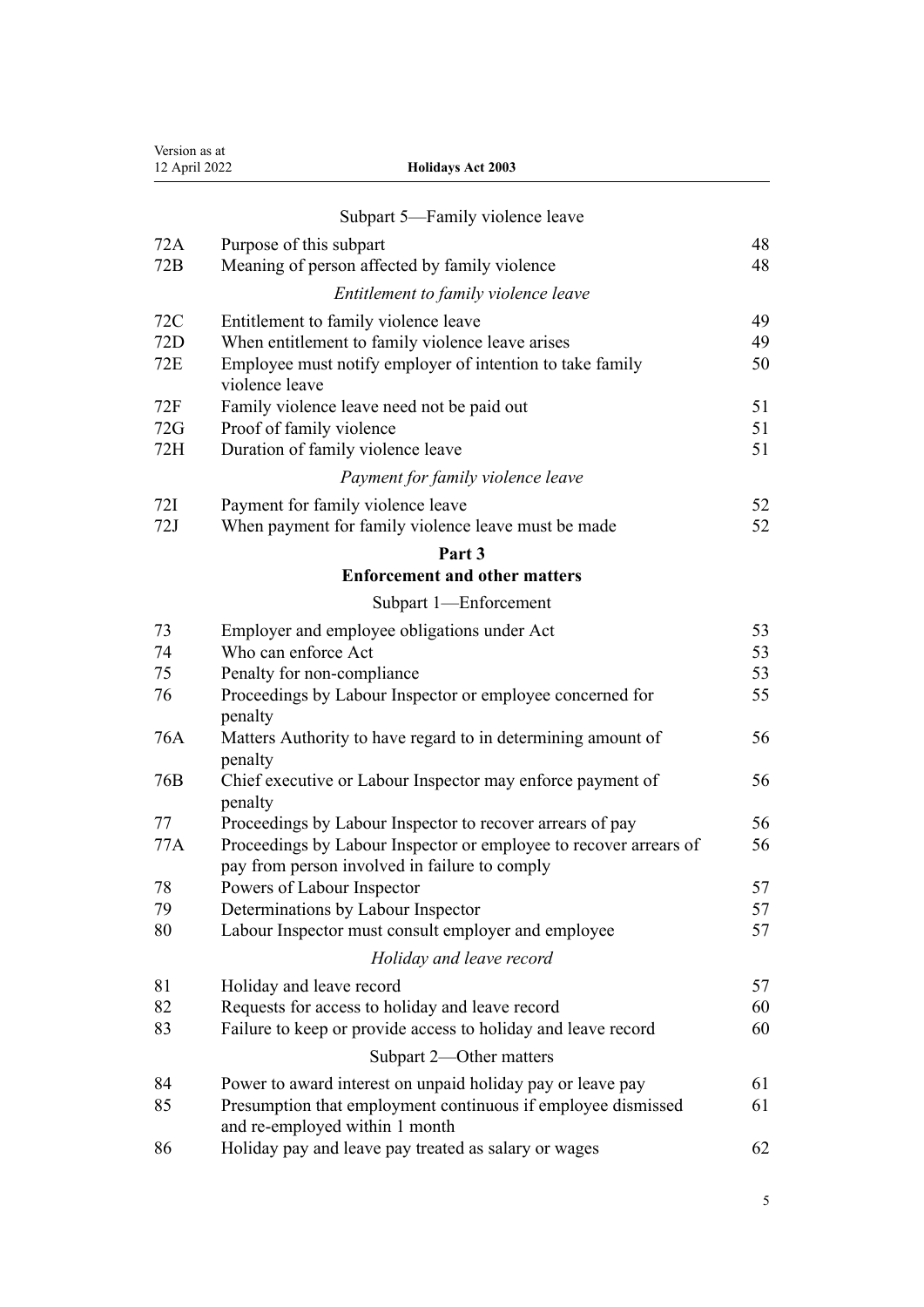<span id="page-5-0"></span>

| s 1 | <b>Holidays Act 2003</b>                                                                                                                     | Version as at<br>12 April 2022 |
|-----|----------------------------------------------------------------------------------------------------------------------------------------------|--------------------------------|
| 87  | Regulations                                                                                                                                  | 62                             |
|     | Transitional provisions relating to entitlements under Holidays Act<br>1981                                                                  |                                |
| 88  | Transitional provision relating to annual holidays                                                                                           | 62                             |
| 89  | Transitional provision relating to public holidays                                                                                           | 63                             |
| 90  | Transitional provision relating to special leave                                                                                             | 63                             |
| 91  | Repeals and consequential amendments                                                                                                         | 63                             |
|     | <b>Schedule 1AA</b><br>Application, savings, and transitional provisions relating to<br>amendments made to this Act on or after 1 April 2016 | 64                             |
|     | <b>Schedule 1</b><br>Modifications to subpart 1 of Part 2 to increase minimum<br>entitlement to annual holidays from 1 April 2007            | 65                             |
|     | [Repealed]                                                                                                                                   |                                |
|     | <b>Schedule 2</b><br><b>Enactments repealed</b>                                                                                              | 66                             |
|     | <b>Schedule 3</b><br><b>Enactments amended</b>                                                                                               | 67                             |

## **1 Title**

This Act is the Holidays Act 2003.

# **Part 1 Preliminary provisions**

#### **2 Commencement**

- (1) [Subpart 2](#page-30-0) of Part 2 and [Schedule 1](#page-64-0) come into force on 1 April 2007.
- (2) The rest of this Act comes into force on 1 April 2004.

## **3 Purpose**

The purpose of this Act is to promote balance between work and other aspects of employees' lives and, to that end, to provide employees with minimum entitlements to—

- (a) annual holidays to provide the opportunity for rest and recreation:
- (b) public holidays for the observance of days of national, religious, or cultural significance: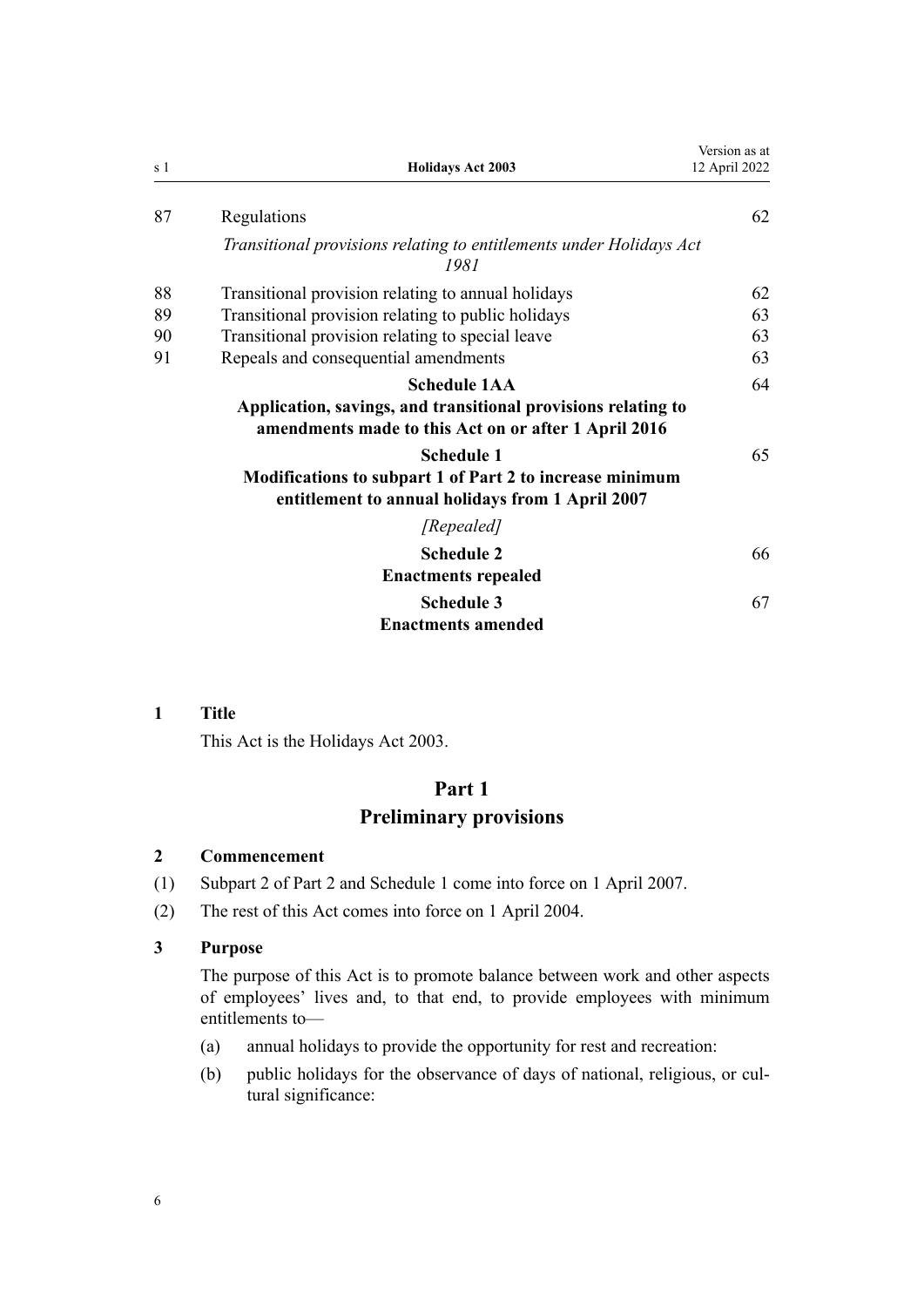<span id="page-6-0"></span>

| Version as at |                          |            |
|---------------|--------------------------|------------|
| 12 April 2022 | <b>Holidays Act 2003</b> | Part 1 s 5 |

- (c) sick leave to assist employees who are unable to attend work because they are sick or injured, or because someone who depends on the employee for care is sick or injured:
- (d) bereavement leave to assist employees who are unable to attend work because they have suffered a bereavement:
- (e) family violence leave to assist employees to deal with the effects on the employees of being people affected by family violence.

Section 3(e): inserted, on 1 April 2019, by [section 18](http://legislation.govt.nz/pdflink.aspx?id=LMS50959) of the Domestic Violence—Victims' Protection Act 2018 (2018 No 21).

Section 3(e): amended, on 1 July 2019, by [section 259\(1\)](http://legislation.govt.nz/pdflink.aspx?id=LMS113400) of the Family Violence Act 2018 (2018) No 46).

## **4 Overview**

- (1) This Act replaces the Holidays Act 1981.
- $(2)$  In this Act,—
	- (a) this Part deals with preliminary matters, including—
		- (i) the definition of key terms:
		- (ii) the purpose of the Act:
		- (iii) the application of the Act:
		- (iv) the relationship between the Act and employment agreements:
	- (b) [Part 2](#page-17-0)
		- (i) confers minimum entitlements to annual holidays, public holi‐ days, sick leave, bereavement leave, and family violence leave:
		- (ii) contains provisions dealing with how holiday pay and leave pay is calculated in various circumstances and when it must be paid:
	- (c) [Part 3](#page-52-0) deals with the enforcement of an employee's entitlements and other matters, including—
		- (i) who can enforce entitlements in addition to the employee:
		- (ii) the penalties for non-compliance with the Act:
		- (iii) the requirement of an employer to keep a holiday and leave record:
		- (iv) the presumption of continuous employment in certain circum‐ stances.

Section  $4(2)(b)(i)$ : amended, on 1 July 2019, by [section 259\(1\)](http://legislation.govt.nz/pdflink.aspx?id=LMS113400) of the Family Violence Act 2018 (2018 No 46).

Section 4(2)(b)(i): amended, on 1 April 2019, by [section 19](http://legislation.govt.nz/pdflink.aspx?id=LMS50960) of the Domestic Violence—Victims' Protection Act 2018 (2018 No 21).

#### **5 Interpretation**

(1) In this Act, unless the context otherwise requires,—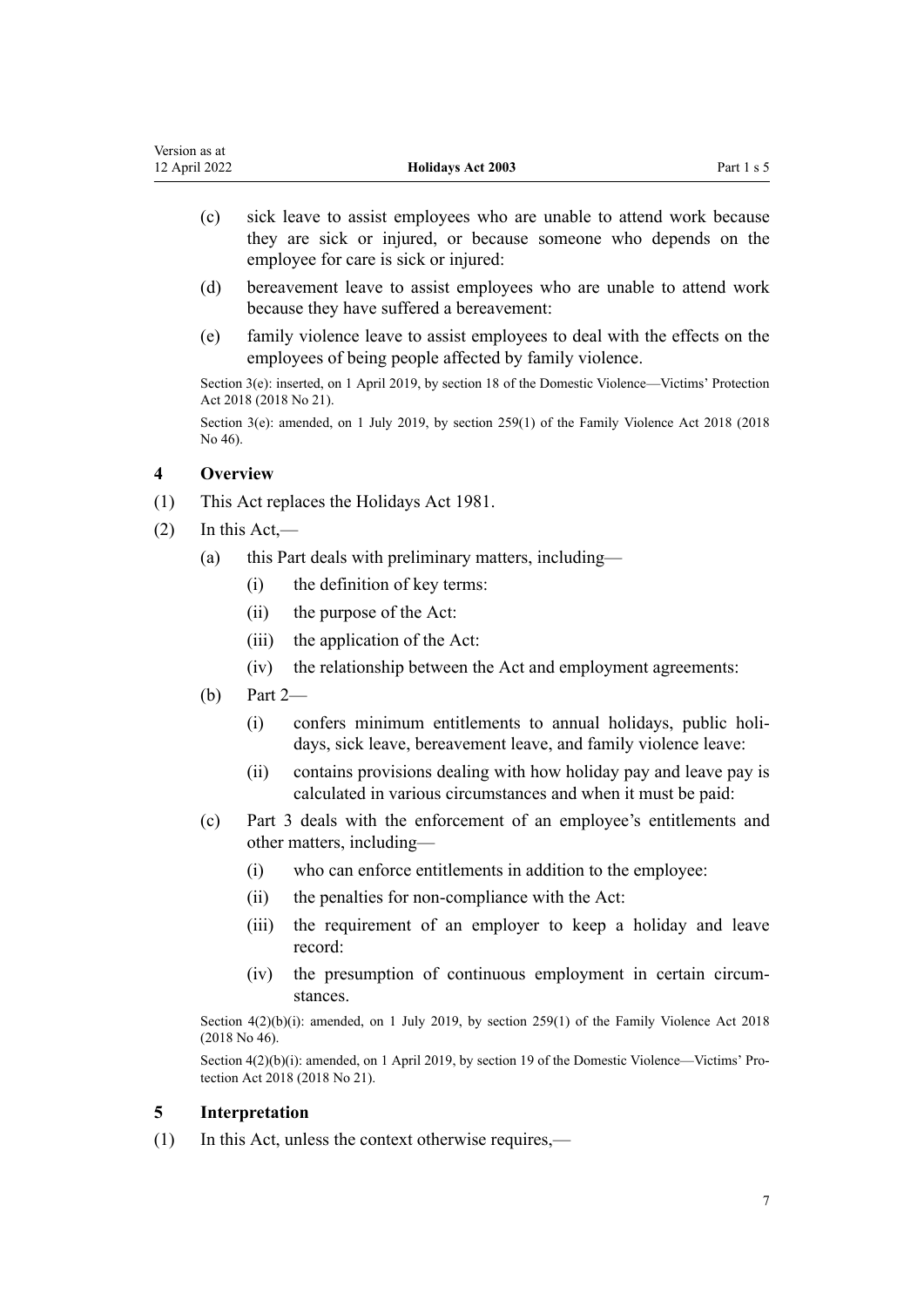Version as at

**annual holiday** means an annual holiday provided under [subpart 1](#page-17-0) of Part 2

**authorised representative**, in relation to an employee, means a person who is authorised under [section 236](http://legislation.govt.nz/pdflink.aspx?id=DLM61477) of the Employment Relations Act 2000 to repre‐ sent the employee

**average daily pay** means a rate of pay calculated in accordance with [section](#page-12-0) [9A\(2\)](#page-12-0)

**average weekly earnings** means 1/52 of an employee's gross earnings

**bereavement leave** means paid bereavement leave provided under [subpart 4](#page-42-0) of Part 2

**closedown period** has the meaning given to it by [section 29](#page-25-0)

#### **discretionary payment**—

- (a) means a payment that the employer is not bound, by the employee's employment agreement, to pay the employee; but
- (b) does not include a payment that the employer is bound, by the employ‐ ee's employment agreement, to pay the employee, even though—
	- (i) the amount to be paid is not specified in that employment agree‐ ment and the employer may determine the amount to be paid; or
	- (ii) the employer is required under that employment agreement to make the payment only if certain conditions are met

**employee** has the same meaning as in [section 6](http://legislation.govt.nz/pdflink.aspx?id=DLM58619) (except subsection (1)(b)(ii)) of the Employment Relations Act 2000

**existing collective agreement** means a collective agreement that was entered into before 1 April 2004

**existing employment agreement** means an employment agreement that is entered into before 1 April 2004

**existing individual employment agreement** means an individual employment agreement that was entered into before 1 April 2004

**family violence** has the meaning given to it in [section 9](http://legislation.govt.nz/pdflink.aspx?id=LMS112966) of the Family Violence Act 2018

family violence leave means paid family violence leave provided under sub[part 5](#page-47-0) of Part 2

**former Act**, in relation to the [Accident Compensation Act 2001,](http://legislation.govt.nz/pdflink.aspx?id=DLM99493) has the same meaning as in [section 6\(1\)](http://legislation.govt.nz/pdflink.aspx?id=DLM100103) of that Act

**gross earnings** has the meaning given to it by [section 14](#page-15-0)

**holiday**—

- (a) means—
	- (i) a paid annual holiday provided under [subpart 1](#page-17-0) of Part 2:
	- (ii) a paid public holiday provided under [subpart 3](#page-30-0) of Part 2; and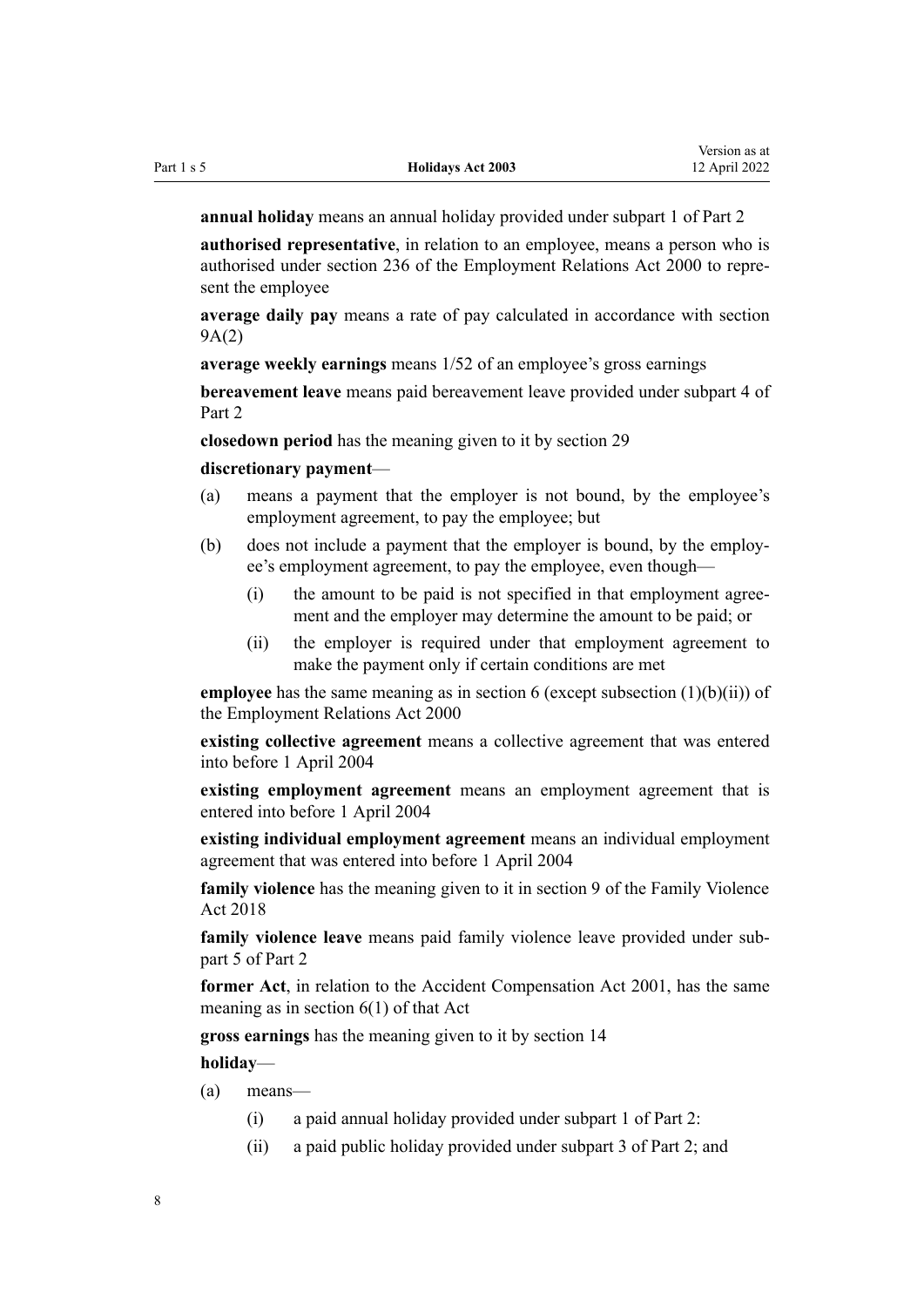(b) includes any alternative holiday an employee is entitled to under [section](#page-38-0) [56](#page-38-0) or [section 59](#page-39-0)

**holiday and leave record** means the record required to be kept under [section](#page-56-0) [81](#page-56-0)

#### **holiday pay**—

- (a) means pay for an annual holiday or a public holiday; and
- (b) includes a payment an employee is entitled to under [section 61](#page-40-0)

#### **in advance**,—

- (a) in relation to an annual holiday, means an annual holiday taken by an employee before the entitlement to the holiday has arisen under [section](#page-17-0) [16:](#page-17-0)
- (b) in relation to sick leave or bereavement leave, means any sick leave or bereavement leave taken by the employee before the entitlement to the leave has arisen under [section 63:](#page-42-0)
- (c) in relation to family violence leave, means any family violence leave taken by the employee before the entitlement to the leave has arisen under [section 72C](#page-48-0)

**leave pay** means pay for sick leave, bereavement leave, or family violence leave

**ordinary weekly pay** has the meaning given to it by [section 8](#page-10-0)

**partner**, in the phrase "spouse or partner" and in related contexts, means civil union partner or de facto partner

**person affected by family violence** has the meaning given to it by [section 72B](#page-47-0) **public holiday**—

- (a) means a day specified in [section 44\(1\)](#page-30-0); and
- (b) if there is a written agreement under [section 44A](#page-31-0) or [44B,](#page-32-0)
	- (i) includes a calendar day or period of 24 hours agreed to be treated as a public holiday; but
	- (ii) excludes the day (or part of a day) specified in [section 44\(1\)](#page-30-0) agreed not to be treated as a public holiday

**relevant daily pay** has the meaning given to it by [section 9](#page-11-0) **sick leave** means paid sick leave provided under [subpart 4](#page-42-0) of Part 2.

- 
- (2) In this Act, unless the context otherwise requires,—
	- (a) the terms **Authority**, **court**, **department**, **employer**, **employment agreement**, **Labour Inspector**, and **union** have the same meanings as in [section 5](http://legislation.govt.nz/pdflink.aspx?id=DLM58337) of the Employment Relations Act 2000; and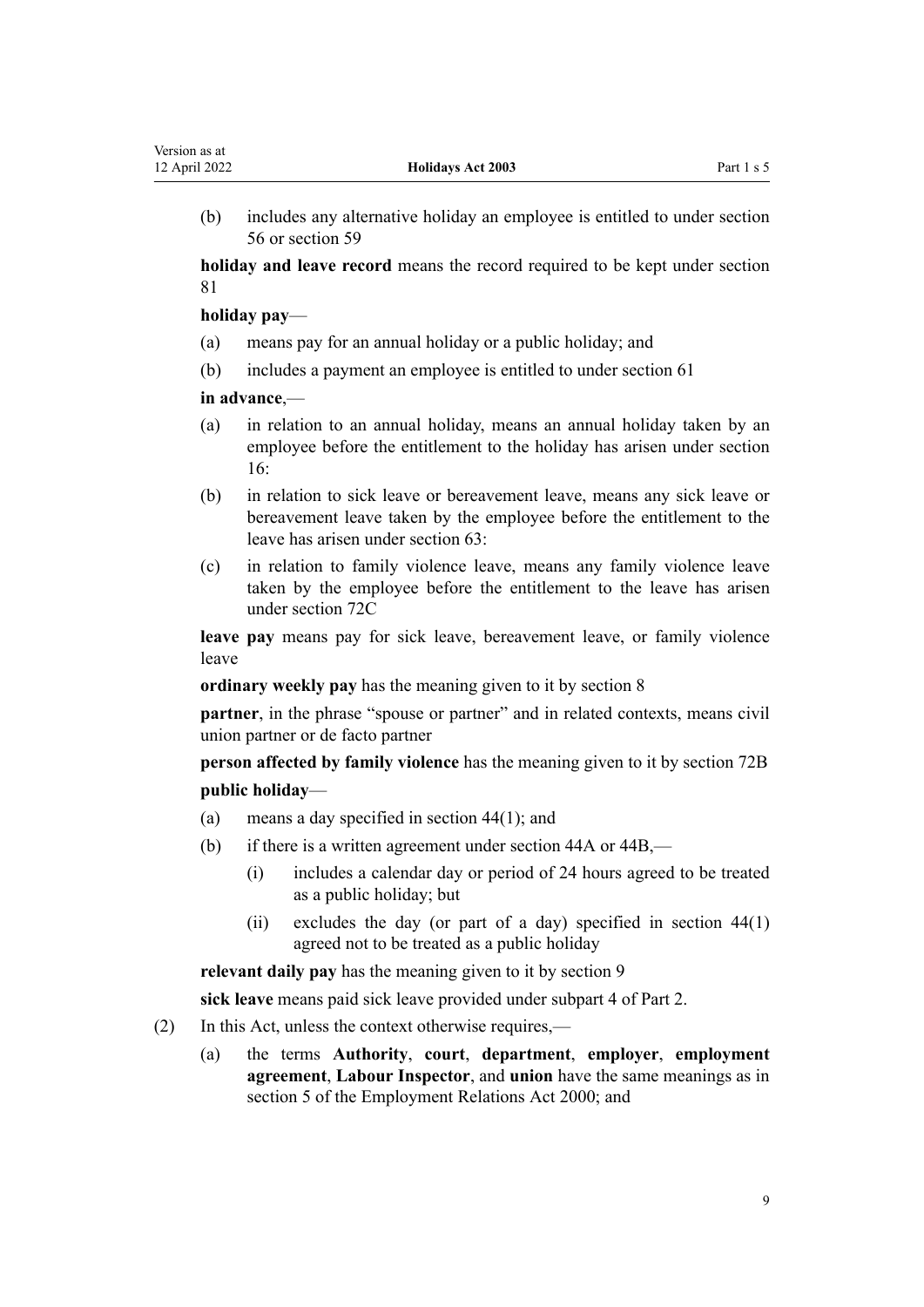- (b) any other term or expression that is used but not defined in this Act, but that is defined in the [Employment Relations Act 2000](http://legislation.govt.nz/pdflink.aspx?id=DLM58316), has the meaning given to it by that Act.
- (3) In this Act, a reference to—
	- (a) an **employee**, in relation to an employer, means a person employed by the employer:
	- (b) an **employer**, in relation to an employee, means the employee's employer.

Section 5(1) **average daily pay**: inserted, on 1 April 2011, by [section 4\(1\)](http://legislation.govt.nz/pdflink.aspx?id=DLM3172313) of the Holidays Amend‐ ment Act 2010 (2010 No 126).

Section 5(1) **closedown period**: inserted, on 1 April 2011, by [section 4\(1\)](http://legislation.govt.nz/pdflink.aspx?id=DLM3172313) of the Holidays Amendment Act 2010 (2010 No 126).

Section 5(1) **discretionary payment**: inserted, on 1 April 2011, by [section 4\(1\)](http://legislation.govt.nz/pdflink.aspx?id=DLM3172313) of the Holidays Amendment Act 2010 (2010 No 126).

Section 5(1) **domestic violence**: repealed, on 1 July 2019, by [section 259\(1\)](http://legislation.govt.nz/pdflink.aspx?id=LMS113400) of the Family Violence Act 2018 (2018 No 46).

Section 5(1) **domestic violence leave**: repealed, on 1 July 2019, by [section 259\(1\)](http://legislation.govt.nz/pdflink.aspx?id=LMS113400) of the Family Violence Act 2018 (2018 No 46).

Section 5(1) **existing collective agreement**: inserted, on 22 October 2004, by [section 3](http://legislation.govt.nz/pdflink.aspx?id=DLM315688) of the Holidays Amendment Act 2004 (2004 No 85).

Section 5(1) **existing individual employment agreement**: inserted, on 22 October 2004, by [section](http://legislation.govt.nz/pdflink.aspx?id=DLM315688) [3](http://legislation.govt.nz/pdflink.aspx?id=DLM315688) of the Holidays Amendment Act 2004 (2004 No 85).

Section 5(1) **family violence**: inserted, on 1 July 2019, by [section 259\(1\)](http://legislation.govt.nz/pdflink.aspx?id=LMS113400) of the Family Violence Act 2018 (2018 No 46).

Section 5(1) **family violence leave**: inserted, on 1 July 2019, by [section 259\(1\)](http://legislation.govt.nz/pdflink.aspx?id=LMS113400) of the Family Violence Act 2018 (2018 No 46).

Section 5(1) **former Act**: amended, on 1 April 2019, by [section 20\(2\)](http://legislation.govt.nz/pdflink.aspx?id=LMS50970) of the Domestic Violence— Victims' Protection Act 2018 (2018 No 21).

Section 5(1) **in advance** paragraph (c): inserted, on 1 April 2019, by [section 20\(3\)](http://legislation.govt.nz/pdflink.aspx?id=LMS50970) of the Domestic Violence—Victims' Protection Act 2018 (2018 No 21).

Section 5(1) **in advance** paragraph (c): amended, on 1 July 2019, by [section 259\(1\)](http://legislation.govt.nz/pdflink.aspx?id=LMS113400) of the Family Violence Act 2018 (2018 No 46).

Section 5(1) **leave pay**: amended, on 1 April 2019, by [section 20\(4\)](http://legislation.govt.nz/pdflink.aspx?id=LMS50970) of the Domestic Violence—Vic‐ tims' Protection Act 2018 (2018 No 21).

Section 5(1) **leave pay**: amended, on 1 July 2019, by [section 259\(1\)](http://legislation.govt.nz/pdflink.aspx?id=LMS113400) of the Family Violence Act 2018 (2018 No 46).

Section 5(1) **partner**: inserted, on 26 April 2005, by [section 7](http://legislation.govt.nz/pdflink.aspx?id=DLM333795) of the Relationships (Statutory References) Act 2005 (2005 No 3).

Section 5(1) **person affected by domestic violence**: repealed, on 1 July 2019, by [section 259\(1\)](http://legislation.govt.nz/pdflink.aspx?id=LMS113400) of the Family Violence Act 2018 (2018 No 46).

Section 5(1) **person affected by family violence**: inserted, on 1 July 2019, by [section 259\(1\)](http://legislation.govt.nz/pdflink.aspx?id=LMS113400) of the Family Violence Act 2018 (2018 No 46).

Section 5(1) **public holiday**: substituted, on 1 April 2011, by [section 4\(2\)](http://legislation.govt.nz/pdflink.aspx?id=DLM3172313) of the Holidays Amendment Act 2010 (2010 No 126).

Section 5(1) **spouse**: repealed, on 26 April 2005, by [section 7](http://legislation.govt.nz/pdflink.aspx?id=DLM333795) of the Relationships (Statutory Refer‐ ences) Act 2005 (2005 No 3).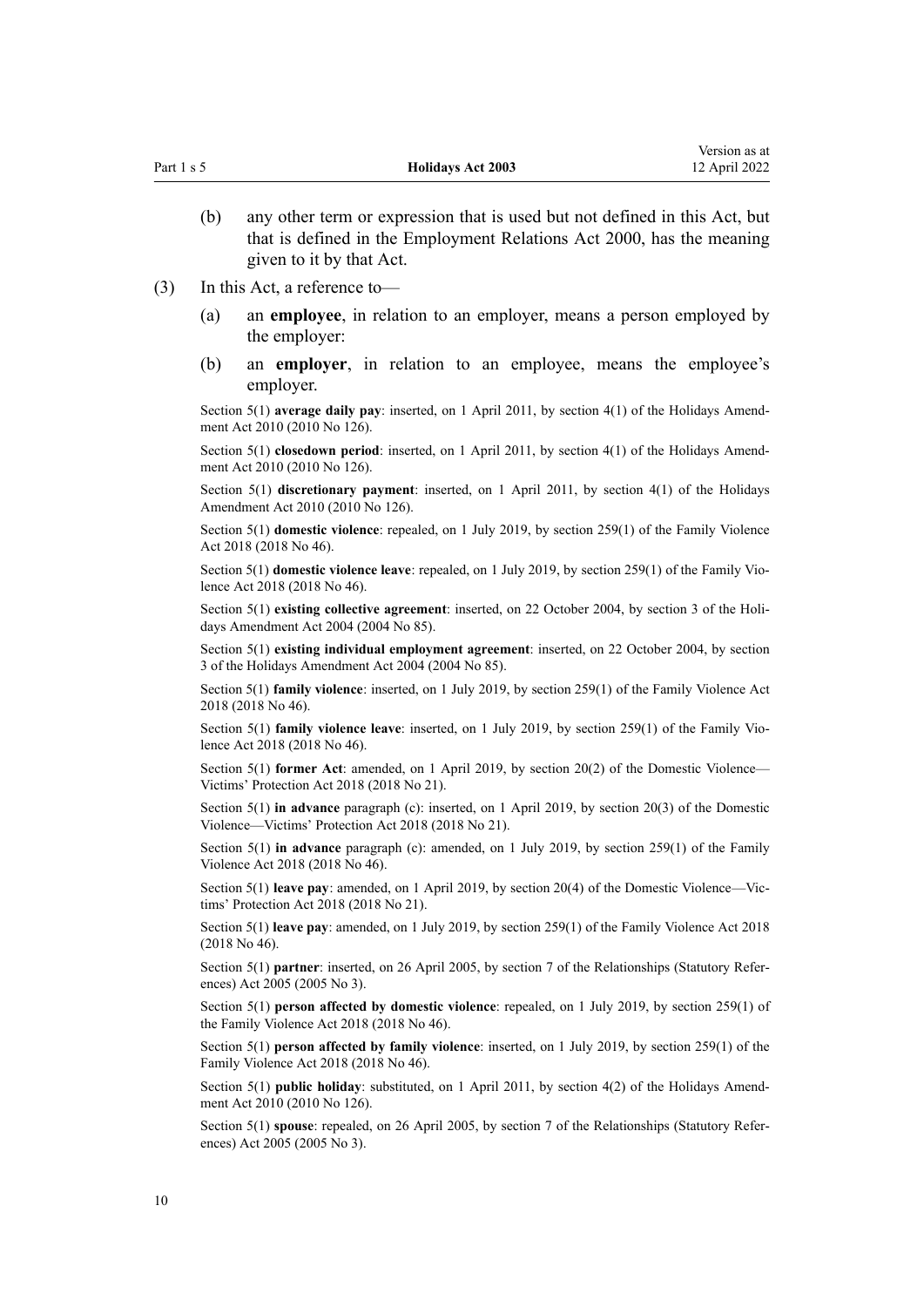#### <span id="page-10-0"></span>**5A Provisions affecting application of amendments to this Act**

[Schedule 1AA](#page-63-0) contains application, savings, and transitional provisions relating to amendments made to this Act on or after 1 April 2016.

Section 5A: inserted, on 1 April 2016, by [section 4](http://legislation.govt.nz/pdflink.aspx?id=DLM6773810) of the Holidays Amendment Act 2016 (2016 No 10).

#### **6 Relationship between Act and employment agreements**

- (1) Each entitlement provided to an employee by this Act is a minimum entitle‐ ment.
- (2) This Act does not prevent an employer from providing an employee with enhanced or additional entitlements (whether specified in an employment agreement or otherwise) on a basis agreed with the employee.
- (3) However, an employment agreement that excludes, restricts, or reduces an employee's entitlements under this Act—
	- (a) has no effect to the extent that it does so; but
	- (b) is not an illegal contract under [subpart 5](http://legislation.govt.nz/pdflink.aspx?id=DLM6844158) of Part 2 of the Contract and Commercial Law Act 2017.

Section 6(3)(b): amended, on 1 September 2017, by [section 347](http://legislation.govt.nz/pdflink.aspx?id=DLM6844761) of the Contract and Commercial Law Act 2017 (2017 No 5).

#### **7 Application**

This Act—

- (a) applies to all employers and employees, including the Crown and its employees; but
- (b) does not apply in respect of the Armed Forces as defined in [section 2\(1\)](http://legislation.govt.nz/pdflink.aspx?id=DLM204978) of the Defence Act 1990.

Compare: 1981 No 15 s 7

#### *Key terms defined*

#### **8 Meaning of ordinary weekly pay**

- (1) In this Act, unless the context otherwise requires, **ordinary weekly pay**, for the purposes of calculating annual holiday pay,—
	- (a) means the amount of pay that the employee receives under his or her employment agreement for an ordinary working week; and
	- (b) includes—
		- (i) productivity or incentive-based payments (including commission) if those payments are a regular part of the employee's pay:
		- (ii) payments for overtime if those payments are a regular part of the employee's pay: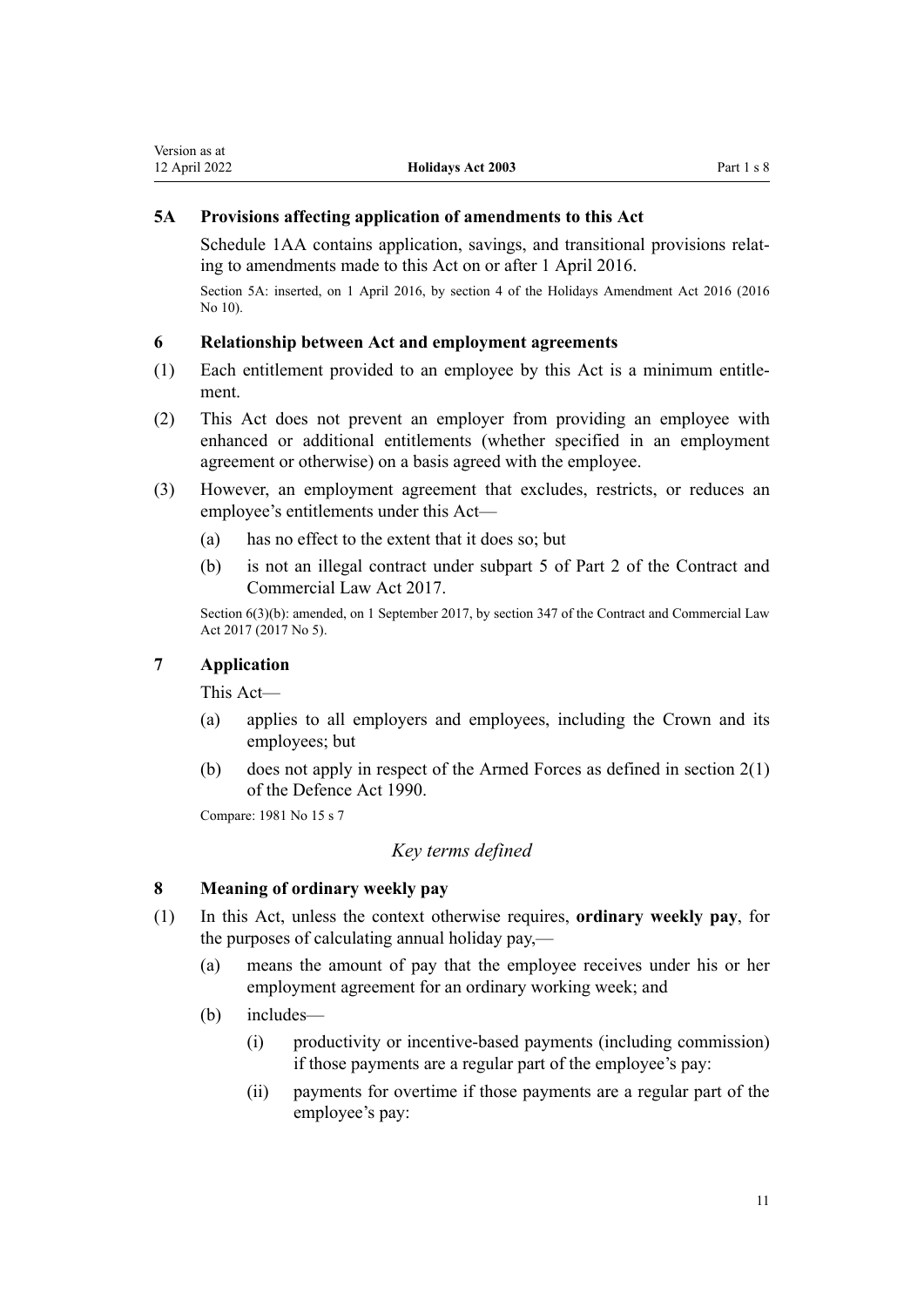- <span id="page-11-0"></span>(c) excludes—
	- (i) productivity or incentive-based payments that are not a regular part of the employee's pay:
	- (ii) payments for overtime that are not a regular part of the employ‐ ee's pay:
	- (iii) any one-off or exceptional payments:
	- (iv) any discretionary payments that the employer is not bound, under the terms of the employee's employment agreement, to pay the employee:
	- (v) any payment of any employer contribution to a superannuation scheme for the benefit of the employee.
- (2) If it is not possible to determine an employee's ordinary weekly pay under sub‐ section (1), the pay must be calculated in accordance with the following formula:

$$
\frac{a-b}{c}
$$

where—

- a is the employee's gross earnings for—
	- (i) the 4 calendar weeks before the end of the pay period immediately before the calculation is made; or
	- (ii) if the employee's normal pay period is longer than 4 weeks, that pay period immediately before the calculation is made
- b is the total amount of payments described in subsection  $(1)(c)(i)$  to  $(iii)$

c is  $4 \cdot 4$ 

(3) However, an employment agreement may specify a special rate of ordinary weekly pay for the purpose of calculating annual holiday pay if the rate is equal to, or greater than, what would otherwise be calculated under subsection (1) or subsection (2).

Compare: 1981 No 15 s 4

Section 8(1)(c)(iv): amended (with effect on 17 May 2007), on 19 December 2007, by [section 119](http://legislation.govt.nz/pdflink.aspx?id=DLM1107383) of the Taxation (KiwiSaver) Act 2007 (2007 No 110).

Section  $8(1)(c)(v)$ : added (with effect on 17 May 2007), on 19 December 2007, by [section 119](http://legislation.govt.nz/pdflink.aspx?id=DLM1107383) of the Taxation (KiwiSaver) Act 2007 (2007 No 110).

## **9 Meaning of relevant daily pay**

(1) In this Act, unless the context otherwise requires, **relevant daily pay**, for the purposes of calculating payment for a public holiday, an alternative holiday, sick leave, bereavement leave, or family violence leave,—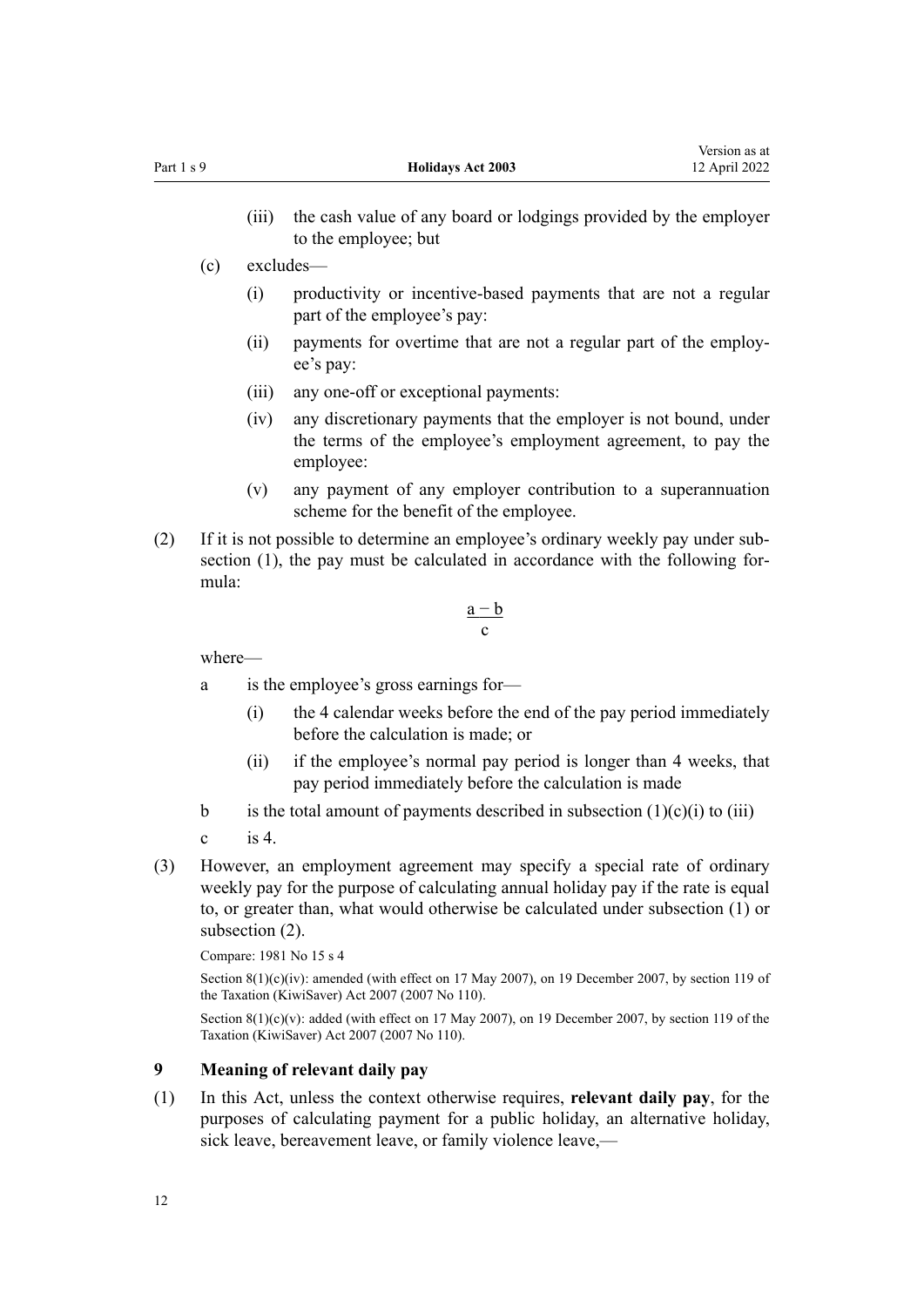| 12 April 2022 | <b>Holidays Act 2003</b>                                                                                           | Part 1 s 9A |
|---------------|--------------------------------------------------------------------------------------------------------------------|-------------|
| (a)           | means the amount of pay that the employee would have received had the<br>employee worked on the day concerned; and |             |

(b) includes—

<span id="page-12-0"></span>Version as at

- (i) productivity or incentive-based payments (including commission) if those payments would have otherwise been received had the employee worked on the day concerned:
- (ii) payments for overtime if those payments would have otherwise been received had the employee worked on the day concerned:
- (iii) the cash value of any board or lodgings provided by the employer to the employee; but
- (c) excludes any payment of any employer contribution to a superannuation scheme for the benefit of the employee.
- (2) However, an employment agreement may specify a special rate of relevant daily pay for the purpose of calculating payment for a public holiday, an alternative holiday, sick leave, bereavement leave, or family violence leave if the rate is equal to, or greater than, the rate that would otherwise be calculated under subsection (1).
- (3) To avoid doubt, if subsection  $(1)(a)$  is to be applied in the case of a public holiday, the amount of pay does not include any amount that would be added by virtue of section  $50(1)(a)$  (which relates to the requirement to pay time and a half).

Section 9: substituted, on 1 April 2011, by [section 5](http://legislation.govt.nz/pdflink.aspx?id=DLM3172323) of the Holidays Amendment Act 2010 (2010 No 126).

Section 9(1): amended, on 1 July 2019, by [section 259\(1\)](http://legislation.govt.nz/pdflink.aspx?id=LMS113400) of the Family Violence Act 2018 (2018 No 46).

Section 9(1): amended, on 1 April 2019, by [section 21](http://legislation.govt.nz/pdflink.aspx?id=LMS50971) of the Domestic Violence—Victims' Protection Act 2018 (2018 No 21).

Section 9(2): amended, on 1 July 2019, by [section 259\(1\)](http://legislation.govt.nz/pdflink.aspx?id=LMS113400) of the Family Violence Act 2018 (2018 No 46).

Section 9(2): amended, on 1 April 2019, by [section 21](http://legislation.govt.nz/pdflink.aspx?id=LMS50971) of the Domestic Violence—Victims' Protection Act 2018 (2018 No 21).

## **9A Average daily pay**

- (1) An employer may use an employee's average daily pay for the purposes of cal‐ culating payment for a public holiday, an alternative holiday, sick leave, bereavement leave, or family violence leave if—
	- (a) it is not possible or practicable to determine an employee's relevant daily pay under [section 9\(1\)](#page-11-0); or
	- (b) the employee's daily pay varies within the pay period when the holiday or leave falls.
- (2) The employee's average daily pay must be calculated in accordance with the following formula: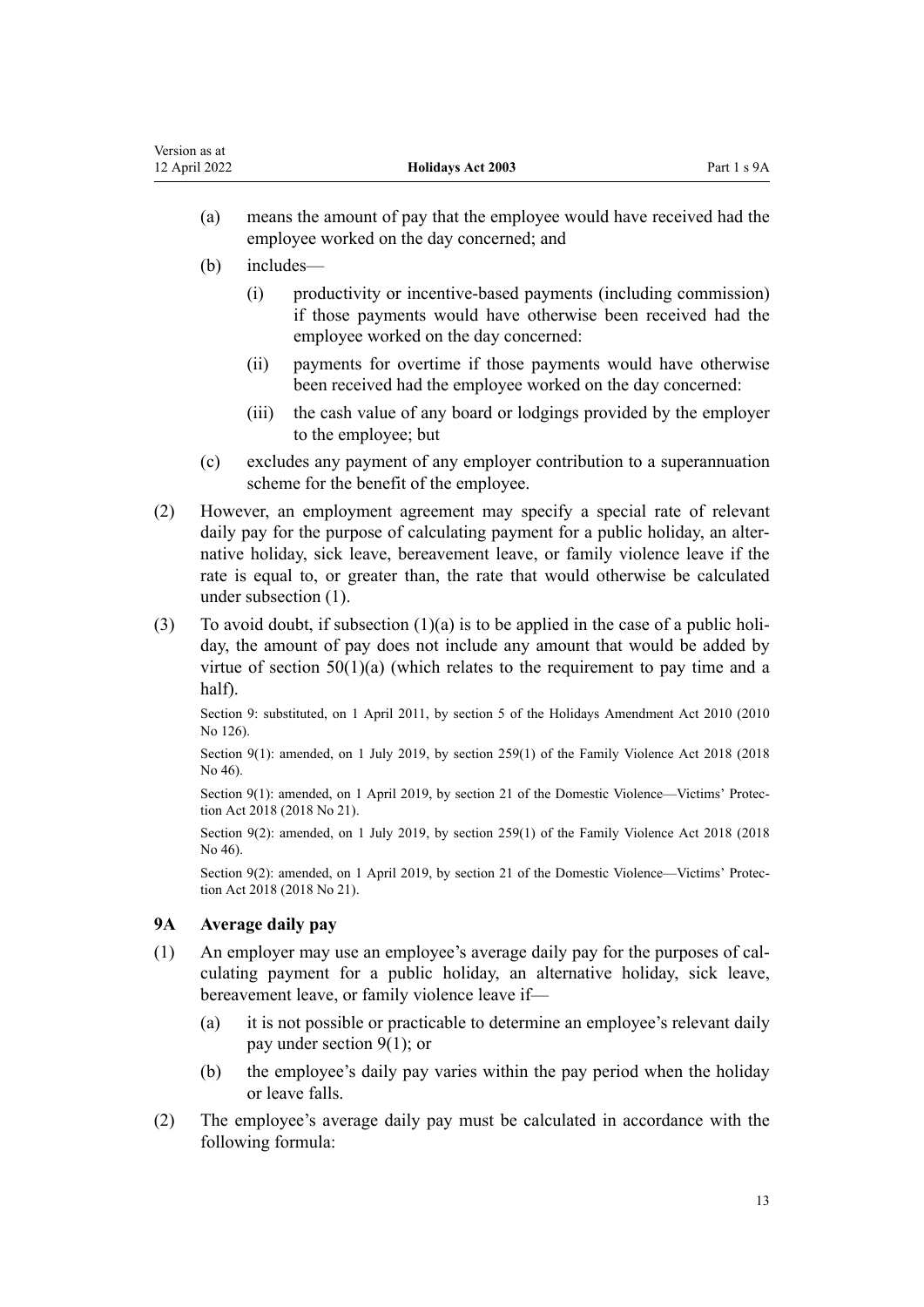$$
\frac{a}{b}
$$

<span id="page-13-0"></span>where—

- a is the employee's gross earnings for the 52 calendar weeks before the end of the pay period immediately before the calculation is made
- b is the number of whole or part days during which the employee earned those gross earnings, including any day on which the employee was on a paid holiday or paid leave; but excluding any other day on which the employee did not actually work.
- (3) To avoid doubt, if subsection (2) is to be applied in the case of a public holiday, the amount of pay does not include any amount that would be added by virtue of section  $50(1)(a)$  (which relates to the requirement to pay time and a half).

Section 9A: inserted, on 1 April 2011, by [section 5](http://legislation.govt.nz/pdflink.aspx?id=DLM3172323) of the Holidays Amendment Act 2010 (2010 No 126).

Section 9A(1): amended, on 1 July 2019, by [section 259\(1\)](http://legislation.govt.nz/pdflink.aspx?id=LMS113400) of the Family Violence Act 2018 (2018 No 46).

Section 9A(1): amended, on 1 April 2019, by [section 22](http://legislation.govt.nz/pdflink.aspx?id=LMS50972) of the Domestic Violence—Victims' Protection Act 2018 (2018 No 21).

## **10 Cash value of board or lodgings included in ordinary weekly pay and relevant daily pay**

- (1) For the purposes of [section 8](#page-10-0) and [section 9](#page-11-0), the ordinary weekly pay or relevant daily pay (as the case may be) of an employee includes the cash value of any board or lodgings provided by an employer to the employee—
	- (a) as agreed by the employer and employee; or
	- (b) as determined by a Labour Inspector if the employer and employee cannot agree on the cash value.
- (2) Despite subsection (1), the ordinary weekly pay or relevant daily pay of an employee does not include the cash value of any board or lodgings provided by an employer to the employee—
	- (a) if the work done by the employee requires the employee to stay overnight in a residence other than the employee's usual place of residence; or
	- (b) if the board or lodgings are provided because of special circumstances.

Compare: 1981 No 15 s 5

## **10A Treatment of payments made under Home and Community Support (Payment for Travel Between Clients) Settlement Act 2016**

For the purposes of [sections 8](#page-10-0), [9](#page-11-0), and [14](#page-15-0), the ordinary weekly pay, relevant daily pay, or gross earnings (as the case may be) of an employee—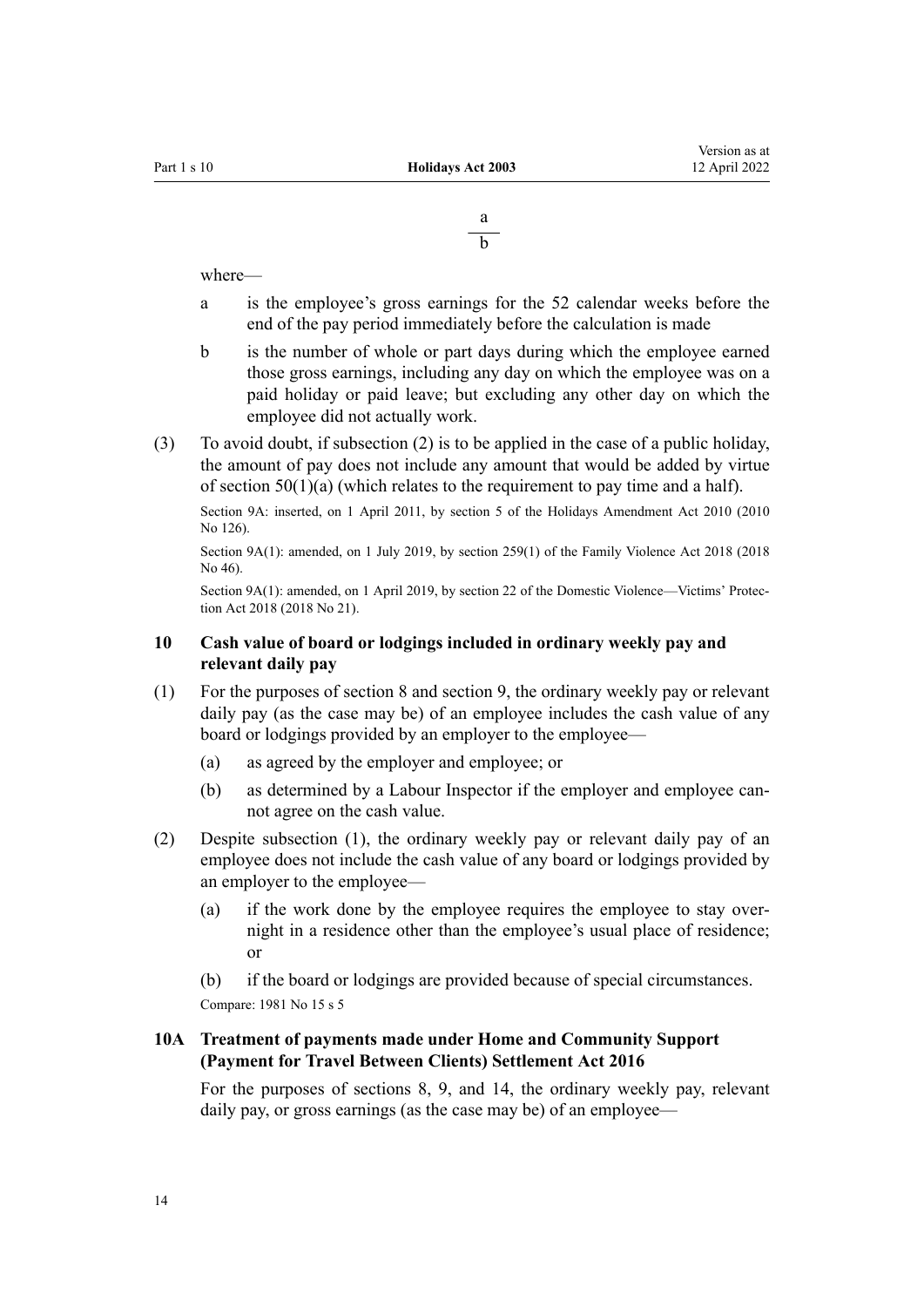<span id="page-14-0"></span>

| Version as at |                          |                    |
|---------------|--------------------------|--------------------|
| 12 April 2022 | <b>Holidays Act 2003</b> | Part $1 \times 12$ |
|               |                          |                    |

- (a) includes payments made to the employee under [section 14](http://legislation.govt.nz/pdflink.aspx?id=DLM6600977) of the Home and Community Support (Payment for Travel Between Clients) Settle‐ ment Act 2016; but
- (b) excludes payments made to the employee under [section 19](http://legislation.govt.nz/pdflink.aspx?id=DLM6600986) of the Home and Community Support (Payment for Travel Between Clients) Settle‐ ment Act 2016.

Section 10A: inserted, on 25 February 2016, by [section 32\(2\)](http://legislation.govt.nz/pdflink.aspx?id=DLM6601011) of the Home and Community Support (Payment for Travel Between Clients) Settlement Act 2016 (2016 No 2).

## **11 Labour Inspector may determine ordinary weekly pay, relevant daily pay, and average daily pay**

- (1) This section applies if an employer and employee cannot agree on the amount of the employee's—
	- (a) ordinary weekly pay under [section 8;](#page-10-0) or
	- (b) relevant daily pay under [section 9;](#page-11-0) or
	- (c) average daily pay under [section 9A.](#page-12-0)
- (2) A Labour Inspector may determine the amount of the employee's ordinary weekly pay, relevant daily pay, or average daily pay (as the case may be).
- (3) In making a determination, a Labour Inspector must apply the provisions of [section 8](#page-10-0), [9,](#page-11-0) or [9A](#page-12-0) (as the case may be) to the circumstances of the employee as determined by the Labour Inspector.

Section 11: substituted, on 1 April 2011, by [section 6](http://legislation.govt.nz/pdflink.aspx?id=DLM3172329) of the Holidays Amendment Act 2010 (2010 No 126).

*Determination of what would otherwise be working day*

#### **12 Determination of what would otherwise be working day**

- (1) This section applies for the purpose of determining an employee's entitlements to a public holiday, an alternative holiday, to sick leave, to bereavement leave, or to family violence leave.
- (2) If it is not clear whether a day would otherwise be a working day for the employee, the employer and employee must take into account the factors listed in subsection (3), with a view to reaching agreement on the matter.
- (3) The factors are—
	- (a) the employee's employment agreement:
	- (b) the employee's work patterns:
	- (c) any other relevant factors, including—
		- (i) whether the employee works for the employer only when work is available:
		- (ii) the employer's rosters or other similar systems: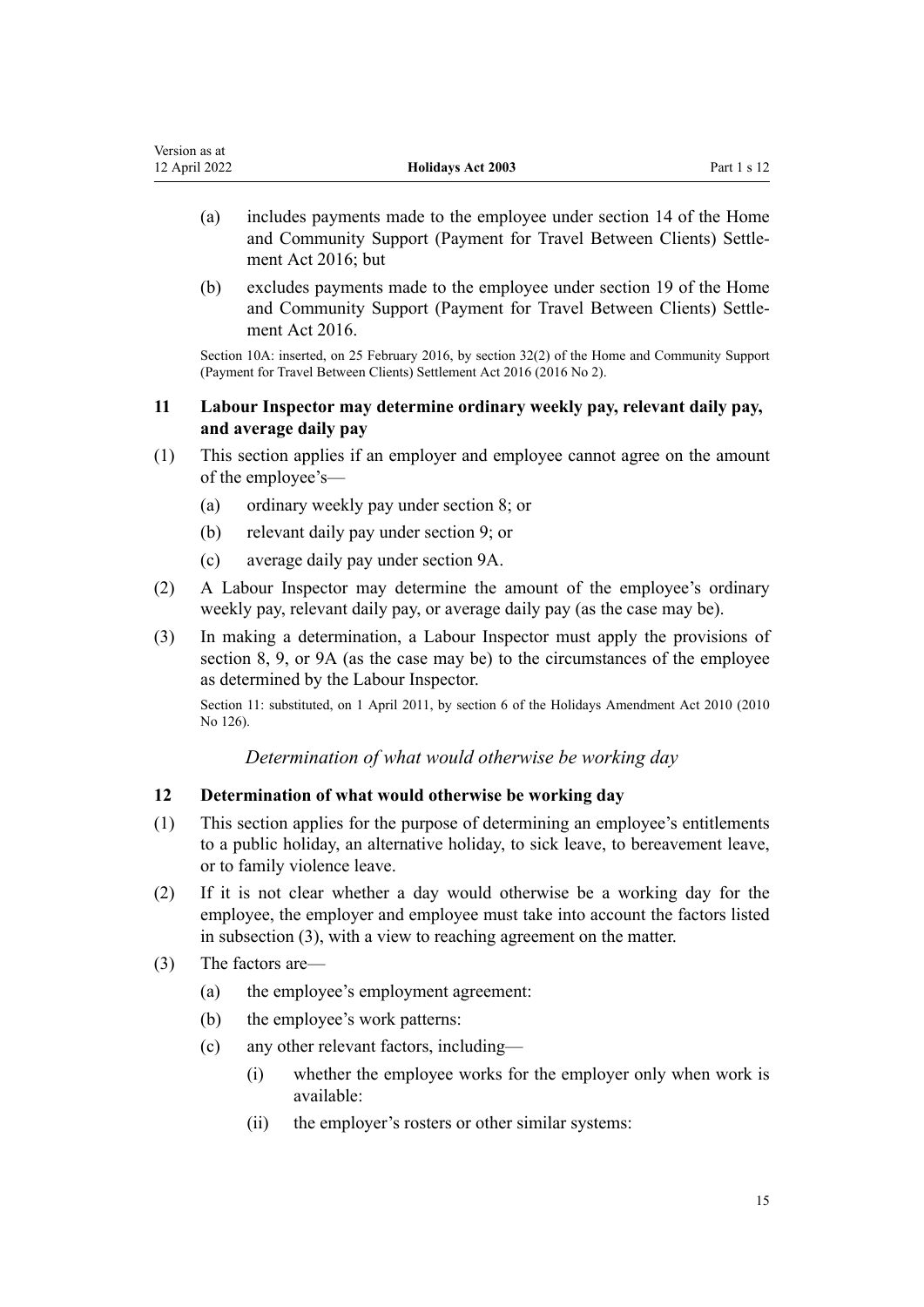<span id="page-15-0"></span>(iii) the reasonable expectations of the employer and the employee that the employee would work on the day concerned.

Version as at

- (d) whether, but for the day being a public holiday, an alternative holiday, or a day on which the employee was on sick leave or bereavement leave or family violence leave, the employee would have worked on the day concerned.
- (3A) If the public holiday, alternative holiday, or day on which the employee was on sick leave or bereavement leave or family violence leave falls during a closedown period, the factors listed in subsection (3) must be taken into account as if the closedown period were not in effect.
- (4) For the purposes of public holidays, if an employee would otherwise work any amount of time on a public holiday, that day must be treated as a day that would otherwise be a working day for the employee.

Section 12(1): amended, on 1 July 2019, by [section 259\(1\)](http://legislation.govt.nz/pdflink.aspx?id=LMS113400) of the Family Violence Act 2018 (2018 No 46).

Section 12(1): amended, on 1 April 2019, by [section 23\(1\)](http://legislation.govt.nz/pdflink.aspx?id=LMS50973) of the Domestic Violence—Victims' Protection Act 2018 (2018 No 21).

Section 12(3)(d): added, on 1 April 2011, by [section 7\(1\)](http://legislation.govt.nz/pdflink.aspx?id=DLM3172331) of the Holidays Amendment Act 2010 (2010 No 126).

Section 12(3)(d): amended, on 1 July 2019, by [section 259\(1\)](http://legislation.govt.nz/pdflink.aspx?id=LMS113400) of the Family Violence Act 2018 (2018) No 46).

Section 12(3)(d): amended, on 1 April 2019, by [section 23\(2\)](http://legislation.govt.nz/pdflink.aspx?id=LMS50973) of the Domestic Violence—Victims' Protection Act 2018 (2018 No 21).

Section 12(3A): inserted, on 27 November 2010, by [section 7\(2\)](http://legislation.govt.nz/pdflink.aspx?id=DLM3172331) of the Holidays Amendment Act 2010 (2010 No 126).

Section 12(3A): amended, on 1 July 2019, by [section 259\(1\)](http://legislation.govt.nz/pdflink.aspx?id=LMS113400) of the Family Violence Act 2018 (2018 No 46).

Section 12(3A): amended, on 1 April 2019, by [section 23\(3\)](http://legislation.govt.nz/pdflink.aspx?id=LMS50973) of the Domestic Violence—Victims' Protection Act 2018 (2018 No 21).

#### **13 Labour Inspector may determine what would otherwise be working day**

- (1) This section applies if an employer and employee cannot agree under [section](#page-14-0) [12](#page-14-0) on whether a day would otherwise be a working day for the employee.
- (2) A Labour Inspector may determine whether the day would otherwise be a working day for the employee.
- (3) In making a determination, the Labour Inspector must take into account the factors listed in [section 12\(3\)](#page-14-0).

#### **14 Meaning of gross earnings**

In this Act, unless the context otherwise requires, **gross earnings**, in relation to an employee for the period during which the earnings are being assessed,—

- (a) means all payments that the employer is required to pay to the employee under the employee's employment agreement, including, for example—
	- (i) salary or wages: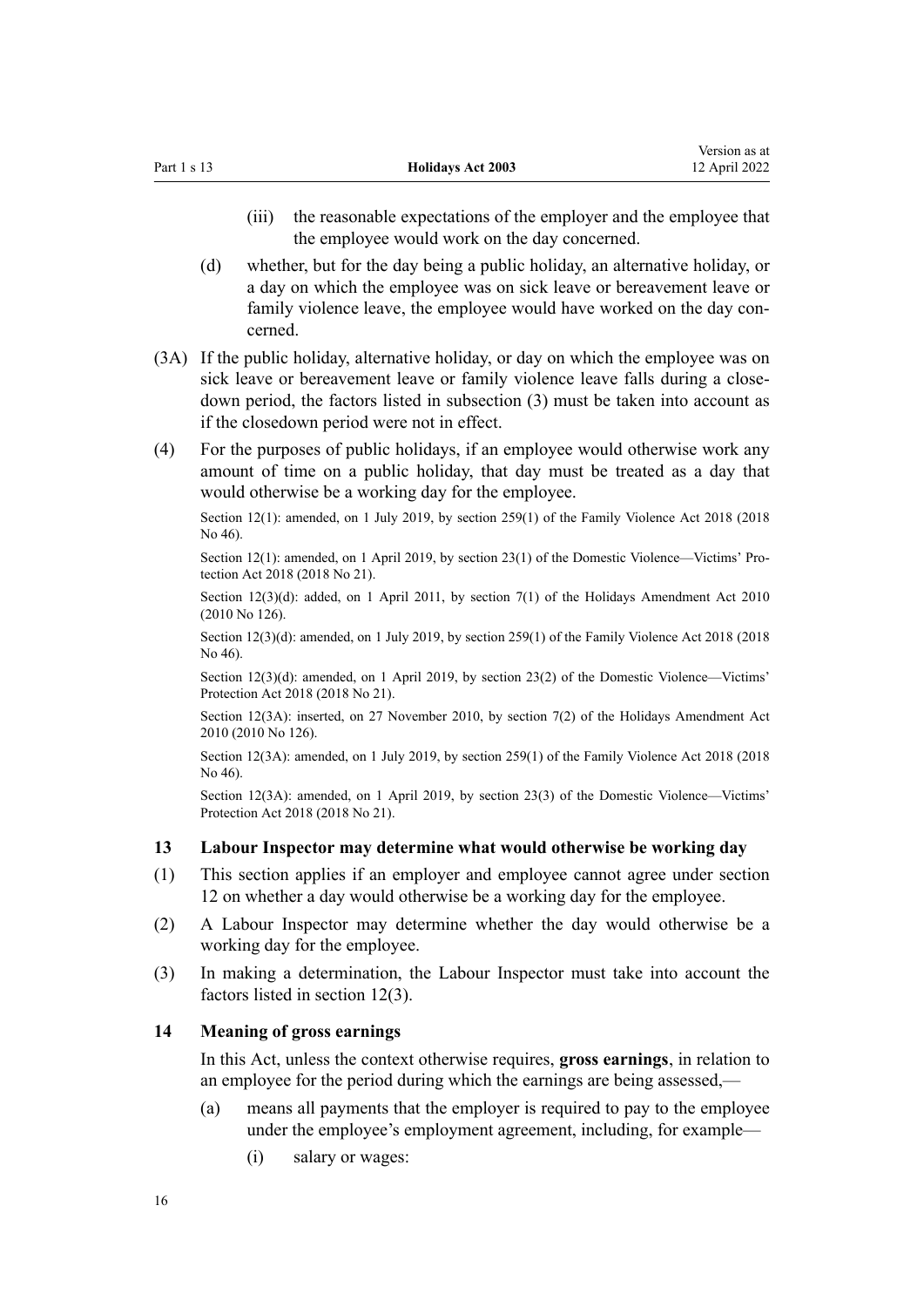| Version as at<br>12 April 2022 |                  | <b>Holidays Act 2003</b><br>Part 1 s 14                                                                                                                                         |  |
|--------------------------------|------------------|---------------------------------------------------------------------------------------------------------------------------------------------------------------------------------|--|
|                                | (ii)             | allowances (except non-taxable payments to reimburse the<br>employee for any actual costs incurred by the employee related to<br>his or her employment):                        |  |
|                                | (iii)            | payment for an annual holiday, a public holiday, an alternative<br>holiday, sick leave, bereavement leave, or family violence leave<br>taken by the employee during the period: |  |
|                                | (iv)             | productivity or incentive-based payments (including commission):                                                                                                                |  |
|                                | (v)              | payments for overtime:                                                                                                                                                          |  |
|                                | (vi)             | the cash value of any board or lodgings provided by the employer<br>as agreed or determined under section 10:                                                                   |  |
|                                | (vii)            | first week compensation payable by the employer under section<br>97 of the Accident Compensation Act 2001 or former Act; but                                                    |  |
| (b)                            |                  | excludes any payments that the employer is not bound, by the terms of<br>the employee's employment agreement, to pay the employee, for<br>$example$ —                           |  |
|                                | (i)              | any discretionary payments:                                                                                                                                                     |  |
|                                | (ii)             | any weekly compensation payable under the Accident Compensa-<br>tion Act 2001 or former Act:                                                                                    |  |
|                                | (iii)            | any payment for absence from work while the employee is on vol-<br>unteers leave within the meaning of the Volunteers Employment<br>Protection Act 1973; and                    |  |
| (c)                            |                  | also excludes-                                                                                                                                                                  |  |
|                                | (i)              | any payment to reimburse the employee for any actual costs incur-<br>red by the employee related to his or her employment:                                                      |  |
|                                | (ii)             | any payment of a reasonably assessed amount to reimburse the<br>employee for any costs incurred by the employee related to his or<br>her employment:                            |  |
|                                | (iii)            | any payment of any employer contribution to a superannuation<br>scheme for the benefit of the employee:                                                                         |  |
|                                | (iv)             | any payment made in accordance with section 28B.                                                                                                                                |  |
|                                |                  | Compare: 1981 No 15 s 4                                                                                                                                                         |  |
|                                | $(2010$ No 126). | Section $14(a)(ii)$ : amended, on 1 April 2011, by section 8(1) of the Holidays Amendment Act 2010                                                                              |  |
|                                | $(2018$ No 46).  | Section 14(a)(iii): amended, on 1 July 2019, by section 259(1) of the Family Violence Act 2018                                                                                  |  |
|                                |                  | Section 14(a)(iii): amended, on 1 April 2019, by section 24(1) of the Domestic Violence—Victims'<br>Protection Act 2018 (2018 No 21).                                           |  |
|                                |                  | Section $14(a)(vii)$ : amended, on 1 April 2019, by section 24(2) of the Domestic Violence—Victims'<br>Protection Act 2018 (2018 No 21).                                        |  |

Section 14(b)(ii): amended, on 1 April 2019, by [section 24\(2\)](http://legislation.govt.nz/pdflink.aspx?id=LMS50974) of the Domestic Violence—Victims' Protection Act 2018 (2018 No 21).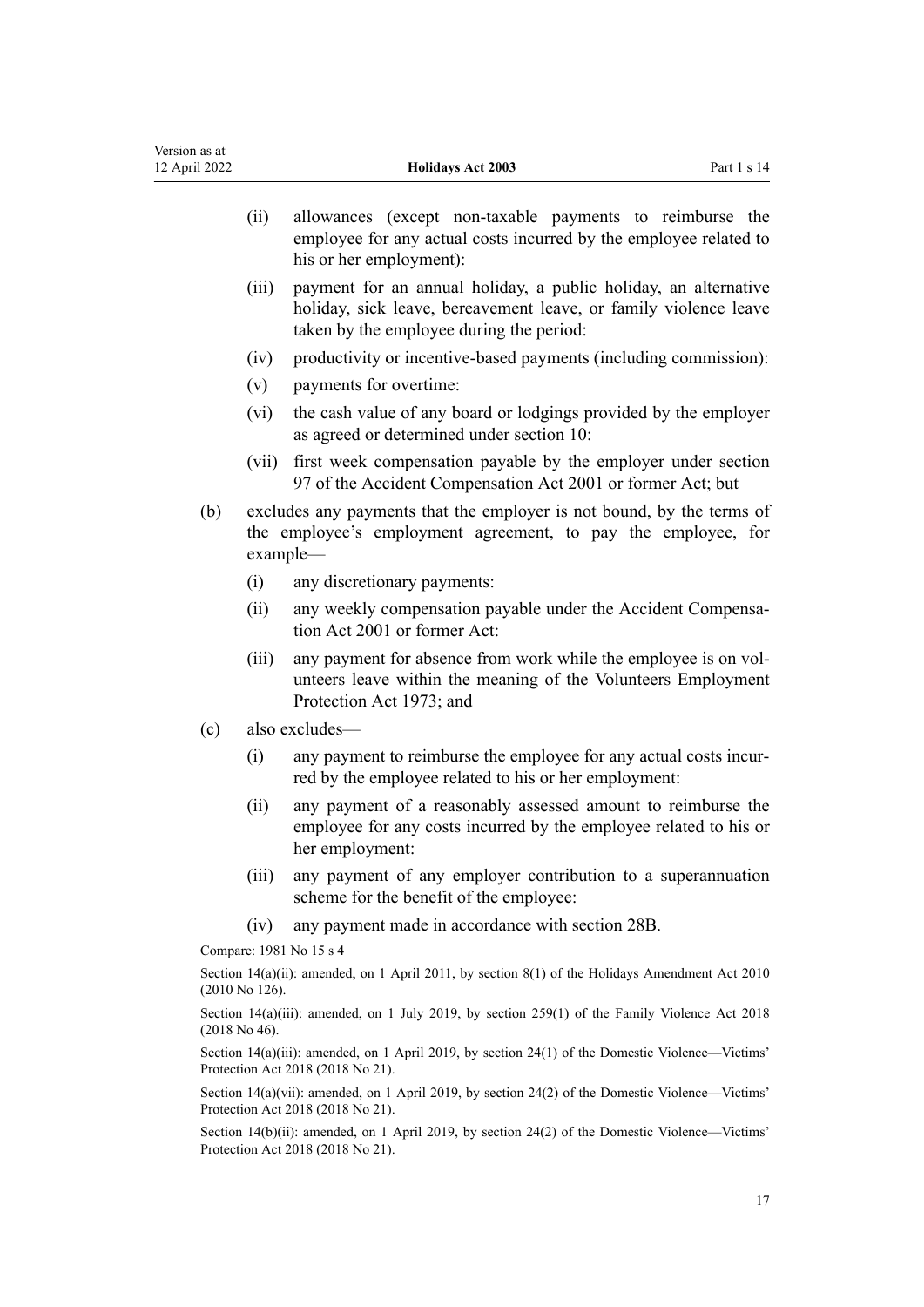<span id="page-17-0"></span>Section 14(b)(iii): amended, on 1 April 2004, by [section 15](http://legislation.govt.nz/pdflink.aspx?id=DLM240793) of the Volunteers Employment Protection Amendment Act 2004 (2004 No 12).

Section 14(c)(iii): added (with effect on 17 May 2007), on 19 December 2007, by [section 121](http://legislation.govt.nz/pdflink.aspx?id=DLM1107385) of the Taxation (KiwiSaver) Act 2007 (2007 No 110).

Section 14(c)(iv): added, on 1 April 2011, by [section 8\(2\)](http://legislation.govt.nz/pdflink.aspx?id=DLM3172332) of the Holidays Amendment Act 2010 (2010 No 126).

# **Part 2 Holiday and leave entitlements**

## Subpart 1—Annual holidays

#### **15 Purpose of this subpart**

The purpose of this subpart is to—

- (a) provide all employees with a minimum of 4 weeks' annual holidays to be paid at the time the holidays are taken; and
- (b) enable an employee to request that up to 1 week of his or her annual holidays entitlement be paid out; and
- (c) require employers to pay employees at the end of their employment for annual holidays not taken or paid out; and
- (d) enable employers to manage their businesses, taking into account the annual holiday entitlements of their employees.

Section 15: substituted, on 1 April 2011, by [section 9](http://legislation.govt.nz/pdflink.aspx?id=DLM3172333) of the Holidays Amendment Act 2010 (2010 No 126).

## *Entitlement to annual holidays*

#### **16 Entitlement to annual holidays**

- (1) After the end of each completed 12 months of continuous employment, an employee is entitled to not less than 4 weeks' paid annual holidays.
- (2) For the purposes of subsection (1), the 12 months of continuous employment—
	- (a) includes any period during which the employee was—
		- (i) on paid holidays or leave under this Act (for example, family vio‐ lence leave); or
		- (ii) on parental leave under the [Parental Leave and Employment Pro‐](http://legislation.govt.nz/pdflink.aspx?id=DLM120103) [tection Act 1987;](http://legislation.govt.nz/pdflink.aspx?id=DLM120103) or
		- (iii) on volunteers leave within the meaning of the Volunteers Employ[ment Protection Act 1973;](http://legislation.govt.nz/pdflink.aspx?id=DLM409765) or
		- (iv) receiving weekly compensation under the [Accident Compensation](http://legislation.govt.nz/pdflink.aspx?id=DLM99493) [Act 2001](http://legislation.govt.nz/pdflink.aspx?id=DLM99493) or former Act as well as, or instead of, payment from the employer; or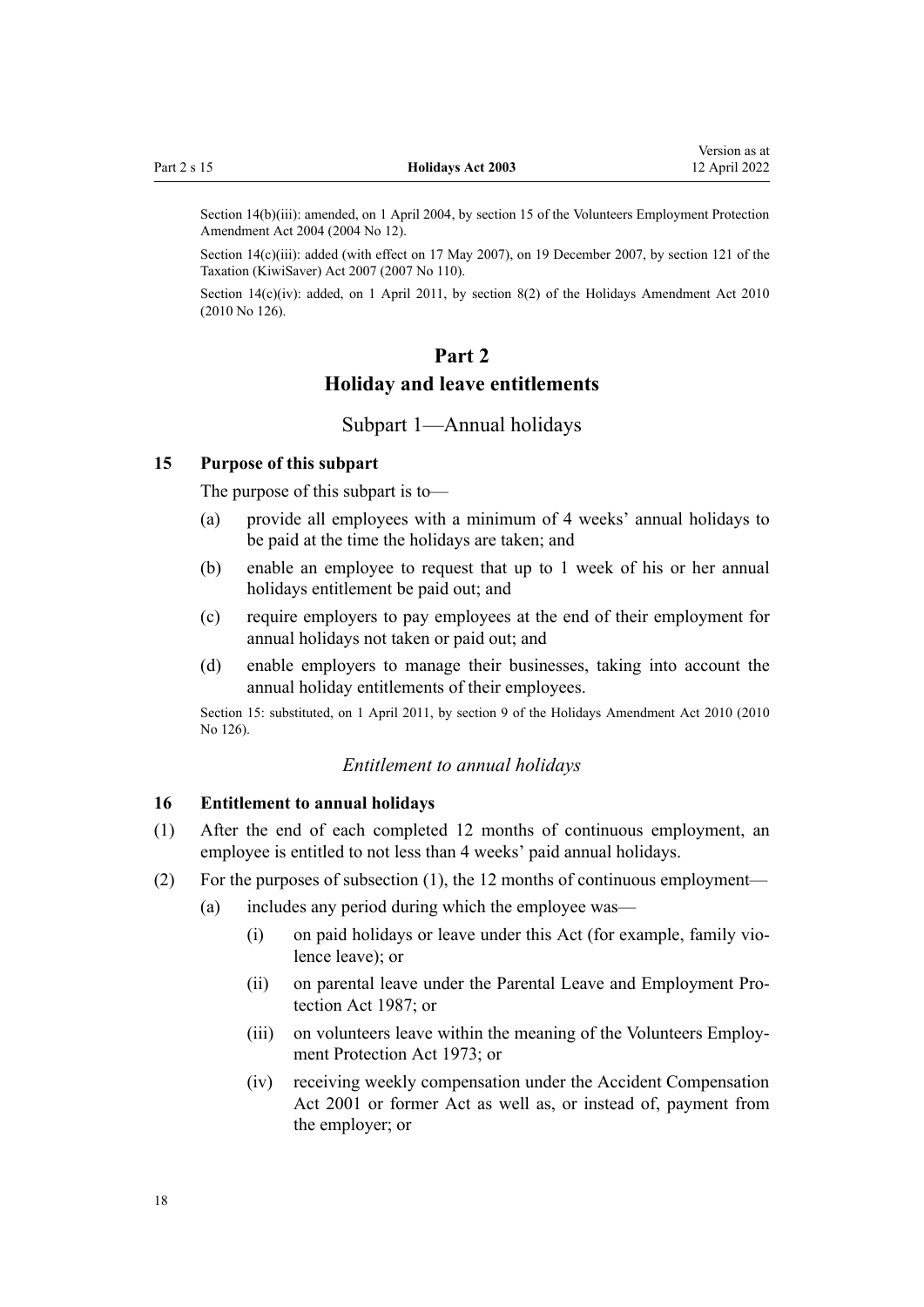- <span id="page-18-0"></span>(v) on unpaid sick leave or unpaid bereavement leave or unpaid fam‐ ily violence leave; or
- (vi) on unpaid leave for any other reason for a period of no more than 1 week; but
- (b) unless otherwise agreed, does not include any other unpaid leave, being leave other than that referred to in paragraph  $(a)(v)$  and  $(vi)$ .
- (3) If, for the purposes of subsection (2)(b), an employer and employee agree that any period of unpaid leave of more than 1 week is to be included in the employee's 12 months of continuous employment, the divisor of 52 to be used for the purposes of calculating the employee's average weekly earnings must be reduced by the number of whole or part weeks greater than 1 week that the employee was on the unpaid leave.
- (4) An employee's entitlement to annual holidays remains in force until the employee has—
	- (a) taken all of the entitlement as paid holidays; or
	- (b) been paid out under [section 28B](#page-23-0) for the entitlement in the entitlement year.

Compare: 1981 No 15 s 11

Section 16(1): amended, on 1 April 2007, by [section 42](#page-30-0).

Section  $16(2)(a)(i)$ : amended, on 1 July 2019, by [section 259\(1\)](http://legislation.govt.nz/pdflink.aspx?id=LMS113400) of the Family Violence Act 2018 (2018 No 46).

Section 16(2)(a)(i): amended, on 1 April 2019, by [section 25\(1\)](http://legislation.govt.nz/pdflink.aspx?id=LMS50975) of the Domestic Violence—Victims' Protection Act 2018 (2018 No 21).

Section  $16(2)(a)(iii)$ : substituted, on 1 April 2004, by [section 15](http://legislation.govt.nz/pdflink.aspx?id=DLM240793) of the Volunteers Employment Protection Amendment Act 2004 (2004 No 12).

Section  $16(2)(a)(iv)$ : amended, on 1 April 2019, by [section 25\(2\)](http://legislation.govt.nz/pdflink.aspx?id=LMS50975) of the Domestic Violence—Victims' Protection Act 2018 (2018 No 21).

Section  $16(2)(a)(y)$ : amended, on 1 July 2019, by [section 259\(1\)](http://legislation.govt.nz/pdflink.aspx?id=LMS113400) of the Family Violence Act 2018 (2018 No 46).

Section  $16(2)(a)(v)$ : amended, on 1 April 2019, by [section 25\(3\)](http://legislation.govt.nz/pdflink.aspx?id=LMS50975) of the Domestic Violence—Victims' Protection Act 2018 (2018 No 21).

Section 16(4): substituted, on 1 April 2011, by [section 17](http://legislation.govt.nz/pdflink.aspx?id=DLM3172354) of the Holidays Amendment Act 2010 (2010 No 126).

#### **17 How employee's entitlement to annual holidays may be met**

- (1) An employer and employee may agree on how an employee's entitlement to 4 weeks' annual holidays is to be met based on what genuinely constitutes a working week for the employee.
- (2) If an employer and employee cannot agree on how an employee's entitlement to 4 weeks' annual holidays is to be met, a Labour Inspector may determine the matter for them.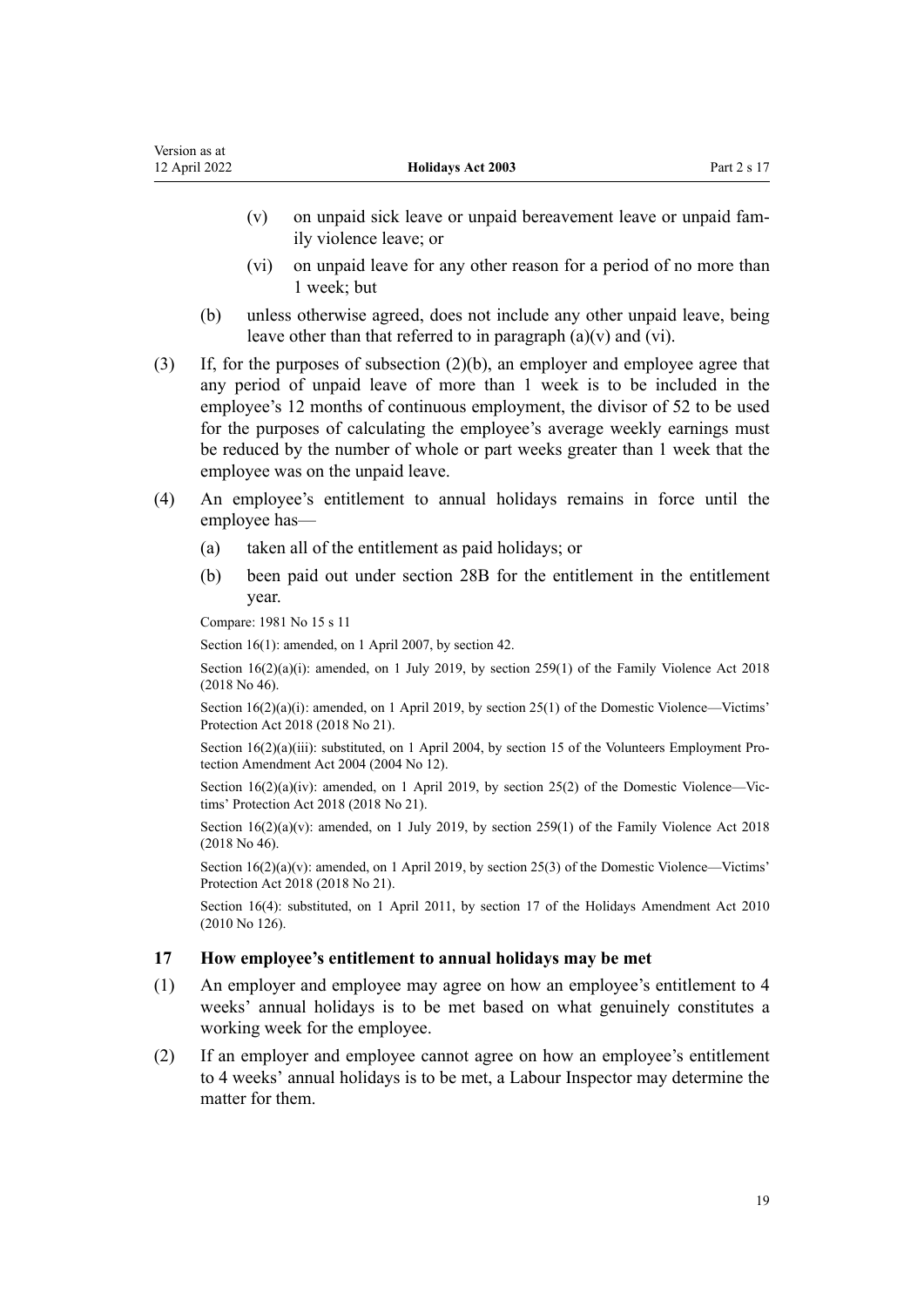Version as at

<span id="page-19-0"></span>(3) In making a determination, the Labour Inspector may take into account any matters that the Labour Inspector thinks fit, including the matters specified in [section 12\(3\).](#page-14-0)

Section 17(1): amended, on 1 April 2007, by [section 42](#page-30-0). Section 17(2): amended, on 1 April 2007, by [section 42](#page-30-0).

## **18 Taking of annual holidays**

- (1) An employer must allow an employee to take annual holidays within 12 months after the date on which the employee's entitlement to the holidays arose.
- (2) If an employee elects to do so, the employer must allow the employee to take at least 2 weeks of his or her annual holidays entitlement in a continuous period.
- (3) When annual holidays are to be taken by the employee is to be agreed between the employer and employee.
- (4) An employer must not unreasonably withhold consent to an employee's request to take annual holidays.

## **19 When employee may be required to take annual holidays**

- (1) An employer may require an employee to take annual holidays if—
	- (a) the employer and employee are unable to reach agreement under section 18(3) as to when the employee will take his or her annual holidays; or
	- (b) [section 32](#page-25-0) (which relates to closedown periods) applies.
- (2) If subsection (1) applies, an employer must give the employee not less than 14 days' notice of the requirement to take the annual holidays.

## **20 Employer may allow employee to take annual holidays in advance**

An employer may allow an employee to take an agreed portion of the employ‐ ee's annual holidays entitlement in advance.

## *Payment for annual holidays*

## **21 Calculation of annual holiday pay**

- (1) If an employee takes an annual holiday after the employee's entitlement to the holiday has arisen, the employer must calculate the employee's annual holiday pay in accordance with subsection (2).
- (2) Annual holiday pay must be—
	- (a) for the agreed portion of the annual holidays entitlement; and
	- (b) at a rate that is based on the greater of—
		- (i) the employee's ordinary weekly pay as at the beginning of the annual holiday; or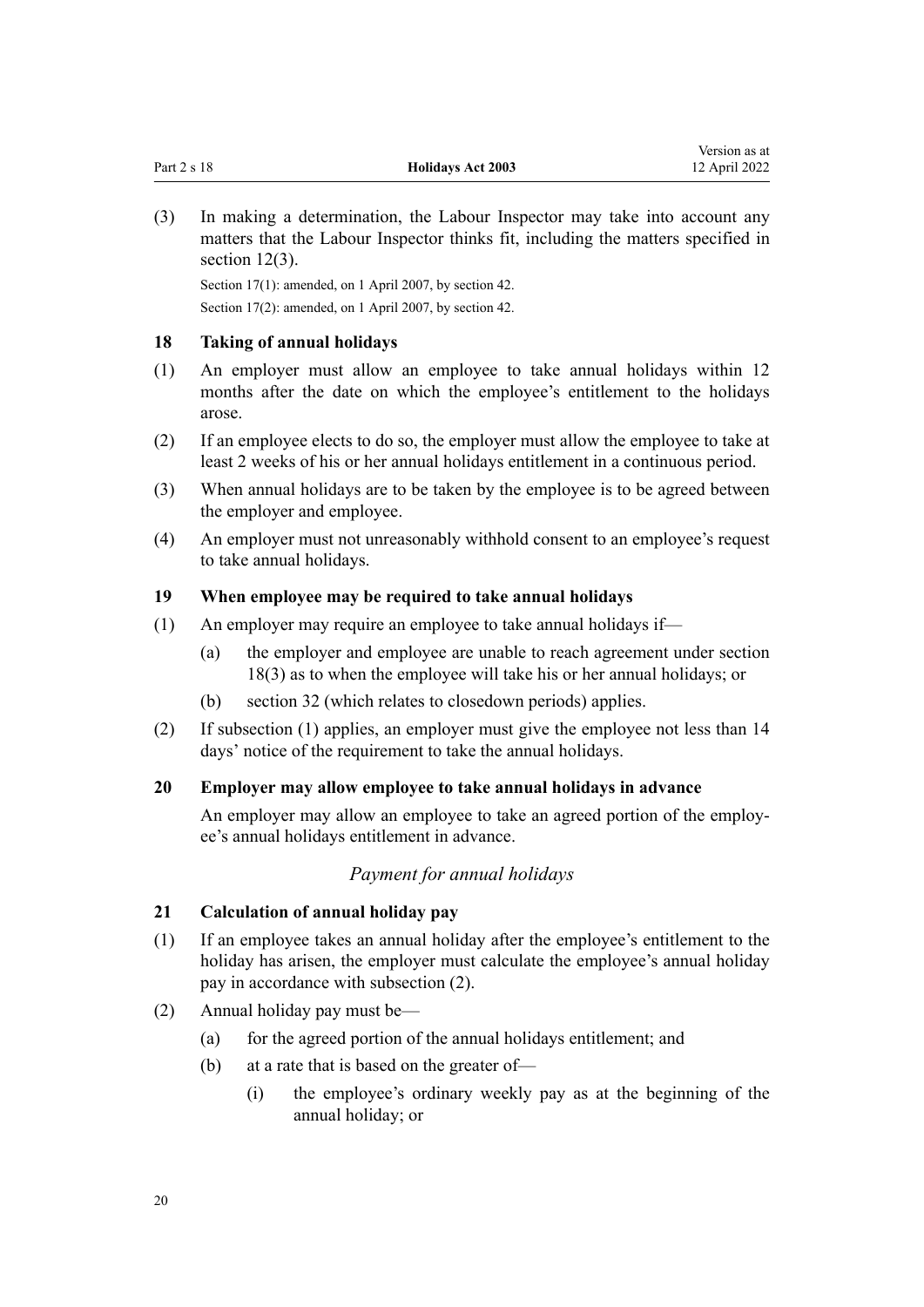<span id="page-20-0"></span>(ii) the employee's average weekly earnings for the 12 months immediately before the end of the last pay period before the annual holiday.

Compare: 1981 No 15 s 16

#### **22 Calculation of annual holiday pay if holiday taken in advance**

- (1) If an employee takes an annual holiday in advance, the employer must calculate the employee's annual holiday pay in accordance with subsection (2).
- (2) Annual holiday pay must be—
	- (a) for the agreed portion of the annual holidays entitlement; and
	- (b) at a rate that is based on the greater of—
		- (i) the employee's ordinary weekly pay as at the beginning of the annual holiday; or
		- (ii) the employee's average weekly earnings for—
			- (A) the 12 months immediately before the end of the last pay period before the annual holiday if the employee has worked for the employer for not less than 12 months; or
			- (B) the period of employment before the end of the last pay period before the annual holiday if the employee has worked for the employer for less than 12 months.
- (3) To avoid doubt, for the purposes of subsection  $(2)(b)(ii)(B)$ , the divisor of 52 for the purpose of calculating the employee's average weekly earnings is to be reduced so that it represents the number of whole or part weeks that the employee worked for the employer in the period of employment. Compare: 1981 No 15 s 17

## **23 Calculation of annual holiday pay if employment ends within 12 months**

- (1) Subsection (2) applies if—
	- (a) the employment of an employee comes to an end; and
	- (b) the employee is not entitled to annual holidays because he or she has worked for less than 12 months for the purposes of [section 16](#page-17-0).
- (2) An employer must pay the employee 8% of the employee's gross earnings since the commencement of employment, less any amount—
	- (a) paid to the employee for annual holidays taken in advance; or
	- (b) paid in accordance with [section 28.](#page-22-0)

Section 23(2): amended, on 1 April 2007, by [section 42](#page-30-0).

- **24 Calculation of annual holiday pay if employment ends and entitlement to holidays has arisen**
- (1) Subsection (2) applies if—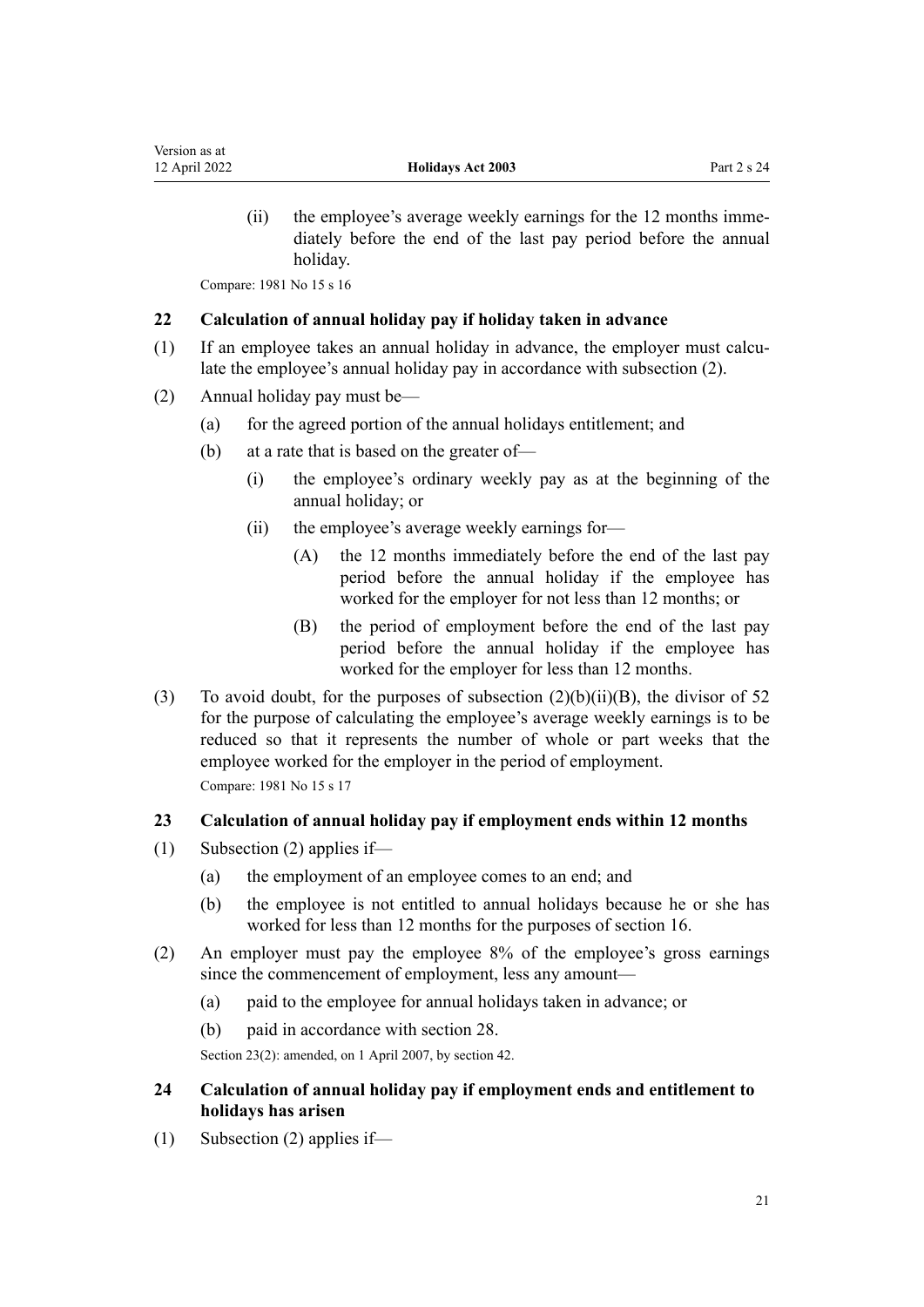- <span id="page-21-0"></span>(a) the employment of an employee comes to an end; and
- (b) the employee is entitled to annual holidays; and
- (c) the employee has not taken annual holidays or has taken only some of them.
- (2) An employer must pay the employee for the portion of the annual holidays entitlement not taken at a rate that is based on the greater of—
	- (a) the employee's ordinary weekly pay as at the date of the end of the employee's employment; or
	- (b) the employee's average weekly earnings during the 12 months immediately before the end of the last pay period before the end of the employ‐ ee's employment.

## **25 Calculation of annual holiday pay if employment ends before further entitlement has arisen**

- (1) Subsection (2) applies if—
	- (a) the employment of an employee comes to an end; and
	- (b) the employee is not entitled to annual holidays for a second or subsequent 12-month period of employment because the employee has not worked for the whole of the second or subsequent 12 months for the purposes of [section 16](#page-17-0).
- (2) An employer must pay the employee 8% of the employee's gross earnings since the employee last became entitled to the annual holidays, less any amount—
	- (a) paid to the employee for annual holidays taken in advance; or
	- (b) paid in accordance with [section 28.](#page-22-0)

Section 25(2): amended, on 1 April 2007, by [section 42](#page-30-0).

#### **26 Payments may be cumulative**

To avoid doubt,—

- (a) gross earnings for the purposes of section 25(2) includes any payments under [section 24\(2\);](#page-20-0) and
- (b) an employee may be entitled to payments for annual holidays under both [section 24](#page-20-0) and section 25.

## **27 When payment for annual holidays must be made**

- (1) An employer must pay an employee for an annual holiday before the holiday is taken unless—
	- (a) the employer and employee agree that the employee is to be paid in the pay that relates to the period during which the holiday is taken; or
	- (b) the employee's employment has come to an end.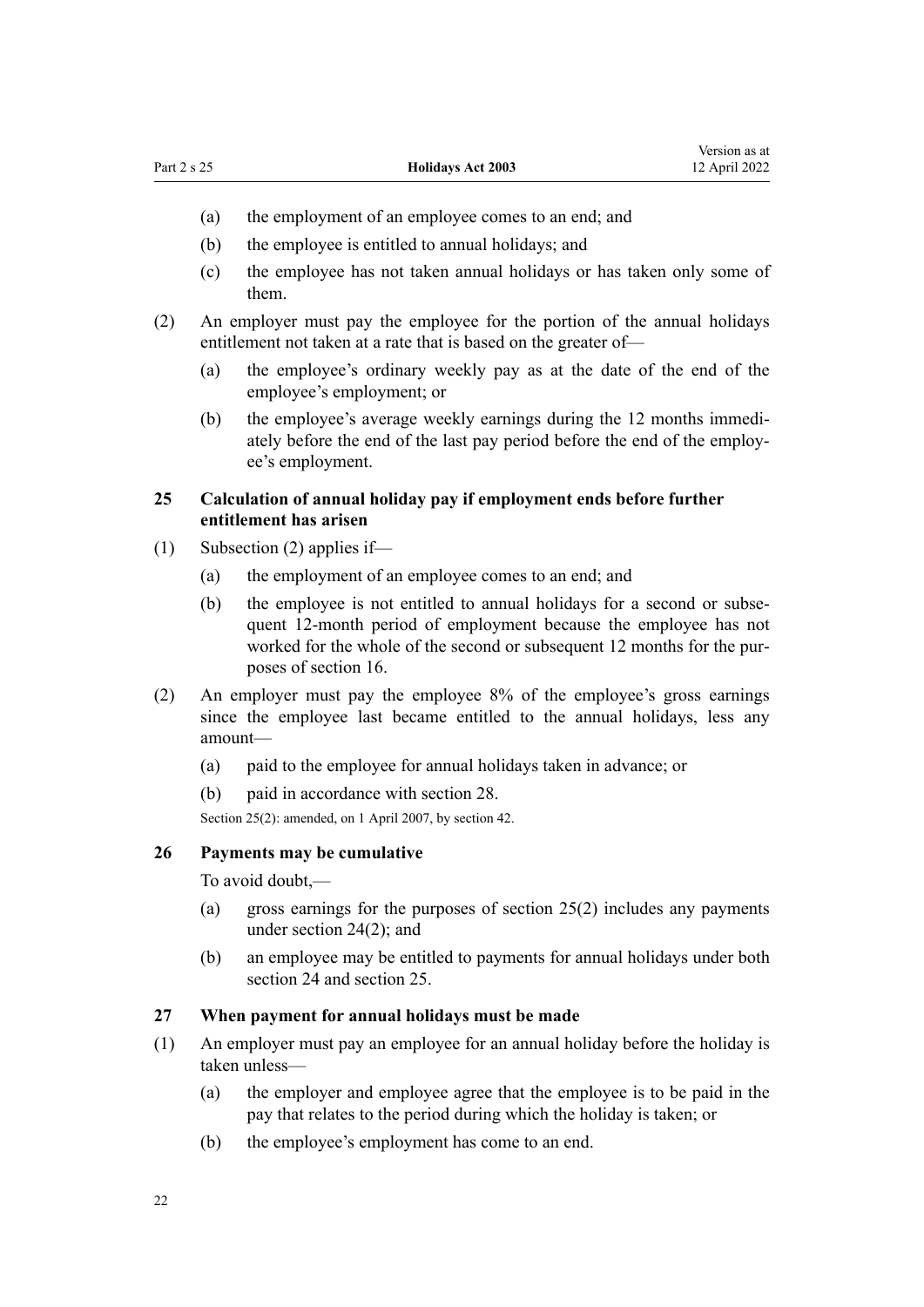<span id="page-22-0"></span>

| Version as at |                          |             |
|---------------|--------------------------|-------------|
| 12 April 2022 | <b>Holidays Act 2003</b> | Part 2 s 28 |

(2) If subsection (1)(b) applies, the employer must pay the annual holiday pay in the pay that relates to the employee's final period of employment.

## **28 When annual holiday pay may be paid with employee's pay**

- (1) Despite [section 27](#page-21-0), an employer may regularly pay annual holiday pay with the employee's pay if—
	- (a) the employee—
		- (i) is employed in accordance with [section 66](http://legislation.govt.nz/pdflink.aspx?id=DLM59161) of the Employment Relations Act 2000 on a fixed-term agreement to work for less than 12 months; or
		- (ii) works for the employer on a basis that is so intermittent or irregular that it is impracticable for the employer to provide the employee with 4 weeks' annual holidays under [section 16;](#page-17-0) and
	- (b) the employee agrees in his or her employment agreement; and
	- (c) the annual holiday pay is paid as an identifiable component of the employee's pay; and
	- (d) the annual holiday pay is paid at a rate not less than 8% of the employee's gross earnings.
- (2) If an employee to whom subsection  $(1)(a)(i)$  applies is employed by the same employer beyond 12 months on a series of fixed-term agreements of less than 12 months each, the employer and employee may agree that the employee is to be paid in accordance with subsection (1) regardless of the number of agreements.
- (3) If the fixed-term agreement of an employee to whom subsection  $(1)(a)(i)$ applies is followed by permanent employment with the same employer, the employee—
	- (a) becomes entitled to paid annual holidays at the end of 12 months' continuous employment (including the period of that fixed-term agreement) under [section 16](#page-17-0); but
	- (b) the amount of the holiday pay that the employee is entitled to be paid for the holidays is reduced by the amount that the employee has already received under subsection (1).
- (4) If an employer has incorrectly paid annual holiday pay with an employee's pay in circumstances where subsection (1) does not apply and the employee's employment has continued for 12 months or more, then, despite those payments, the employee becomes entitled to annual holidays in accordance with [section 16](#page-17-0) and paid in accordance with this subpart.

```
section 42.
section 42.
```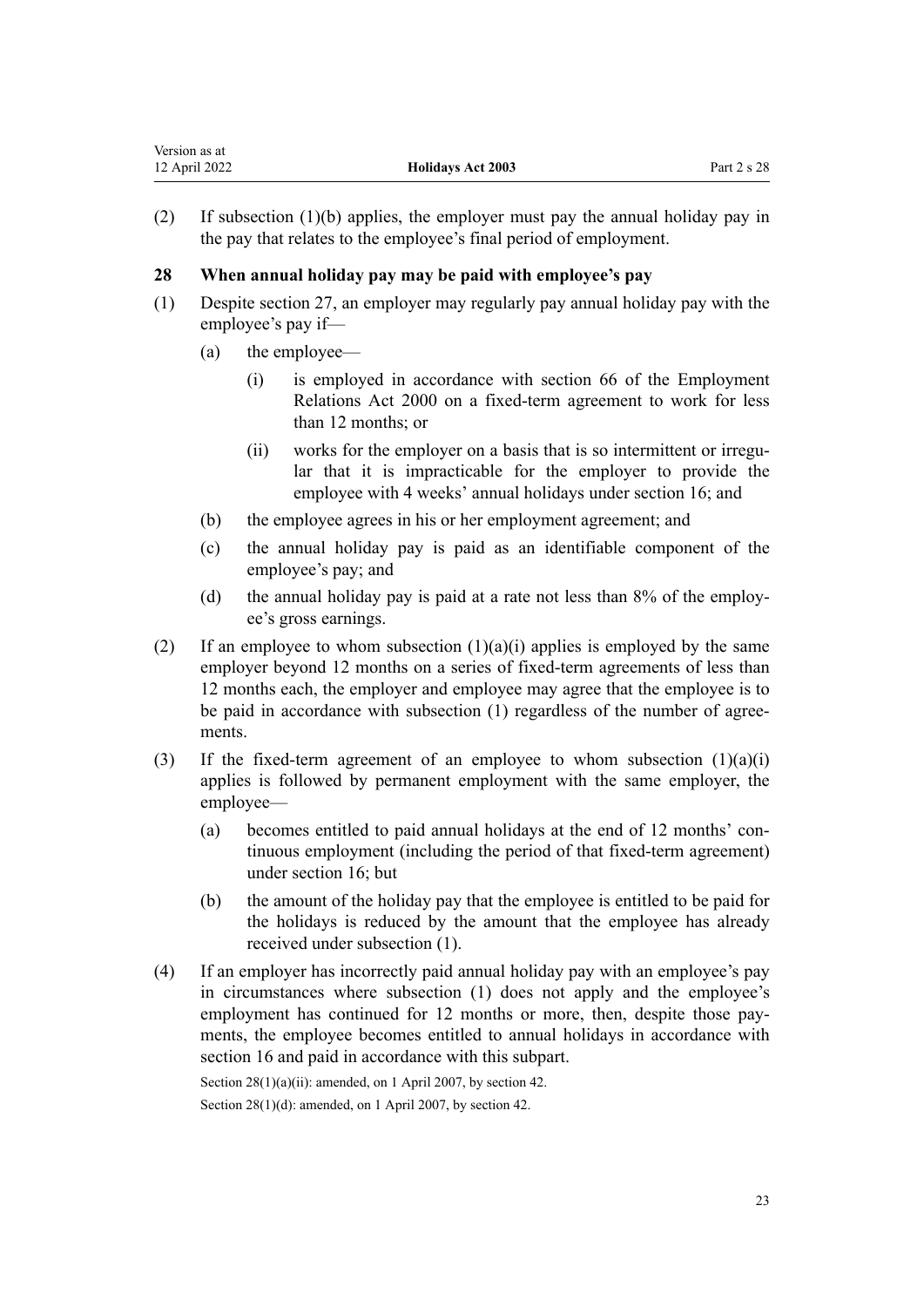#### *Portion of annual holidays may be paid out*

<span id="page-23-0"></span>Heading: inserted, on 1 April 2011, by [section 10](http://legislation.govt.nz/pdflink.aspx?id=DLM3172335) of the Holidays Amendment Act 2010 (2010 No 126).

#### **28A Employee may request portion of annual holidays be paid out**

- (1) An employee may request that his or her employer pay out a portion of the employee's entitlement to annual holidays.
- (2) A request under subsection (1)—
	- (a) must be in writing; and
	- (b) may be made on 1 or more separate occasions until a maximum of 1 week of the employee's annual holidays is paid out in each entitlement year.
- (3) If an employee makes a request under subsection (1), an employer must—
	- (a) consider the request within a reasonable time; and
	- (b) advise the employee in writing as to whether the employer agrees to the request; and
	- (c) if the employer agrees to the request, comply with section 28B.
- (4) An employer—
	- (a) may decline an employee's request; and
	- (b) is not required to provide the employee with a reason for declining the request.
- (5) In this section, **entitlement year**
	- (a) means a period of 12 months' continuous employment beginning on the anniversary of the employee's employment; and
	- (b) includes a period of 12 months' continuous employment described in [section 16\(2\).](#page-17-0)

Section 28A: inserted, on 1 April 2011, by [section 10](http://legislation.govt.nz/pdflink.aspx?id=DLM3172335) of the Holidays Amendment Act 2010 (2010 No 126).

#### **28B Payment for annual holidays paid out**

- (1) If an employer agrees to pay out a portion of the employee's annual holidays under section  $28A(3)(c)$ , the employer must pay the employee for that portion—
	- (a) in accordance with section  $21(2)$ ; and
	- (b) as soon as practicable after the employer has agreed to the employee's request under that provision.
- (2) If an employer has incorrectly paid out a portion of the employee's annual holi‐ days where the employee did not make a request for the payment, the employee's entitlement to take the portion of annual holidays concerned remains in force as if the payment had not been made.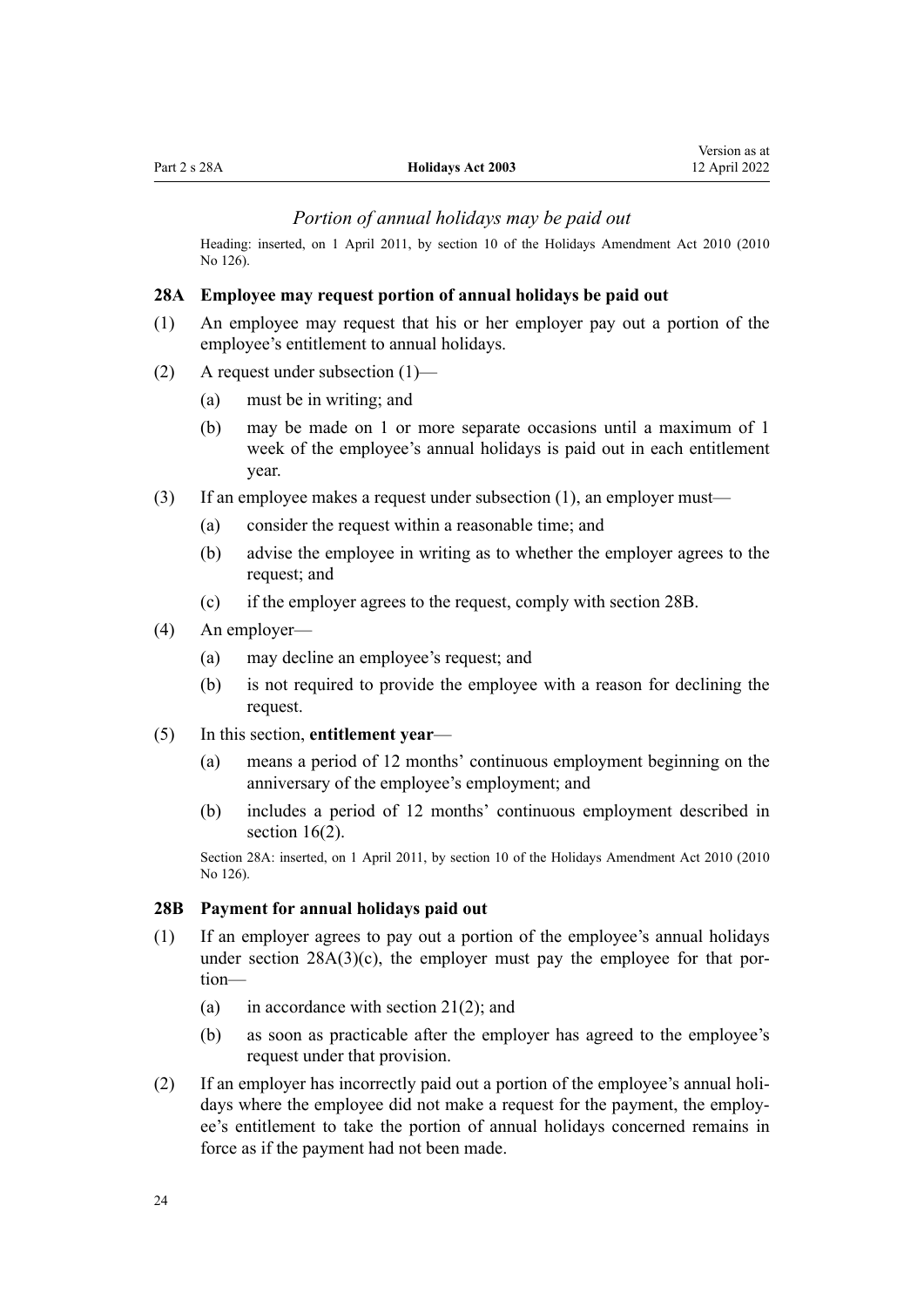<span id="page-24-0"></span>Section 28B: inserted, on 1 April 2011, by [section 10](http://legislation.govt.nz/pdflink.aspx?id=DLM3172335) of the Holidays Amendment Act 2010 (2010 No 126).

## **28C Requirement to request payout prohibited**

- (1) A requirement that an employee must make a request under [section 28A](#page-23-0) for a portion of his or her annual holidays entitlement to be paid out must not be a term or condition of the employee's employment (whether contained in an employment agreement or otherwise).
- (2) Despite subsection (1), an employment agreement may set out the process for making a request under [section 28A.](#page-23-0)

Section 28C: inserted, on 1 April 2011, by [section 10](http://legislation.govt.nz/pdflink.aspx?id=DLM3172335) of the Holidays Amendment Act 2010 (2010 No 126).

## **28D Requirement to make payout prohibited**

A requirement for an employer to pay out a portion of an employee's entitle‐ ment to annual holidays must not be—

- (a) a term or condition of the employee's employment (whether contained in a written employment agreement or otherwise); or
- (b) raised in negotiations between the employer and employee about the employee's terms and conditions relating to salary or wages.

Section 28D: inserted, on 1 April 2011, by [section 10](http://legislation.govt.nz/pdflink.aspx?id=DLM3172335) of the Holidays Amendment Act 2010 (2010 No 126).

#### **28E Employer may have policy preventing payout**

- (1) An employer may adopt a policy that allows the employer to not consider a request under [section 28A](#page-23-0) for a portion of an employee's annual holidays to be paid out.
- (2) A policy under subsection (1) may apply to—
	- (a) the whole of the employer's business; or
	- (b) some parts of the employer's business but not to others.
- (3) If an employer has a policy under subsection (1), [section 28A](#page-23-0) does not apply in relation to any part of the employer's business to which the policy applies. Section 28E: inserted, on 1 April 2011, by [section 10](http://legislation.govt.nz/pdflink.aspx?id=DLM3172335) of the Holidays Amendment Act 2010 (2010 No 126).

#### **28F Labour Inspector may determine payout**

- (1) This section applies if an employer has agreed to an employee's request to pay out a portion of the employee's annual holidays under [section 28A,](#page-23-0) but the employer and employee cannot agree on—
	- (a) the portion of annual holidays that are to be, or have been, paid out; or
	- (b) the amount that the employer is required to pay the employee for the annual holidays that are to be, or have been, paid out.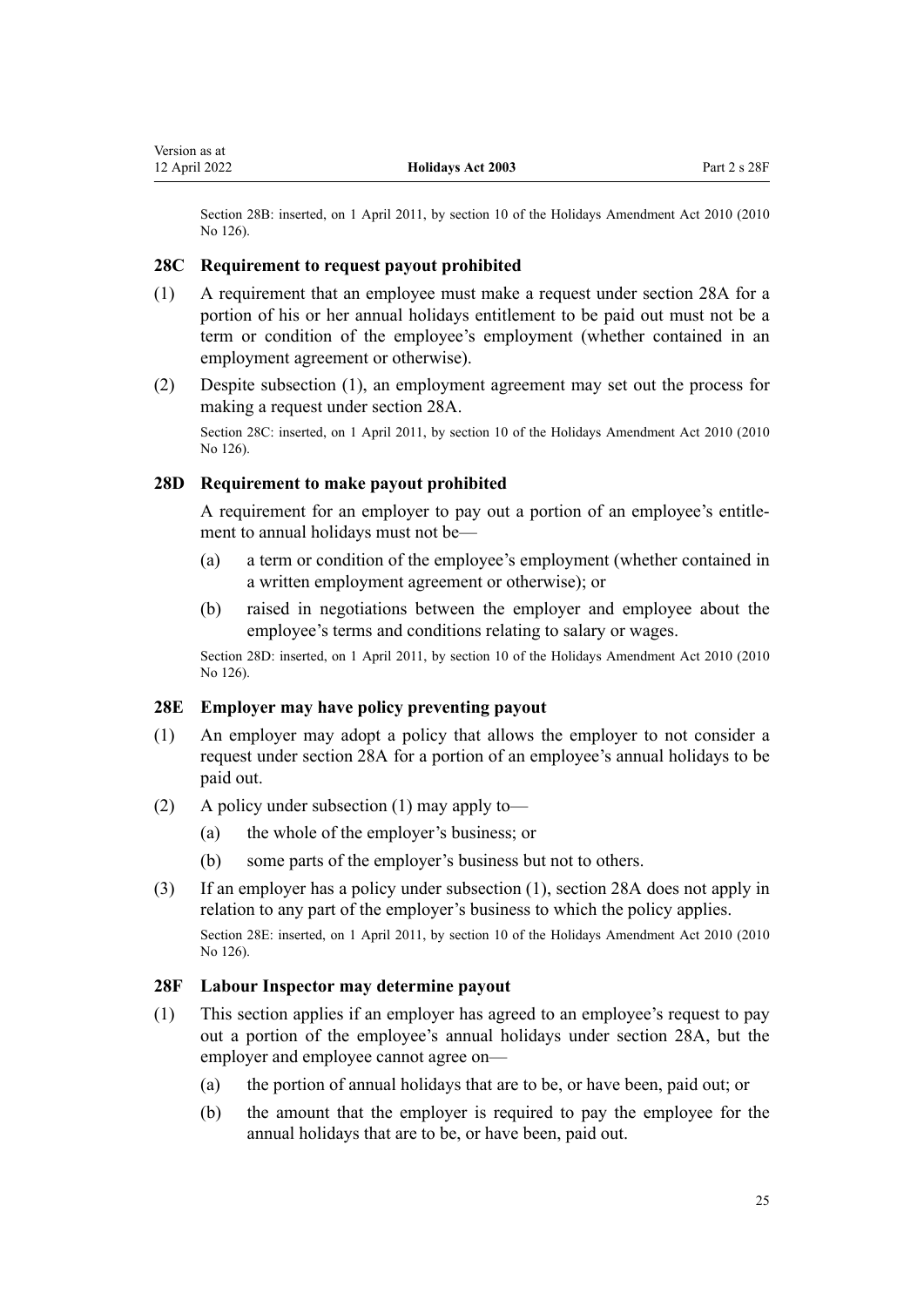<span id="page-25-0"></span>(2) A Labour Inspector may determine either or both of the following:

- (a) the portion of annual holidays paid out or to be paid out:
- (b) the amount payable for the annual holidays paid out or to be paid out.

Section 28F: inserted, on 1 April 2011, by [section 10](http://legislation.govt.nz/pdflink.aspx?id=DLM3172335) of the Holidays Amendment Act 2010 (2010 No 126).

## *Closedown periods*

#### **29 Meaning of closedown period**

In this section and [sections 12\(3A\)](#page-14-0) and 30 to 35, **closedown period** means a period during which an employer customarily—

- (a) closes the employer's operations or discontinues the work of 1 or more employees; and
- (b) requires the employer's employees to take all or some of their annual holidays.

Section 29: amended, on 27 November 2010, by [section 17](http://legislation.govt.nz/pdflink.aspx?id=DLM3172354) of the Holidays Amendment Act 2010 (2010 No 126).

Section 29(b): amended, on 27 November 2010, by [section 17](http://legislation.govt.nz/pdflink.aspx?id=DLM3172354) of the Holidays Amendment Act 2010 (2010 No 126).

## **30 Frequency of closedown periods**

- (1) For the purposes of sections 31 to 35, the employer may have only 1 closedown period in any 12-month period.
- (2) However, subsection (1) does not prevent an employer and employee from agreeing—
	- (a) that the employer may close his or her operations and discontinue the work of the employee at other times; and
	- (b) on the arrangements that will apply during those times.
- (3) If subsection (2) applies, sections 32 to 35 do not apply.

#### **31 Employer may have different closedown period for each part of business**

To avoid doubt, an employer may have different closedown periods for each separate part of the employer's business.

#### **32 Requirement to take annual holidays during closedown period**

- (1) An employee who is entitled to annual holidays at the commencement of a closedown period must, if required to do so by his or her employer, take annual holidays during the closedown period whether or not the employee agrees to take the holidays.
- (2) An employee who is not yet entitled to annual holidays at the commencement of a closedown period must, if required to do so by his or her employer, discon‐ tinue the employee's work during a closedown period.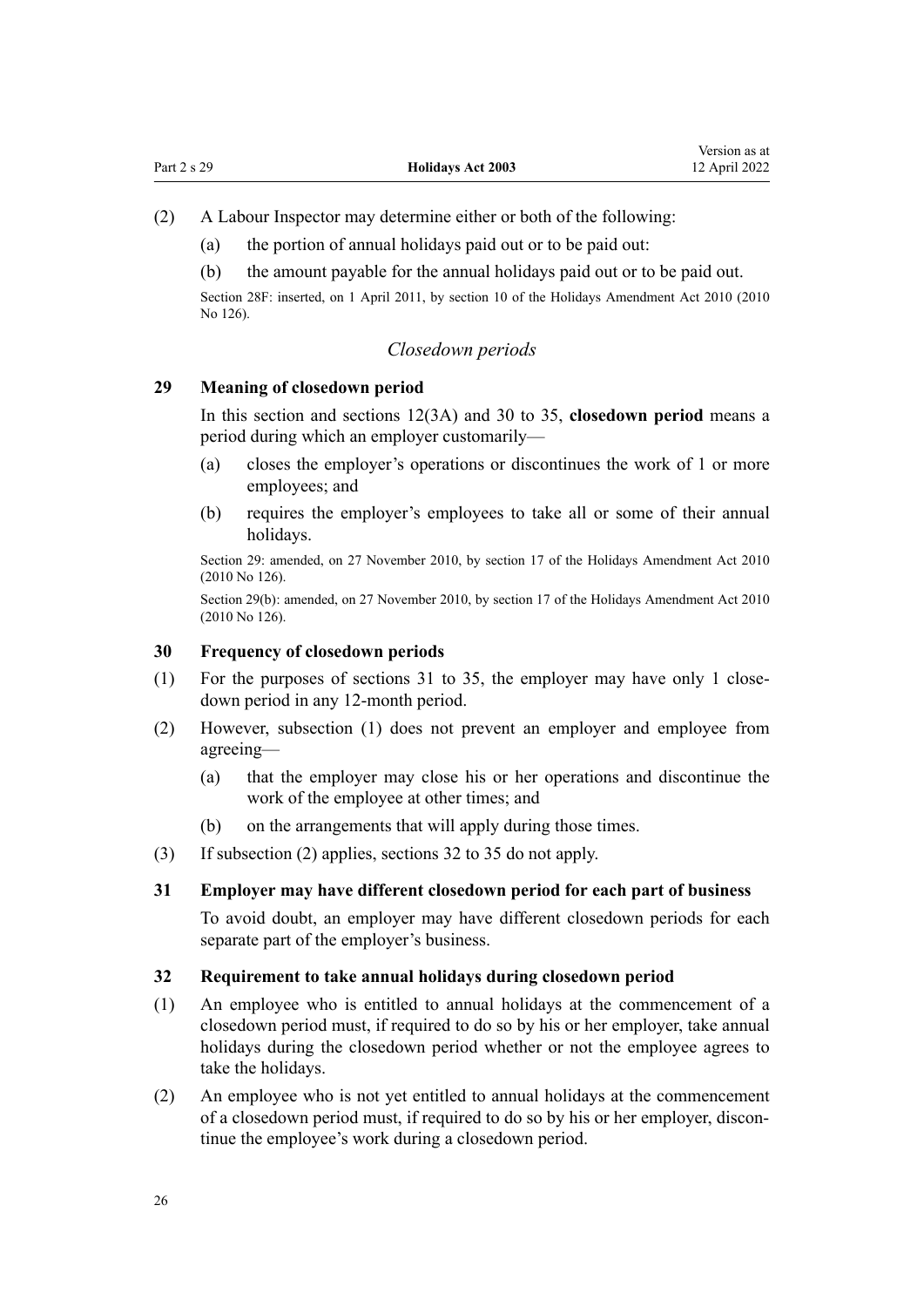<span id="page-26-0"></span>

| Version as at |                          |             |
|---------------|--------------------------|-------------|
| 12 April 2022 | <b>Holidays Act 2003</b> | Part 2 s 34 |

(3) If this section applies, the employer must give the employee not less than 14 days' notice of the requirement to take the annual holidays or to discontinue the work (as the case may be).

## **33 Payment of annual holiday pay during closedown period for employee entitled to annual holidays**

- (1) This section applies to an employee who, at the commencement of a closedown period, is entitled to annual holidays under [section 16](#page-17-0).
- (2) To the extent that the employee has an annual holiday entitlement, the period of the closedown must be taken by the employee as annual holidays.
- (3) If an employee does not have an annual holidays entitlement that covers the whole period of the closedown, the employer and employee may agree that the employee—
	- (a) may take some of the closedown period as annual holidays in advance under [section 20](#page-19-0); and
	- (b) be paid for that period in accordance with [section 22.](#page-20-0)
- (4) The employer must pay the employee annual holiday pay calculated in accord‐ ance with [section 21](#page-19-0).

## **34 Calculation of pay during closedown period for employee not entitled to annual holidays**

- (1) This section applies to an employee who, at the commencement of a closedown period, is not entitled to annual holidays under [section 16](#page-17-0).
- (2) An employer must, in respect of the closedown period, pay the employee 8% of the employee's gross earnings since the commencement of the employee's employment or since the employee last became entitled to annual holidays (as the case may be), less any amount—
	- (a) paid to the employee for annual holidays taken in advance; or
	- (b) paid in accordance with [section 28.](#page-22-0)
- (3) An employee who is paid annual holiday pay calculated in accordance with subsection (2) is not otherwise entitled—
	- (a) to any annual holidays for the period of employment up to the date of the beginning of the closedown period; or
	- (b) to any remuneration for the period of the closure or discontinuance of work.
- (4) This section does not prevent an employer and employee from agreeing that the employee may take the period of the closedown as annual holidays in advance under [section 20](#page-19-0) and be paid for the period in accordance with [section 22](#page-20-0).

```
Compare: 1981 No 15 s 18(1)–(4), (7)
```
Section 34(2): amended, on 1 April 2007, by [section 42](#page-30-0).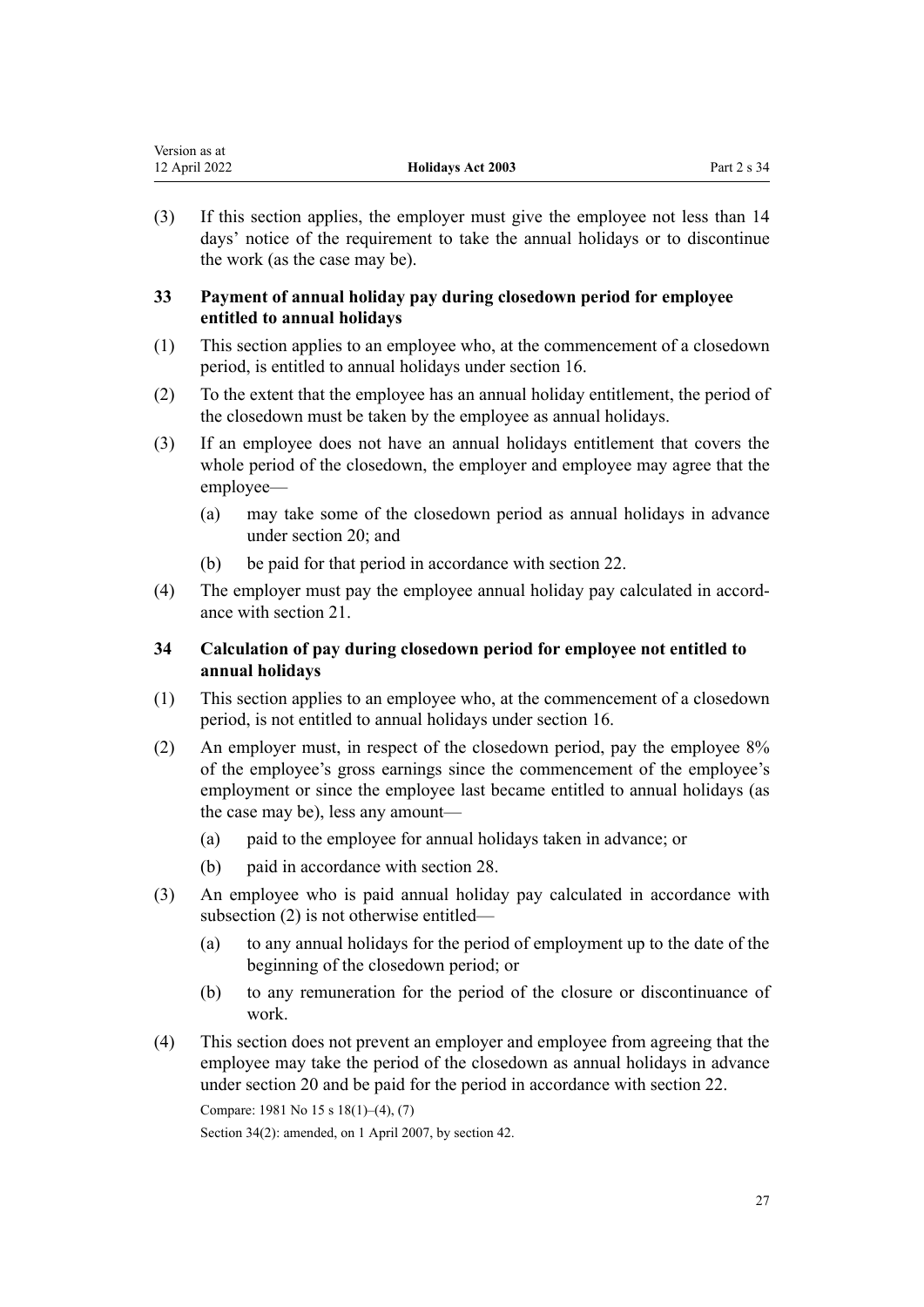Version as at

## <span id="page-27-0"></span>**35 Effect of closedown period on anniversary date of employee not entitled to annual holidays**

- $(1)$  If an employee is required under [section 32\(2\)](#page-25-0) to discontinue his or her work during a closedown period, the employee's 12 months of continuous employment must, for the purposes of section  $16(1)$  or  $28A(5)$ , be treated as commencing on the date on which the closedown began.
- (2) However, to avoid having a different date in each year on which the employee becomes entitled to annual holidays, the employer may nominate a date which must be treated as the date on which the closedown begins provided that the date nominated is reasonably proximate to the actual beginning of the closedown period.

Compare: 1981 No 15 s 18(5) Section 35(1): amended, on 1 April 2011, by [section 17](http://legislation.govt.nz/pdflink.aspx?id=DLM3172354) of the Holidays Amendment Act 2010 (2010 No 126).

*Relationship between annual holidays and other entitlements*

## **36 Employer may allow employee taking annual holidays to take sick leave**

- (1) This section applies to an employee who is taking annual holidays under this subpart and who then—
	- (a) becomes sick or injured; or
	- (b) has a spouse or partner or dependant who becomes sick or injured.
- (2) An employee may, with his or her employer's agreement, take any period of sickness or injury that the employee would otherwise take as an annual holiday as sick leave.

```
Compare: 1981 No 15 s 14
```
Section 36(1)(b): amended, on 26 April 2005, by [section 7](http://legislation.govt.nz/pdflink.aspx?id=DLM333795) of the Relationships (Statutory References) Act 2005 (2005 No 3).

## **37 Employer must allow employee taking annual holidays to take bereavement leave**

- (1) This section applies to an employee who is taking annual holidays under this subpart and who then suffers a bereavement as described in [section 69\(2\).](#page-44-0)
- (2) The employer must allow the employee to take any period related to a bereave‐ ment that he or she would otherwise take as an annual holiday as bereavement leave.

## **37A Employer must allow employee taking annual holidays to take family violence leave**

(1) This section applies to an employee who is taking annual holidays under this subpart and who then becomes entitled to take family violence leave under sec[tion 72C](#page-48-0).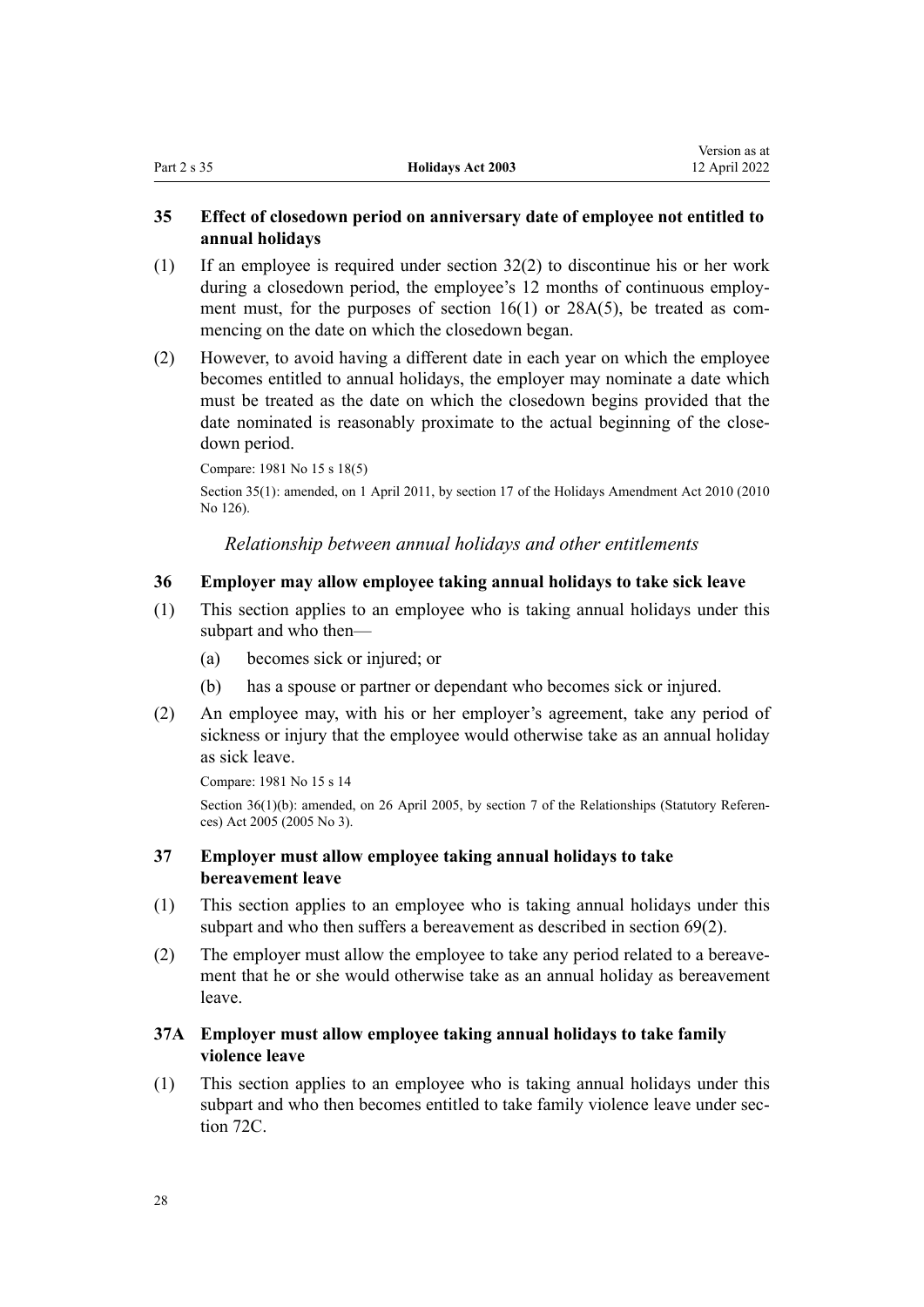<span id="page-28-0"></span>(2) The employer must allow the employee to take any period related to the effects on the employee of family violence that the employee would otherwise take as an annual holiday as family violence leave.

Section 37A: inserted, on 1 April 2019, by [section 26](http://legislation.govt.nz/pdflink.aspx?id=LMS50977) of the Domestic Violence—Victims' Protection Act 2018 (2018 No 21).

Section 37A heading: amended, on 1 July 2019, by [section 259\(1\)](http://legislation.govt.nz/pdflink.aspx?id=LMS113400) of the Family Violence Act 2018 (2018 No 46).

Section 37A(1): amended, on 1 July 2019, by [section 259\(1\)](http://legislation.govt.nz/pdflink.aspx?id=LMS113400) of the Family Violence Act 2018 (2018 No 46).

Section 37A(2): amended, on 1 July 2019, by [section 259\(1\)](http://legislation.govt.nz/pdflink.aspx?id=LMS113400) of the Family Violence Act 2018 (2018 No 46).

## **38 Sickness, injury, bereavement, or family violence arising before scheduled annual holidays**

- (1) This section applies if—
	- (a) an employee has been allowed to take annual holidays under this sub‐ part; and
	- (b) before taking those holidays, the employee—
		- (i) becomes sick or injured; or
		- (ii) has a spouse or partner or dependant who becomes sick or injured; or
		- (iii) suffers a bereavement as described in [section 69\(2\)](#page-44-0); or
		- (iv) becomes entitled to take family violence leave under [section 72C](#page-48-0).
- (2) The employer must allow the employee to take—
	- (a) any period of sickness or injury that the employee would otherwise take as an annual holiday as sick leave:
	- (b) any period related to the bereavement that the employee would other‐ wise take as an annual holiday as bereavement leave:
	- (c) any period related to the effects on the employee of family violence that the employee would otherwise take as an annual holiday as family vio‐ lence leave.

Section 38 heading: amended, on 1 July 2019, by [section 259\(1\)](http://legislation.govt.nz/pdflink.aspx?id=LMS113400) of the Family Violence Act 2018 (2018 No 46).

Section 38 heading: amended, on 1 April 2019, by [section 27\(1\)](http://legislation.govt.nz/pdflink.aspx?id=LMS50978) of the Domestic Violence—Victims' Protection Act 2018 (2018 No 21).

Section 38(1)(b)(ii): amended, on 26 April 2005, by [section 7](http://legislation.govt.nz/pdflink.aspx?id=DLM333795) of the Relationships (Statutory References) Act 2005 (2005 No 3).

Section 38(1)(b)(iii): amended, on 1 April 2019, by [section 27\(2\)](http://legislation.govt.nz/pdflink.aspx?id=LMS50978) of the Domestic Violence—Victims' Protection Act 2018 (2018 No 21).

Section 38(1)(b)(iv): inserted, on 1 April 2019, by [section 27\(3\)](http://legislation.govt.nz/pdflink.aspx?id=LMS50978) of the Domestic Violence—Victims' Protection Act 2018 (2018 No 21).

Section 38(1)(b)(iv): amended, on 1 July 2019, by [section 259\(1\)](http://legislation.govt.nz/pdflink.aspx?id=LMS113400) of the Family Violence Act 2018 (2018 No 46).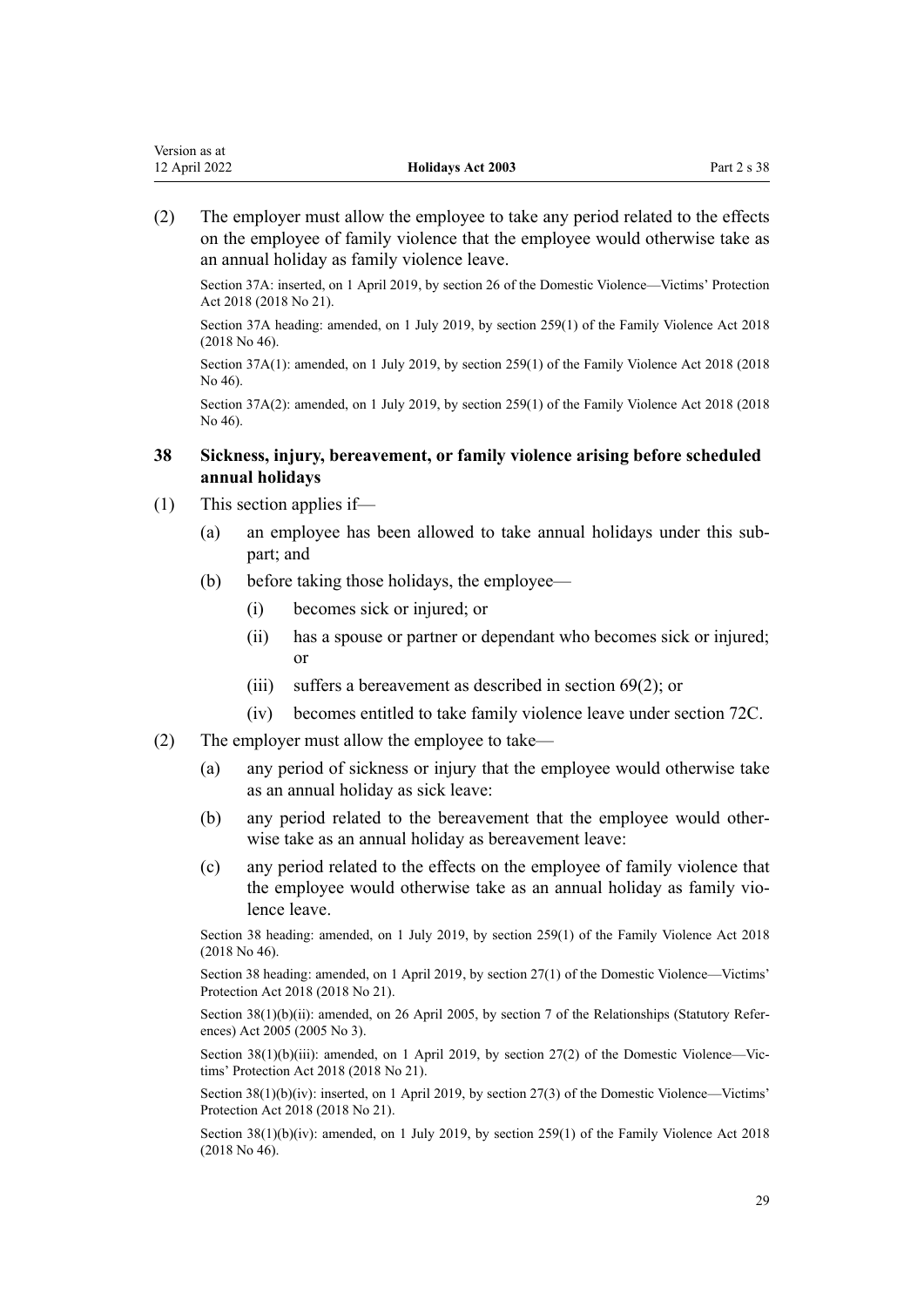<span id="page-29-0"></span>

| Part |  | 0 |  |
|------|--|---|--|

Section  $38(2)(c)$ : inserted, on 1 April 2019, by [section 27\(4\)](http://legislation.govt.nz/pdflink.aspx?id=LMS50978) of the Domestic Violence—Victims' Protection Act 2018 (2018 No 21).

Section 38(2)(c): amended, on 1 July 2019, by [section 259\(1\)](http://legislation.govt.nz/pdflink.aspx?id=LMS113400) of the Family Violence Act 2018 (2018) No 46).

#### **39 Employer may allow employee to take annual holidays if sick leave, bereavement leave, or family violence leave exhausted**

- (1) This section applies if—
	- (a) an employee has exhausted his or her entitlement to sick leave under [subpart 4,](#page-42-0) but then—
		- (i) becomes or remains sick or injured; or
		- (ii) has a spouse or partner or dependant who becomes or remains sick or injured; or
	- (b) an employee requires more leave for a bereavement than he or she is entitled to under [subpart 4;](#page-42-0) or
	- (c) an employee requires more leave to assist the employee to deal with the effects on the employee of being a person affected by family violence than he or she is entitled to under [subpart 5.](#page-47-0)
- (2) The employer—
	- (a) must not require the employee to take any leave in the circumstances set out in subsection (1) as annual holidays; but
	- (b) may agree, if requested by the employee, to the leave being taken as annual holidays to which the employee is entitled.

Section 39 heading: amended, on 1 July 2019, by [section 259\(1\)](http://legislation.govt.nz/pdflink.aspx?id=LMS113400) of the Family Violence Act 2018 (2018 No 46).

Section 39 heading: amended, on 1 April 2019, by [section 28\(1\)](http://legislation.govt.nz/pdflink.aspx?id=LMS50979) of the Domestic Violence—Victims' Protection Act 2018 (2018 No 21).

Section 39(1)(a)(ii): amended, on 26 April 2005, by [section 7](http://legislation.govt.nz/pdflink.aspx?id=DLM333795) of the Relationships (Statutory References) Act 2005 (2005 No 3).

Section 39(1)(b): amended, on 1 April 2019, by [section 28\(2\)](http://legislation.govt.nz/pdflink.aspx?id=LMS50979) of the Domestic Violence—Victims' Protection Act 2018 (2018 No 21).

Section 39(1)(c): inserted, on 1 April 2019, by [section 28\(3\)](http://legislation.govt.nz/pdflink.aspx?id=LMS50979) of the Domestic Violence—Victims' Protection Act 2018 (2018 No 21).

Section 39(1)(c): amended, on 1 July 2019, by [section 259\(1\)](http://legislation.govt.nz/pdflink.aspx?id=LMS113400) of the Family Violence Act 2018 (2018 No 46).

#### **40 Relationship between annual holidays and public holidays**

- (1) A public holiday that occurs during an employee's annual holidays must be treated as a public holiday and not as part of the employee's annual holidays.
- (2) Subsection (3) applies if—
	- (a) the employment of an employee comes to an end; and
	- (b) the employee is entitled to annual holidays; and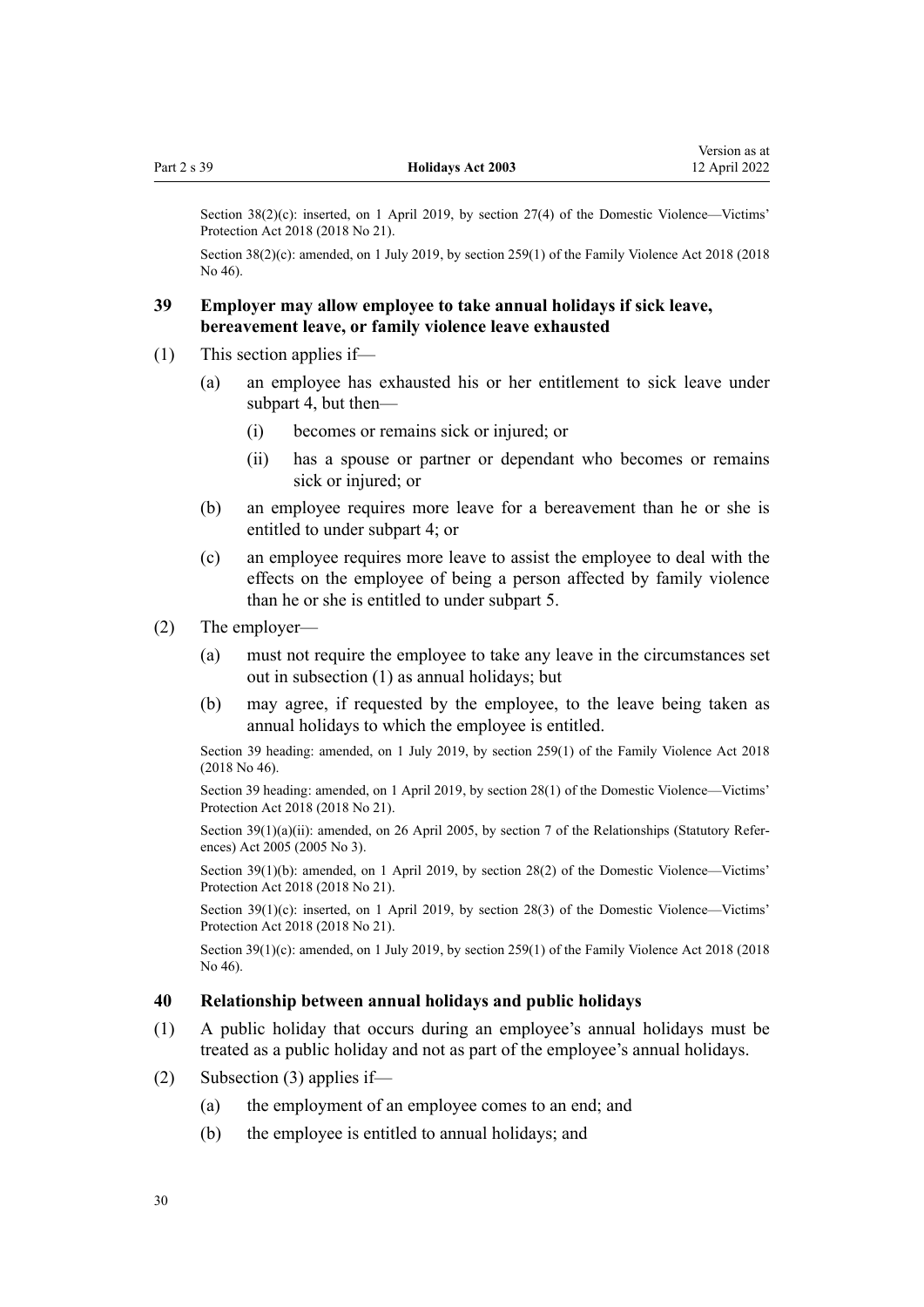- <span id="page-30-0"></span>(c) the employee has not taken the annual holidays or has taken only some of them.
- (3) The employee is entitled to be paid for a public holiday if the holiday would have—
	- (a) otherwise been a working day for the employee; and
	- (b) occurred during the employee's annual holidays had the employee taken his or her remaining annual holidays entitlement immediately after the date on which the employee's employment came to an end.

Subpart 2—Entitlement to 4 weeks' annual holidays from 1 April 2007

#### *[Repealed]*

Subpart 2: repealed, on 1 April 2011, by [section 17](http://legislation.govt.nz/pdflink.aspx?id=DLM3172354) of the Holidays Amendment Act 2010 (2010 No 126).

#### **41 Purpose of this subpart**

#### *[Repealed]*

Section 41: repealed, on 1 April 2011, by [section 17](http://legislation.govt.nz/pdflink.aspx?id=DLM3172354) of the Holidays Amendment Act 2010 (2010 No 126).

#### **42 Increase in minimum annual holiday entitlement**

#### *[Repealed]*

Section 42: repealed, on 1 April 2011, by [section 17](http://legislation.govt.nz/pdflink.aspx?id=DLM3172354) of the Holidays Amendment Act 2010 (2010 No 126).

## Subpart 3—Public holidays

#### **43 Purpose of this subpart**

The purpose of this subpart is—

- (a) to provide employees with an entitlement to 12 public holidays if the holidays fall on days that would otherwise be working days for the employee:
- (b) to provide for the transfer of public holidays (whether in whole or in part):
- (c) to specify the entitlements of employees in relation to public holidays.

Section 43(a): amended, on 12 April 2022, by [wehenga 7](http://legislation.govt.nz/pdflink.aspx?id=LMS557838) o Te Ture mō te Hararei Tūmatanui o te Kāhui o Matariki 2022/[section 7](http://legislation.govt.nz/pdflink.aspx?id=LMS557848) of the Te Kāhui o Matariki Public Holiday Act 2022 (2022 No 14).

Section 43(b): substituted, on 1 April 2011, by [section 11](http://legislation.govt.nz/pdflink.aspx?id=DLM3172344) of the Holidays Amendment Act 2010 (2010 No 126).

Section 43(c): added, on 30 September 2008, by [section 6](http://legislation.govt.nz/pdflink.aspx?id=DLM1242417) of the Holidays (Transfer of Public Holidays) Amendment Act 2008 (2008 No 103).

## **44 Days that are public holidays**

(1) The following days are public holidays: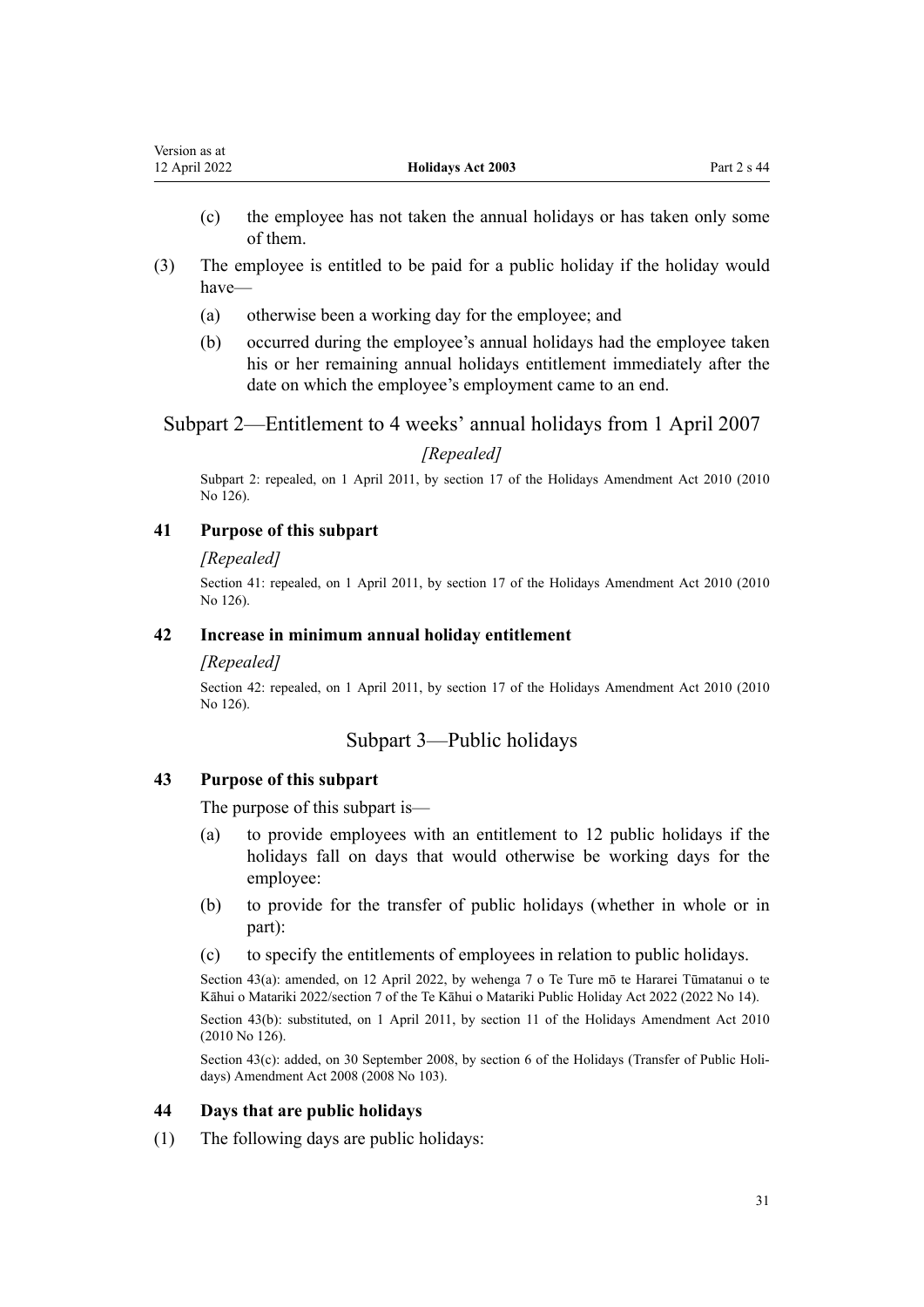- <span id="page-31-0"></span>(a) Christmas Day:
- (b) Boxing Day:
- (c) New Year's Day:
- (d) 2 January:
- (e) Waitangi Day:
- (f) Good Friday:
- (g) Easter Monday:
- (h) ANZAC Day:
- (i) the birthday of the reigning Sovereign (observed on the first Monday in June):
- (ia) the day on which a public holiday is observed to acknowledge Matariki (Te Rā Aro ki a Matariki/Matariki Observance Day) (*see* [Schedule 1](http://legislation.govt.nz/pdflink.aspx?id=LMS557893) of Te Ture mō te Hararei Tūmatanui o te Kāhui o Matariki 2022/the Te Kāhui o Matariki Public Holiday Act 2022):
- (j) Labour Day (being the fourth Monday in October):
- (k) the day of the anniversary of a province or the day locally observed as that day.
- (2) *[Repealed]*
- (3) *[Repealed]*
- (4) If 2 or more of the public holidays specified in subsection (1) fall on the same day, the public holidays must, for the purposes of this subpart, be treated as 1 day.

Compare: 1981 No 15 s 7A(2)

Section 44(1)(ia): inserted, on 12 April 2022, by [wehenga 7](http://legislation.govt.nz/pdflink.aspx?id=LMS557838) o Te Ture mō te Hararei Tūmatanui o te Kāhui o Matariki 2022/[section 7](http://legislation.govt.nz/pdflink.aspx?id=LMS557848) of the Te Kāhui o Matariki Public Holiday Act 2022 (2022 No 14).

Section 44(2): repealed, on 30 September 2008, by [section 7](http://legislation.govt.nz/pdflink.aspx?id=DLM1242418) of the Holidays (Transfer of Public Holidays) Amendment Act 2008 (2008 No 103).

Section 44(3): repealed, on 30 September 2008, by [section 7](http://legislation.govt.nz/pdflink.aspx?id=DLM1242418) of the Holidays (Transfer of Public Holidays) Amendment Act 2008 (2008 No 103).

#### **44A Transferring part of public holiday**

- (1) This section applies if—
	- (a) an employee is to start work on a day and finish work on the following day; and
	- (b) one or both of those days are specified in [section 44\(1\)](#page-30-0).
- (2) If the criterion in subsection (3) is met, the employee and his or her employer may agree in writing (whether in an employment agreement or otherwise)—
	- (a) that part of one or both days specified in section  $44(1)$  is to be treated as not part of a public holiday; and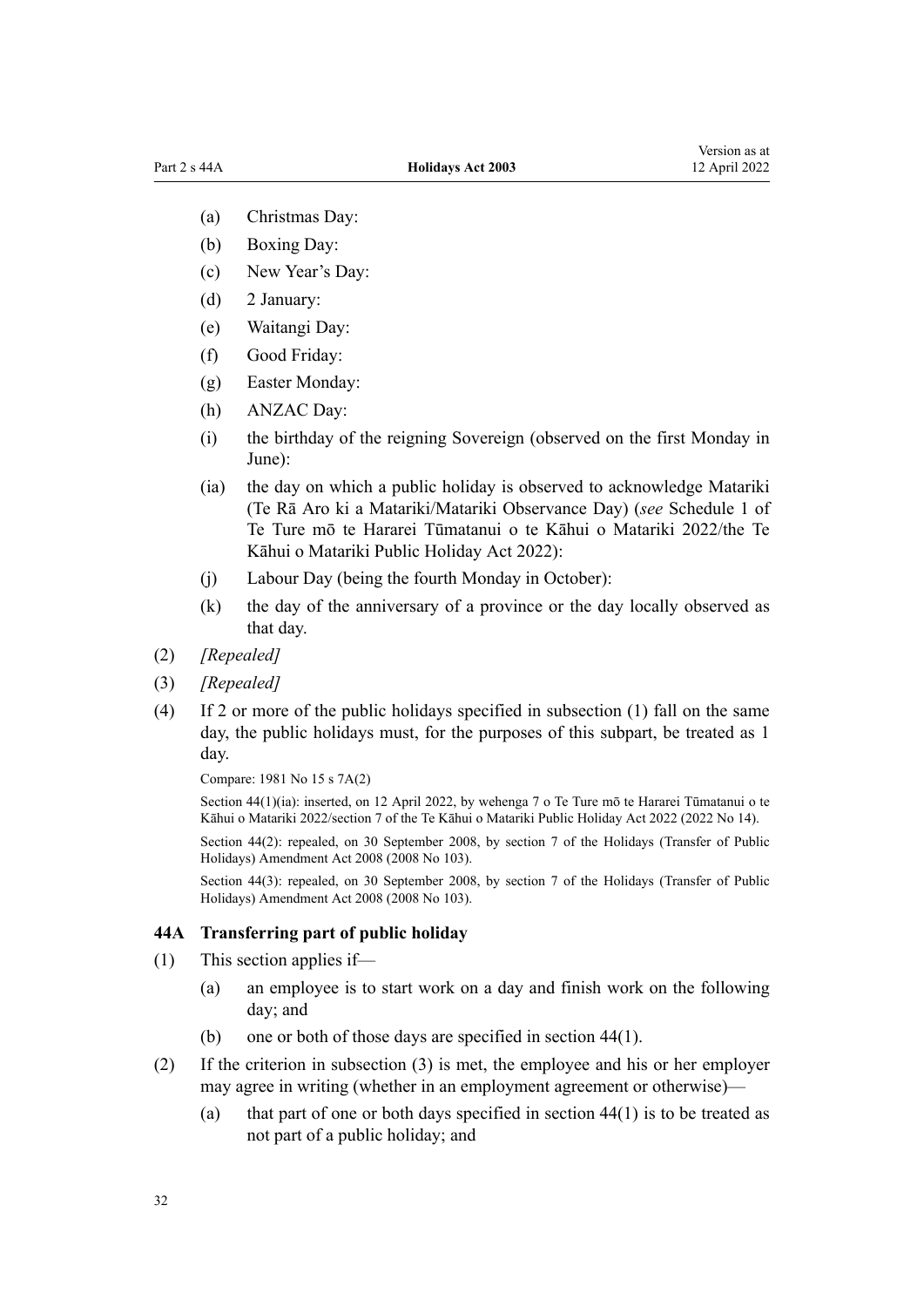- <span id="page-32-0"></span> $(b)$  that,—
	- (i) if the agreement relates to only 1 day specified in section  $44(1)$ , a period of 24 hours is to be treated as a public holiday if the period—
		- (A) is to start or finish during the day specified in section  $44(1)$ ; and
		- (B) includes the period from when the employee is to start work to when the employee is to finish work:
	- (ii) if the agreement relates to 2 days specified in section  $44(1)$ , 2 separate periods of 24 hours are to be treated as public holidays if each period—
		- (A) is to start or finish during the days specified in [section](#page-30-0) [44\(1\)](#page-30-0); and
		- (B) includes the period from when the employee is to start work to when the employee is to finish work.
- (3) The criterion is that the purpose of the transfer is not to avoid the employee's entitlements under [sections 50](#page-36-0) and [56](#page-38-0) for working on a public holiday, although the transfer may have that effect.
- (4) Where an agreement to transfer part of a public holiday applies, the employee's entitlements under [sections 50](#page-36-0) and [56](#page-38-0) apply only if the employee works during the period of 24 hours or 2 separate periods of 24 hours (as the case may be) to which that part of the public holiday has been transferred.
- (5) To avoid doubt, an agreement under this section must not reduce the total num‐ ber of paid public holidays that the employee is otherwise entitled to in any year.

#### **Example**

An employee is to work from 10 pm on 24 April to 6 am on Anzac Day and from 10 pm on Anzac Day to 6 am on 26 April.

The employer and employee can agree to treat 10 pm to midnight on Anzac Day as not part of a public holiday in exchange for treating a period of 24 hours that finishes on Anzac Day as a public holiday. Just when the 24-hour period starts before or finishes after a work period is a matter for the parties to agree on. For instance, they could agree that it runs from midday on 24 April to midday on Anzac Day.

Section 44A: substituted, on 1 April 2011, by [section 12](http://legislation.govt.nz/pdflink.aspx?id=DLM3172345) of the Holidays Amendment Act 2010 (2010 No 126).

#### **44B Transferring whole of public holiday**

(1) An employer and employee may agree in writing (whether in an employment agreement or otherwise)—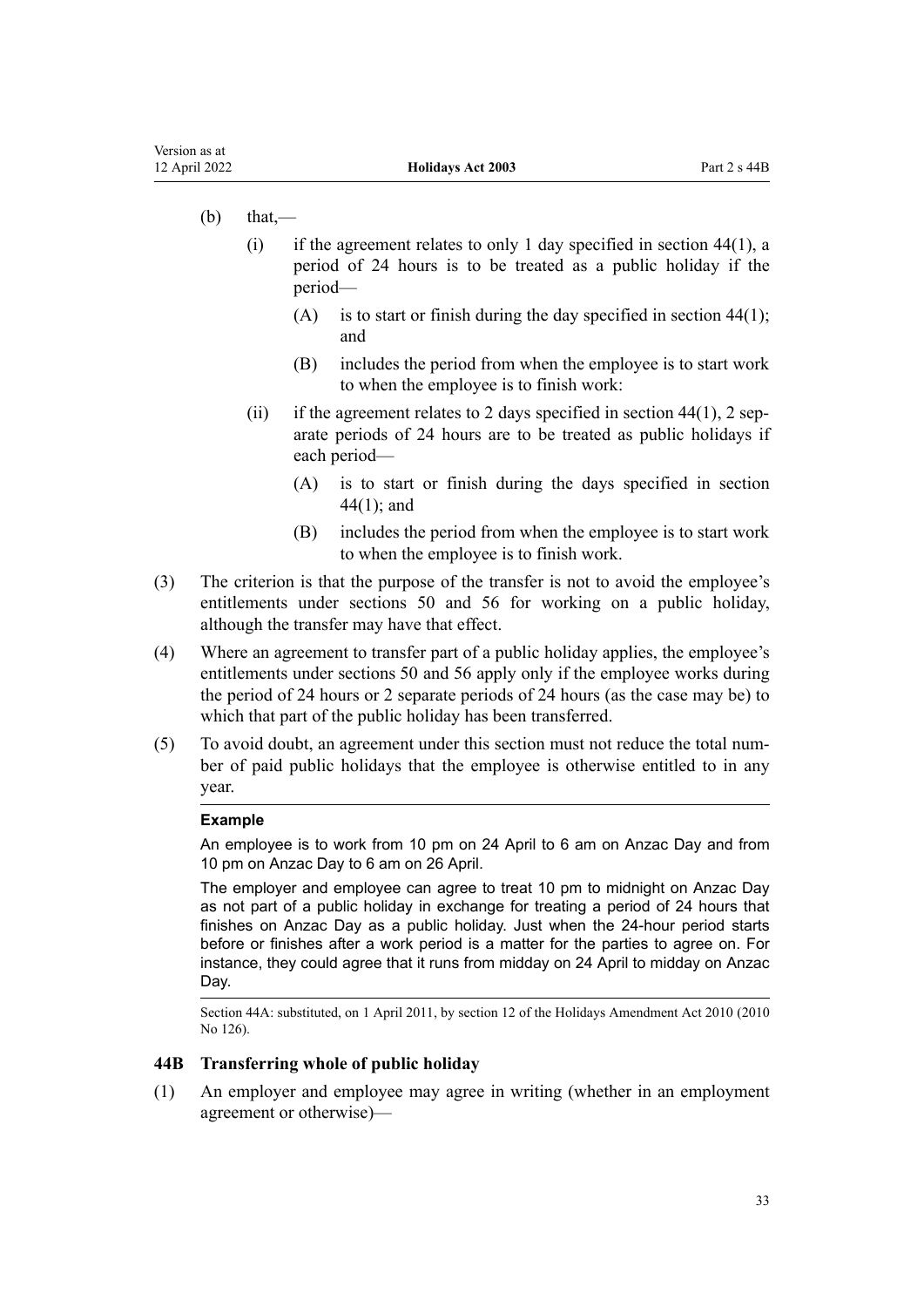<span id="page-33-0"></span>

| Part $2s$ 44C | <b>Holidays Act 2003</b>                                                                                                                                                                                       | 12 April 2022 |
|---------------|----------------------------------------------------------------------------------------------------------------------------------------------------------------------------------------------------------------|---------------|
| (a)           | that a public holiday specified in section $44(1)$ is to be observed by the<br>employee on another calendar day or during a period of 24 hours (a<br>transfer), if the criteria in subsection (2) are met; and |               |

(b) the calendar day or period of 24 hours to which the public holiday is transferred is to be treated as the employee's public holiday for the pur‐ poses of this subpart.

Version as at

- (2) The criteria are that—
	- (a) the public holiday specified in section  $44(1)$  to be transferred—
		- (i) is identified; and
		- (ii) would otherwise be a working day for the employee; and
	- (b) the calendar day or period of 24 hours to which the public holiday is to be transferred—
		- (i) is identified or identifiable; and
		- (ii) would otherwise be a working day for the employee; and
		- (iii) is not another public holiday or part of a public holiday; and
	- (c) the purpose of the transfer is not to avoid the employee's entitlements under sections 50 and 56 for working on a public holiday, although the transfer may have that effect.
- (3) Where an agreement to transfer a public holiday applies, the employee's entitlements under [sections 50](#page-36-0) and [56](#page-38-0) apply only if the employee works on the identified or identifiable calendar day or period of 24 hours to which the public holiday has been transferred.
- (4) To avoid doubt, an agreement under this section—
	- (a) may be made in relation to 1 or more of the public holidays specified in [section 44\(1\);](#page-30-0) but
	- (b) must not reduce the total number of paid public holidays that the employee is otherwise entitled to in any year.

Section 44B: inserted, on 1 April 2011, by [section 12](http://legislation.govt.nz/pdflink.aspx?id=DLM3172345) of the Holidays Amendment Act 2010 (2010 No 126).

#### **44C Employer may have policy preventing transfer**

- (1) An employer may adopt a policy that allows the employer to not enter into agreements that enable all or part of a public holiday being transferred under [section 44A](#page-31-0) or [44B.](#page-32-0)
- (2) A policy under subsection (1) may apply to—
	- (a) the whole of the employer's business; or
	- (b) some parts of the employer's business but not to others.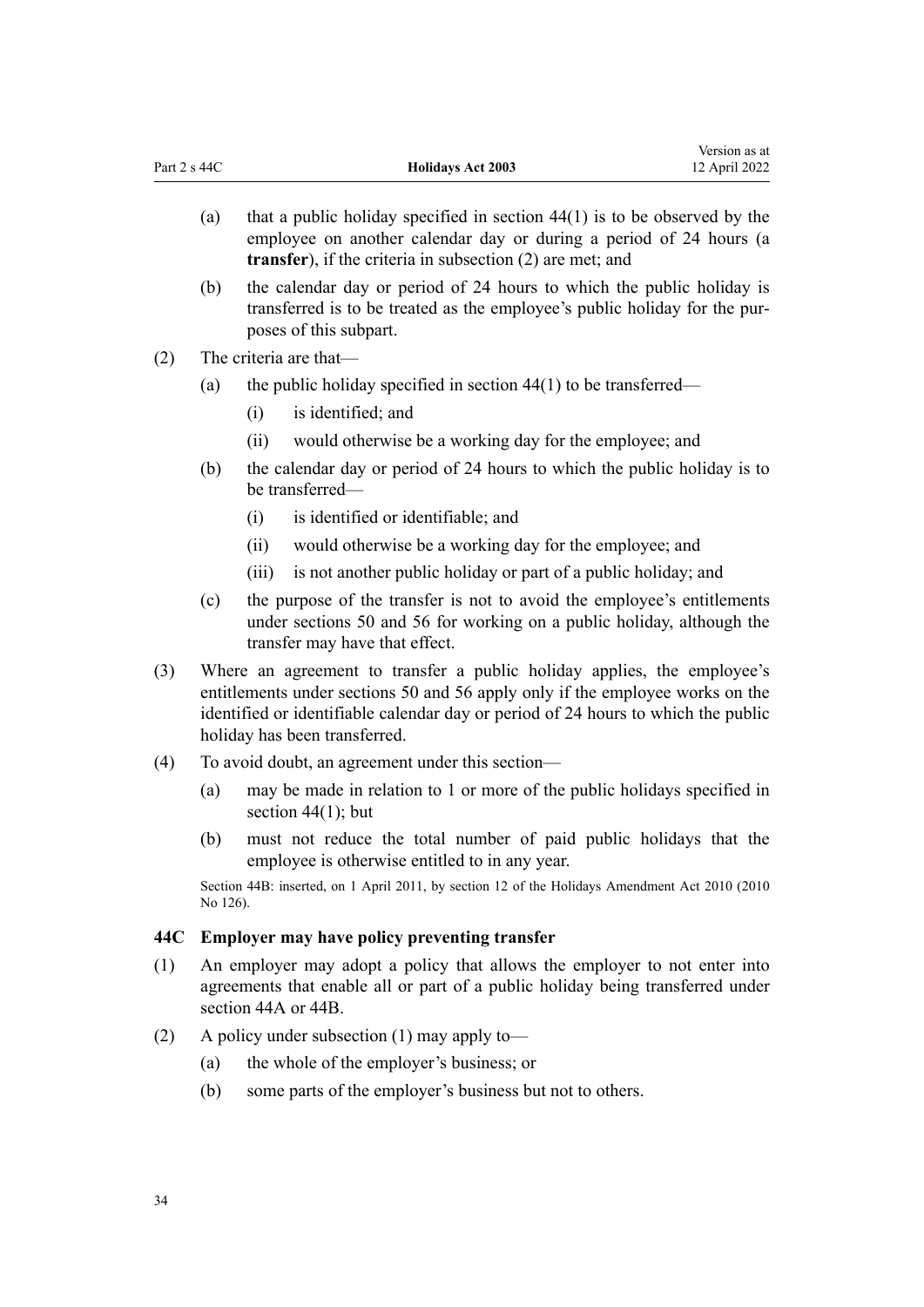<span id="page-34-0"></span>(3) If an employer adopts a policy under subsection (1), [sections 44A](#page-31-0) and [44B](#page-32-0) do not apply in relation to any parts of the employer's business to which the policy applies.

Section 44C: inserted, on 1 April 2011, by [section 12](http://legislation.govt.nz/pdflink.aspx?id=DLM3172345) of the Holidays Amendment Act 2010 (2010 No 126).

## **45 Transfer of public holidays over Christmas and New Year**

- (1) For the purposes of this subpart, if any of the public holidays listed in [section](#page-30-0) 44(1)(a) to  $(d)$ —
	- (a) falls on a Saturday and the day would otherwise be a working day for the employee, the public holiday must be treated as falling on that day:
	- (b) falls on a Saturday and the day would not otherwise be a working day for the employee, the public holiday must be treated as falling on the fol‐ lowing Monday:
	- (c) falls on a Sunday and the day would otherwise be a working day for the employee, the public holiday must be treated as falling on that day:
	- (d) falls on a Sunday and the day would not otherwise be a working day for the employee, the public holiday must be treated as falling on the fol‐ lowing Tuesday.
- (2) To avoid doubt, this section does not entitle an employee to more than 4 public holidays for the days listed in section  $44(1)(a)$  to (d).

## **45A Transfer of Waitangi Day and ANZAC Day public holidays**

- (1) For the purposes of this subpart, if Waitangi Day or ANZAC Day—
	- (a) falls on a Saturday or a Sunday, and the day would otherwise be a work‐ ing day for the employee, the public holiday must be treated as falling on that day:
	- (b) falls on a Saturday or a Sunday, and the day would not otherwise be a working day for the employee, the public holiday must be treated as falling on the following Monday.
- (2) To avoid doubt, this section does not entitle an employee to more than 1 public holiday for Waitangi Day or more than 1 public holiday for ANZAC Day.

Section 45A: inserted, on 1 January 2014, by [section 5](http://legislation.govt.nz/pdflink.aspx?id=DLM4274709) of the Holidays (Full Recognition of Waitangi Day and ANZAC Day) Amendment Act 2013 (2013 No 19).

## *Entitlement to public holidays*

## **46 Entitlement to public holidays**

(1) An employee is entitled to public holidays, and payment for those holidays, in accordance with this subpart.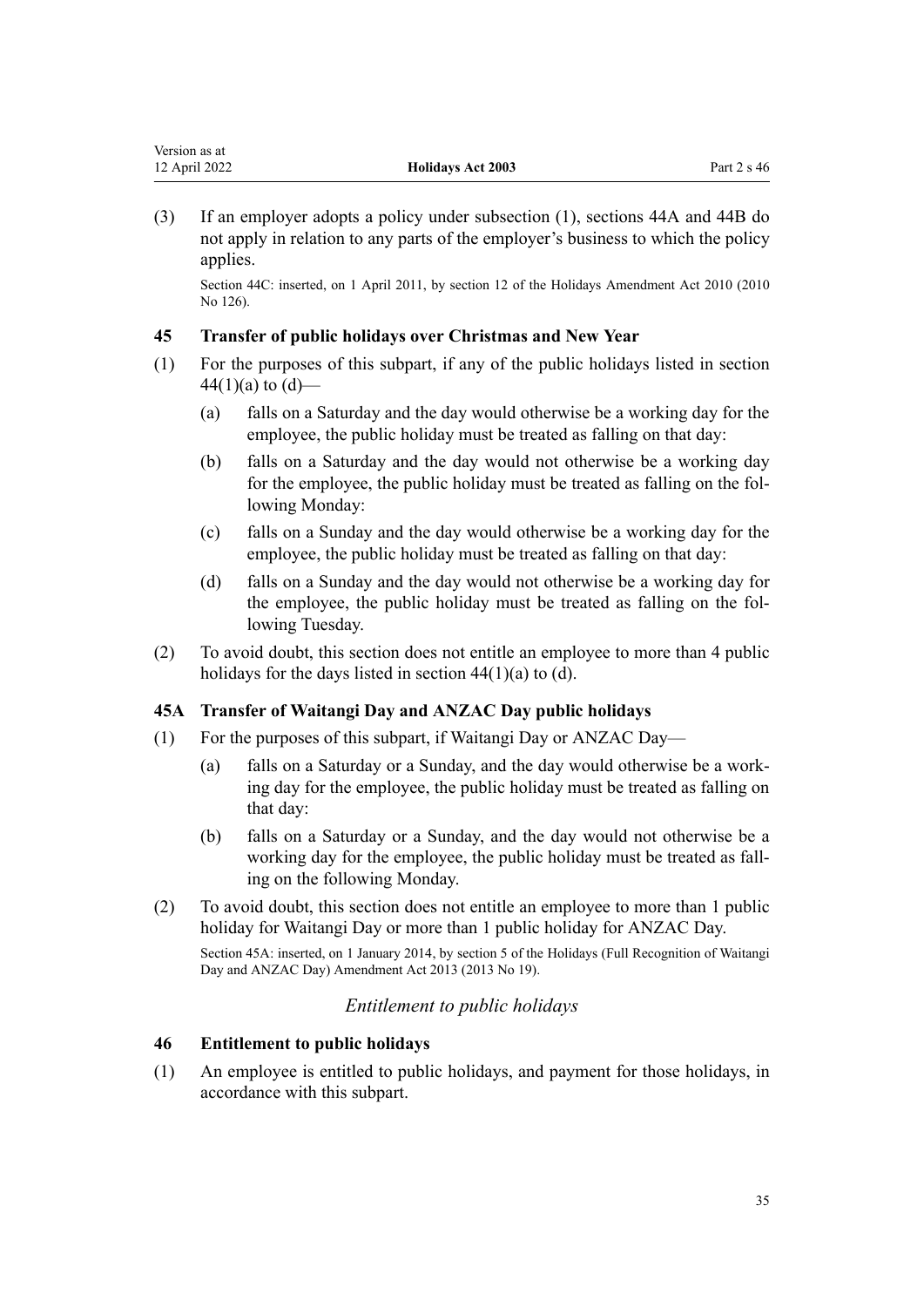Version as at

<span id="page-35-0"></span>(2) Public holidays are in addition to annual holidays that an employee is entitled to under this Act or otherwise. Compare: 1981 No 15 s 7A(1)

## **47 When employee required to work on public holiday**

An employer may require an employee to work on a public holiday if—

- (a) the public holiday falls on a day on which, but for it being a public holiday, would otherwise be a working day for the employee; and
- (b) the employee is required to work on the public holiday under the employee's employment agreement.

#### **48 Compliance with section 46**

- (1) If a public holiday falls on a day that would not otherwise be a working day for an employee, [section 46](#page-34-0) is complied with if—
	- (a) the employee does not work on the day; or
	- (b) the employee works on any part of the day and the employer pays the employee in accordance with [section 50](#page-36-0).
- (2) If a public holiday falls on a day that would otherwise be a working day for an employee, [section 46](#page-34-0) is complied with if—
	- (a) the employee—
		- (i) does not work on that day; and
		- (ii) the employer pays the employee in accordance with section 49; or
	- (b) the employee—
		- (i) works (in accordance with his or her employment agreement) on any part of that day; and
		- (ii) the employer pays the employee in accordance with [section 50;](#page-36-0) and
		- (iii) the employer provides the employee with an alternative holiday under [section 56](#page-38-0).

## *Payment for public holidays*

### **49 Payment if employee does not work on public holiday**

If an employee does not work on a public holiday and the day would otherwise be a working day for the employee, the employer must pay the employee not less than the employee's relevant daily pay or average daily pay for that day.

Section 49: amended, on 1 April 2011, by [section 17](http://legislation.govt.nz/pdflink.aspx?id=DLM3172354) of the Holidays Amendment Act 2010 (2010 No 126).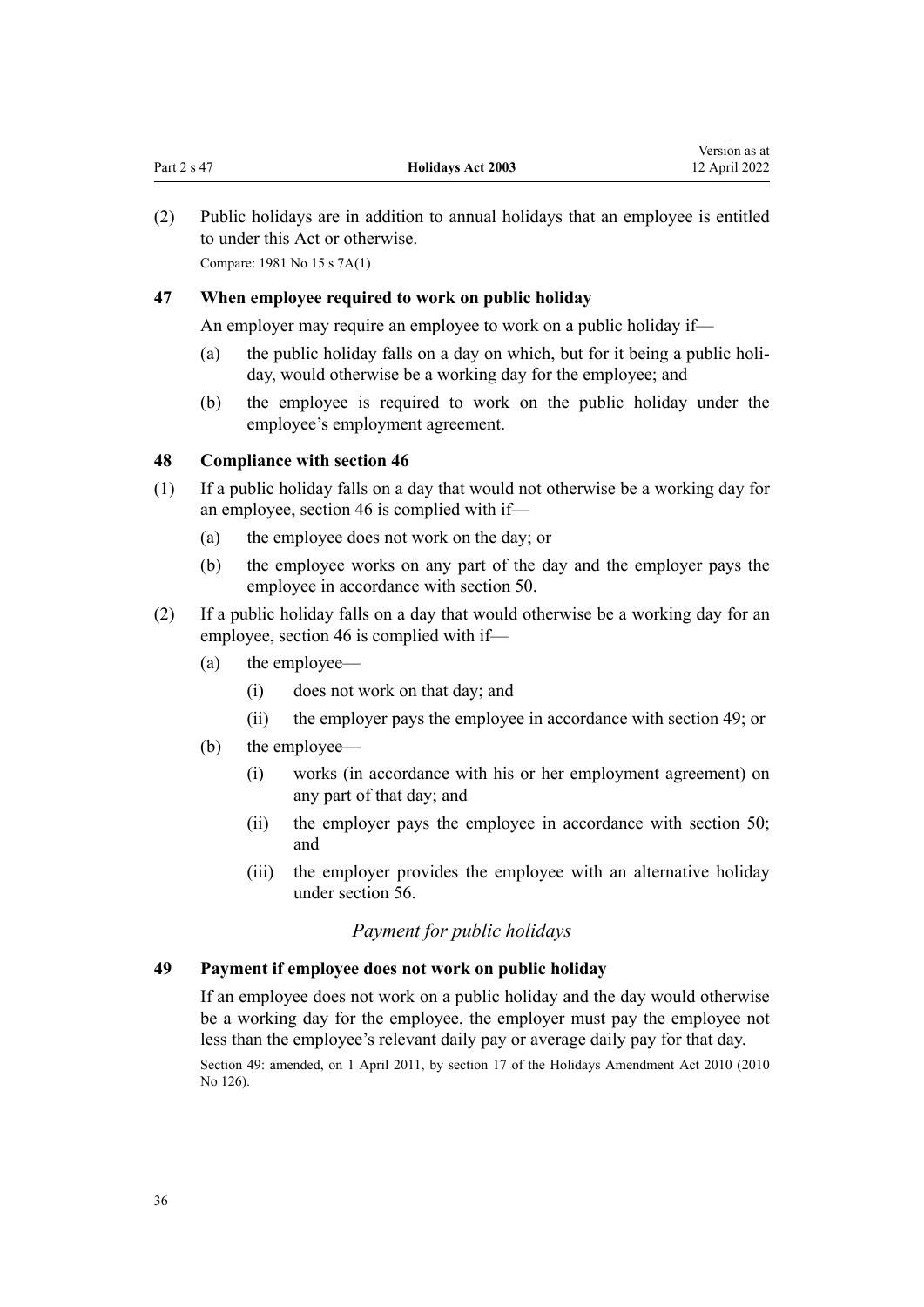## <span id="page-36-0"></span>**50 Employer must pay employee at least time and a half for working on public holiday**

- (1) If an employee works (in accordance with his or her employment agreement) on any part of a public holiday, the employer must pay the employee the greater of—
	- (a) the portion of the employee's relevant daily pay or average daily pay (less any penal rates) that relates to the time actually worked on the day plus half that amount again; or
	- (b) the portion of the employee's relevant daily pay that relates to the time actually worked on the day.
- (2) In subsection (1)(a), **penal rates**
	- (a) means an identifiable additional amount that is payable to compensate the employee for working on a particular day of the week or a public holiday; but
	- (b) does not include, for example, any additional payment for a sixth or seventh day of work.
- (3) This section is subject to section 51.

Section 50: substituted, on 22 October 2004, by [section 5](http://legislation.govt.nz/pdflink.aspx?id=DLM315694) of the Holidays Amendment Act 2004 (2004 No 85).

Section 50(1)(a): amended, on 1 April 2011, by [section 17](http://legislation.govt.nz/pdflink.aspx?id=DLM3172354) of the Holidays Amendment Act 2010 (2010 No 126).

## **51 Transitional provision for employers who already pay for work on public holidays in employee's regular pay**

- (1) This section applies to—
	- (a) an existing collective agreement until the later of—
		- (i) 1 April 2007; or
		- (ii) the date on which a collective agreement that replaces the existing collective agreement comes into force:
	- (b) an existing individual employment agreement, until 1 April 2007.
- (2) An employer may pay an employee for work on a public holiday as part of the employee's regular pay if the requirements of subsection (3) are met.
- (3) The requirements are that—
	- (a) an amount for working on public holidays has been previously genuinely negotiated into the employee's regular pay; and
	- (b) the amount can be demonstrated to meet the objectives of section 50; and
	- (c) the employer can provide evidence to support the requirements in para‐ graphs (a) and (b).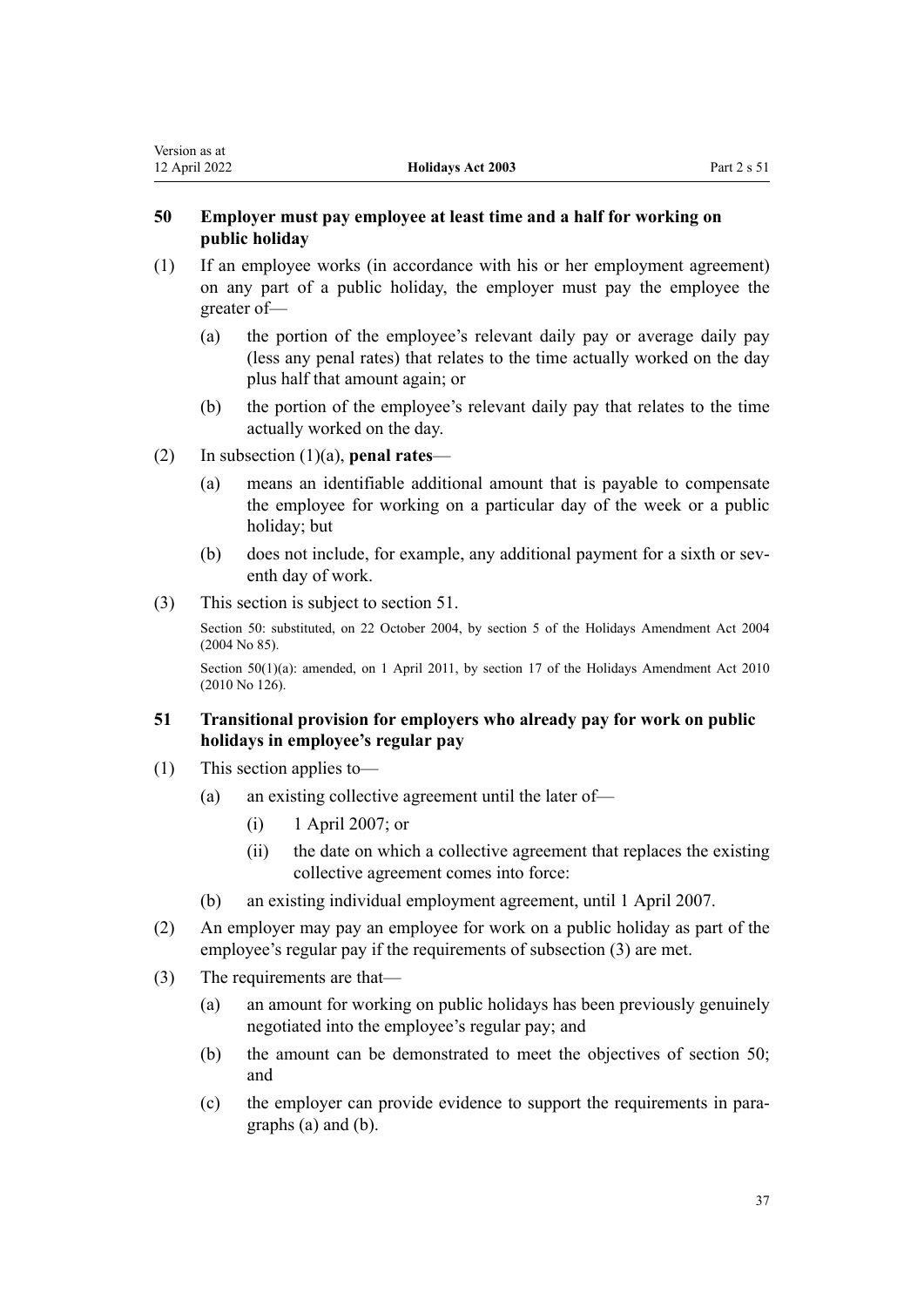<span id="page-37-0"></span>Section 51(1): substituted, on 22 October 2004, by [section 6](http://legislation.govt.nz/pdflink.aspx?id=DLM315697) of the Holidays Amendment Act 2004 (2004 No 85).

## **52 New employment agreements must include provision that complies with section 50**

- (1) This section applies to an employment agreement that is entered into after 1 April 2004.
- (2) The employment agreement must include a provision that confirms the right of the employee to be paid in accordance with [section 50](#page-36-0) for working on a public holiday.
- (3) To avoid doubt, the employment agreement may not state that the relevant daily pay or average daily pay of the employee already includes an amount that is calculated to comply with [section 50.](#page-36-0)

Section 52 heading: amended, on 22 October 2004, by [section 7\(1\)](http://legislation.govt.nz/pdflink.aspx?id=DLM315698) of the Holidays Amendment Act 2004 (2004 No 85).

Section 52(2): amended, on 22 October 2004, by [section 7\(2\)](http://legislation.govt.nz/pdflink.aspx?id=DLM315698) of the Holidays Amendment Act 2004 (2004 No 85).

Section 52(3): amended, on 1 April 2011, by [section 17](http://legislation.govt.nz/pdflink.aspx?id=DLM3172354) of the Holidays Amendment Act 2010 (2010 No 126).

#### **53 Existing employment agreements must include provision that complies with section 50**

- (1) This section applies to an existing employment agreement.
- (2) The employment agreement must, from the date referred to in subsection (3), be amended to include a provision that confirms the right of the employee to be paid in accordance with [section 50](#page-36-0) for working on a public holiday.
- $(3)$  The date is,-
	- (a) for an existing collective agreement to which [section 51](#page-36-0) applies, the later of—
		- (i) 1 April 2007; or
		- (ii) the date on which a collective agreement that replaces the existing collective agreement comes into force:
	- (b) for an existing individual employment agreement to which [section 51](#page-36-0) applies, 1 April 2007:
	- (c) for all other existing employment agreements, the earlier of—
		- (i) the date on which the existing employment agreement is next amended; or
		- (ii) 1 April 2005.
- (4) To avoid doubt, an existing employment agreement may not state that the rele‐ vant daily pay or average daily pay of the employee already includes an amount that is calculated to comply with [section 50](#page-36-0).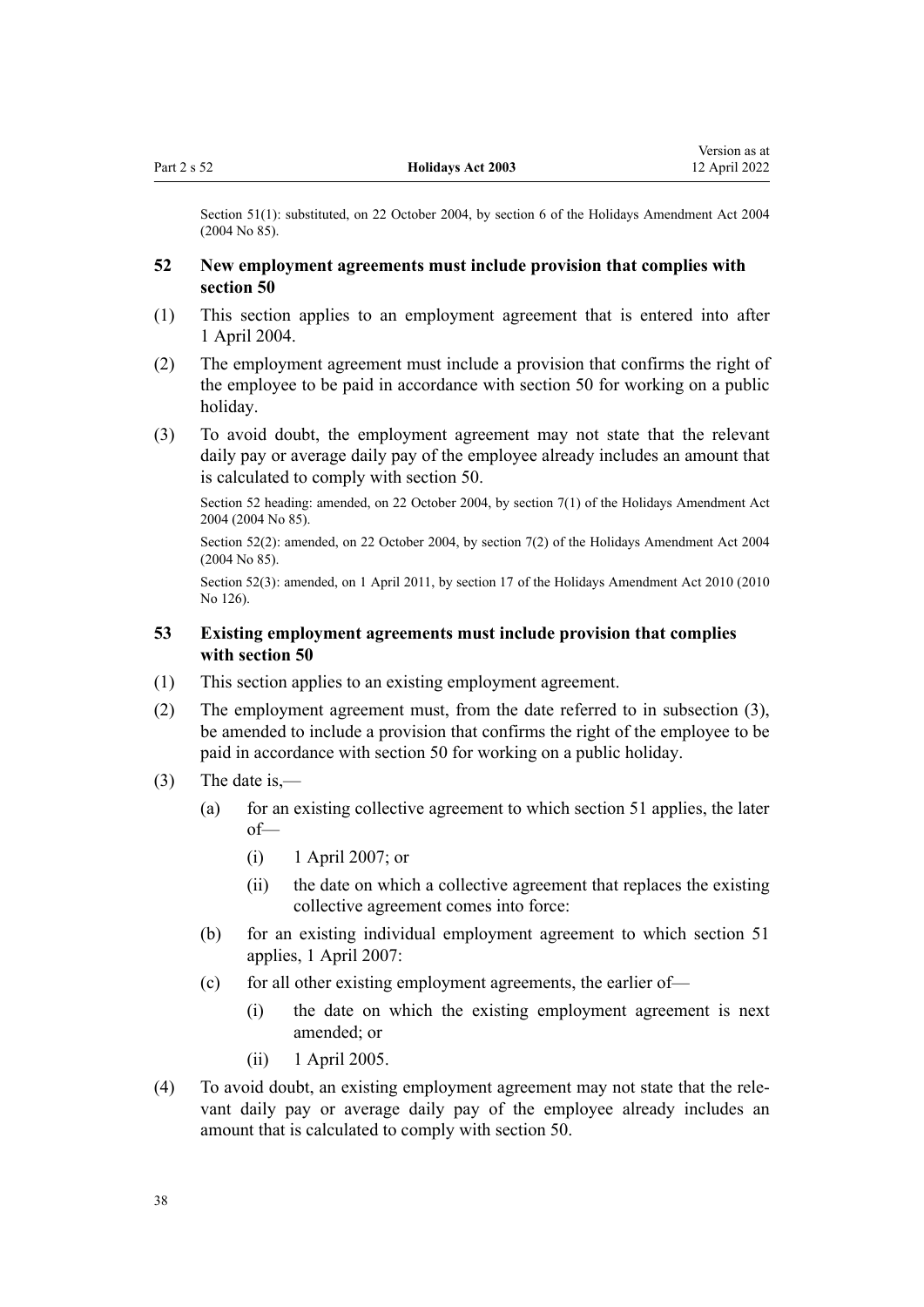<span id="page-38-0"></span>Section 53 heading: amended, on 22 October 2004, by [section 8\(1\)](http://legislation.govt.nz/pdflink.aspx?id=DLM315699) of the Holidays Amendment Act 2004 (2004 No 85).

Section 53(2): amended, on 22 October 2004, by [section 8\(2\)](http://legislation.govt.nz/pdflink.aspx?id=DLM315699) of the Holidays Amendment Act 2004 (2004 No 85).

Section 53(3): substituted, on 22 October 2004, by [section 8\(3\)](http://legislation.govt.nz/pdflink.aspx?id=DLM315699) of the Holidays Amendment Act 2004 (2004 No 85).

Section 53(4): amended, on 1 April 2011, by [section 17](http://legislation.govt.nz/pdflink.aspx?id=DLM3172354) of the Holidays Amendment Act 2010 (2010 No 126).

#### **54 Questions about whether sections 50 to 53 complied with**

- (1) This section applies if an employer and employee cannot agree on the amount of pay that should be paid to the employee for work done on a public holiday.
- (2) A Labour Inspector may determine the amount of pay for the employer and employee.
- (3) In making the determination the Labour Inspector must apply the provisions of this subpart to the circumstances as determined by the Labour Inspector.
- (4) To avoid doubt, a dispute about whether an employer is complying, or has complied with, [section 50,](#page-36-0) [section 51](#page-36-0), [section 52,](#page-37-0) or [section 53](#page-37-0) is an employment relationship problem for the purposes of the [Employment Relations Act](http://legislation.govt.nz/pdflink.aspx?id=DLM58316) [2000](http://legislation.govt.nz/pdflink.aspx?id=DLM58316).

## **55 When payment for public holiday must be made**

An employer must pay an employee for a public holiday in the pay that relates to the pay period in which the holiday occurs.

#### *Alternative holiday*

## **56 Alternative holiday must be provided if employee works on public holiday**

- (1) An employee is entitled to another day's holiday (an **alternative holiday**) instead of a public holiday if—
	- (a) the public holiday falls on a day that would otherwise be a working day for an employee; and
	- (b) the employee works (in accordance with his or her employment agreement) on any part of that day.
- (2) If subsection (1) applies, an employer must—
	- (a) provide the employee with an alternative holiday; and
	- (b) pay the employee for working on the public holiday in accordance with [section 50](#page-36-0).
- (3) The entitlement to an alternative holiday remains in force until—
	- (a) the employee has taken the holiday; or
	- (b) the employee has been paid for the holiday in accordance with [section](#page-40-0) [60\(2\)](#page-40-0) or [section 61](#page-40-0).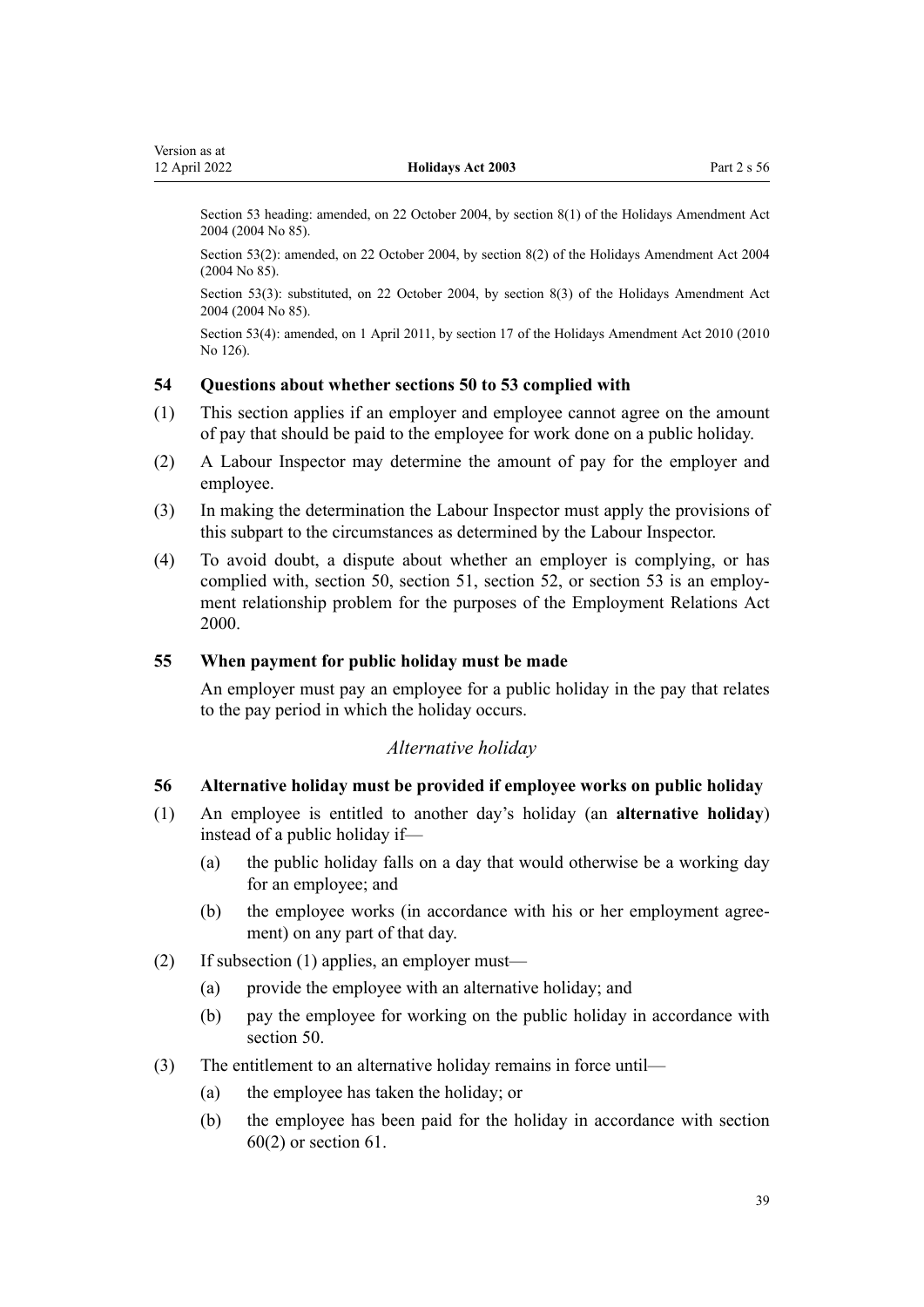<span id="page-39-0"></span>

| 12 April 2022 |
|---------------|
|               |

Version as at

(4) An employee is not entitled to an alternative holiday under this section if the employee works for the employer only on public holidays.

## **57 Requirements of alternative holiday**

- (1) An alternative holiday provided under [section 56](#page-38-0) must—
	- (a) be taken by the employee on a day that is agreed between the employer and employee; and
	- (b) be a day that would otherwise be a working day for the employee; and
	- (c) be a whole working day off work for the employee, regardless of the amount of time the employee actually worked on the public holiday; and
	- (d) not be taken on a public holiday.
- (2) If an employer and employee cannot agree under subsection (1)(a) on when an alternative holiday is to be taken, the day must be taken on a date determined, on a reasonable basis, by the employer.
- (3) If subsection (2) applies, the employer must give the employee at least 14 days' notice of the requirement to take the alternative holiday.

Section 57(1)(c): amended, on 1 April 2011, by [section 13\(1\)](http://legislation.govt.nz/pdflink.aspx?id=DLM3172350) of the Holidays Amendment Act 2010 (2010 No 126).

Section 57(1)(d): added, on 1 April 2011, by [section 13\(1\)](http://legislation.govt.nz/pdflink.aspx?id=DLM3172350) of the Holidays Amendment Act 2010 (2010 No 126).

Section 57(2): substituted, on 1 April 2011, by [section 13\(2\)](http://legislation.govt.nz/pdflink.aspx?id=DLM3172350) of the Holidays Amendment Act 2010 (2010 No 126).

Section 57(3): substituted, on 1 April 2011, by [section 13\(2\)](http://legislation.govt.nz/pdflink.aspx?id=DLM3172350) of the Holidays Amendment Act 2010 (2010 No 126).

## **58 When employee may be required to take alternative holiday**

#### *[Repealed]*

Section 58: repealed, on 1 April 2011, by [section 17](http://legislation.govt.nz/pdflink.aspx?id=DLM3172354) of the Holidays Amendment Act 2010 (2010 No 126).

## **59 Entitlement to alternative holiday if employee on call on public holiday**

- (1) This section—
	- (a) applies to an employee who is on call only if the public holiday would otherwise be a working day for the employee; but
	- (b) does not apply to an employee who is on call if the employee works, or is on call, for the employer only on public holidays.
- (2) If an employee is on call on a public holiday and is called by the employer, or a representative of the employer, to work on that day, the employee is entitled to an alternative holiday in accordance with [section 56](#page-38-0).
- (3) If an employee is on call and is not called in to work, the employee is also entitled to an alternative holiday if the nature of the restriction imposed by the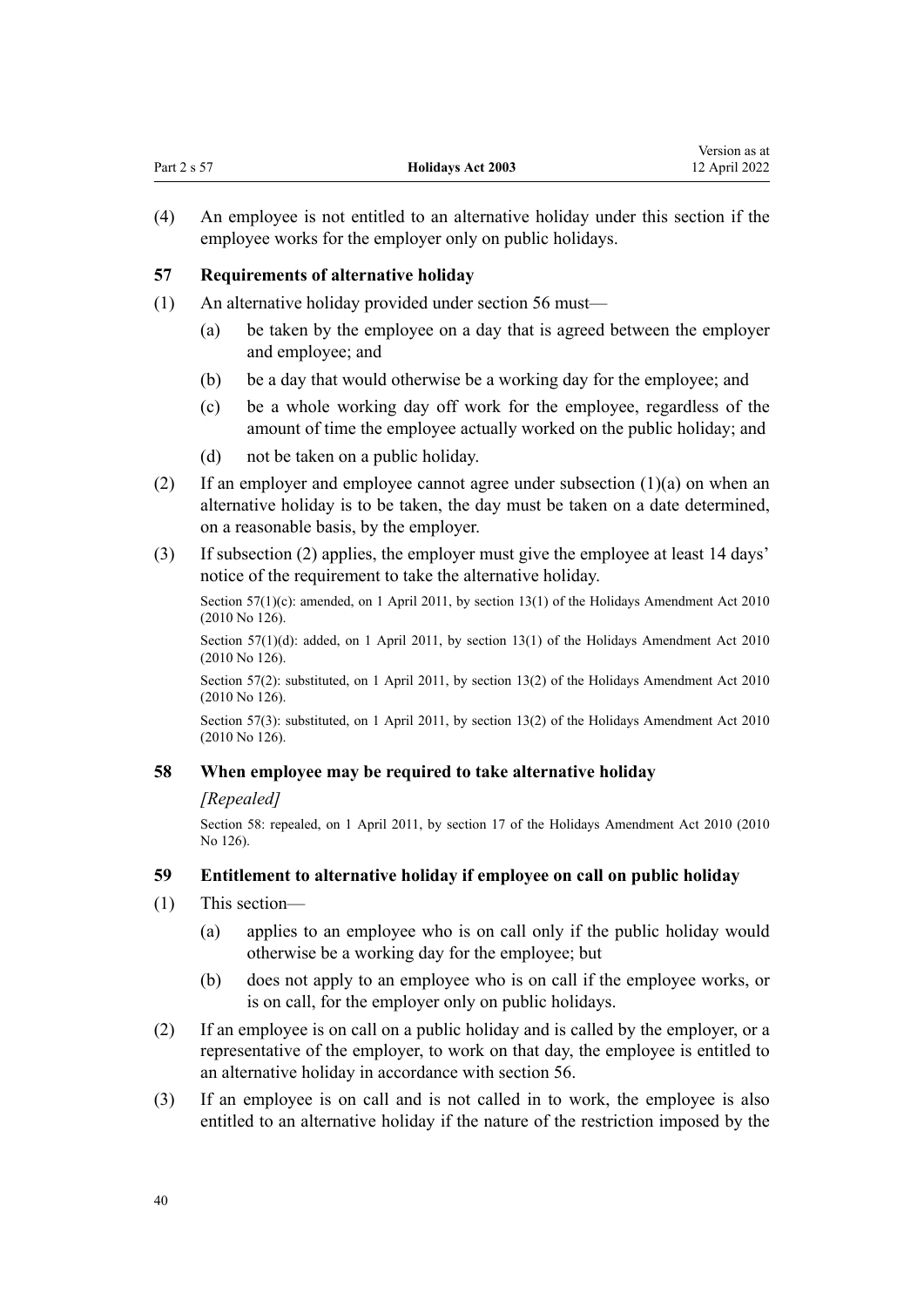<span id="page-40-0"></span>

| Version as at |                          |               |
|---------------|--------------------------|---------------|
| 12 April 2022 | <b>Holidays Act 2003</b> | Part $2 s 61$ |

on call condition on the employee's freedom of action is such that, for all prac‐ tical purposes, the employee has not had a whole holiday.

(4) This section applies in addition to [section 50](#page-36-0) (which requires payment of time and a half for working on a public holiday).

#### **60 Payment for alternative holiday**

- (1) An employer must pay an employee not less than the employee's relevant daily pay or average daily pay for the day which is taken as the alternative holiday.
- (2) Payment for an alternative holiday must be made—
	- (a) in the pay that relates to the pay period in which the alternative holiday is taken; or
	- (b) if the employee has not taken the alternative holiday before the date on which his or her employment ends,—
		- (i) at the rate of the employee's relevant daily pay or average daily pay for his or her last day of employment; and
		- (ii) in the pay that relates to the employee's final period of employment.

Section 60(1): amended, on 1 April 2011, by [section 17](http://legislation.govt.nz/pdflink.aspx?id=DLM3172354) of the Holidays Amendment Act 2010 (2010 No 126).

Section  $60(2)(b)(i)$ : amended, on 1 April 2011, by [section 17](http://legislation.govt.nz/pdflink.aspx?id=DLM3172354) of the Holidays Amendment Act 2010 (2010 No 126).

## **61 Alternative holiday may be exchanged for payment**

- (1) An employee may request the employer to exchange the employee's entitle‐ ment to an alternative holiday for a payment.
- (2) A request under subsection (1)—
	- (a) may be made only if 12 months have passed since the employee's entitlement to the alternative holiday arose; and
	- (b) may be made whether or not the employee has been required to take the alternative holiday under [section 57\(2\)](#page-39-0).
- (3) If the employer agrees to the employee's request, the employer must pay the employee the amount agreed between the employer and the employee in exchange for the alternative holiday.
- (4) The employer must make the payment for the alternative holiday as soon as practicable after the employer has agreed under subsection (3).

Section 61(2)(b): amended, on 1 April 2011, by [section 17](http://legislation.govt.nz/pdflink.aspx?id=DLM3172354) of the Holidays Amendment Act 2010 (2010 No 126).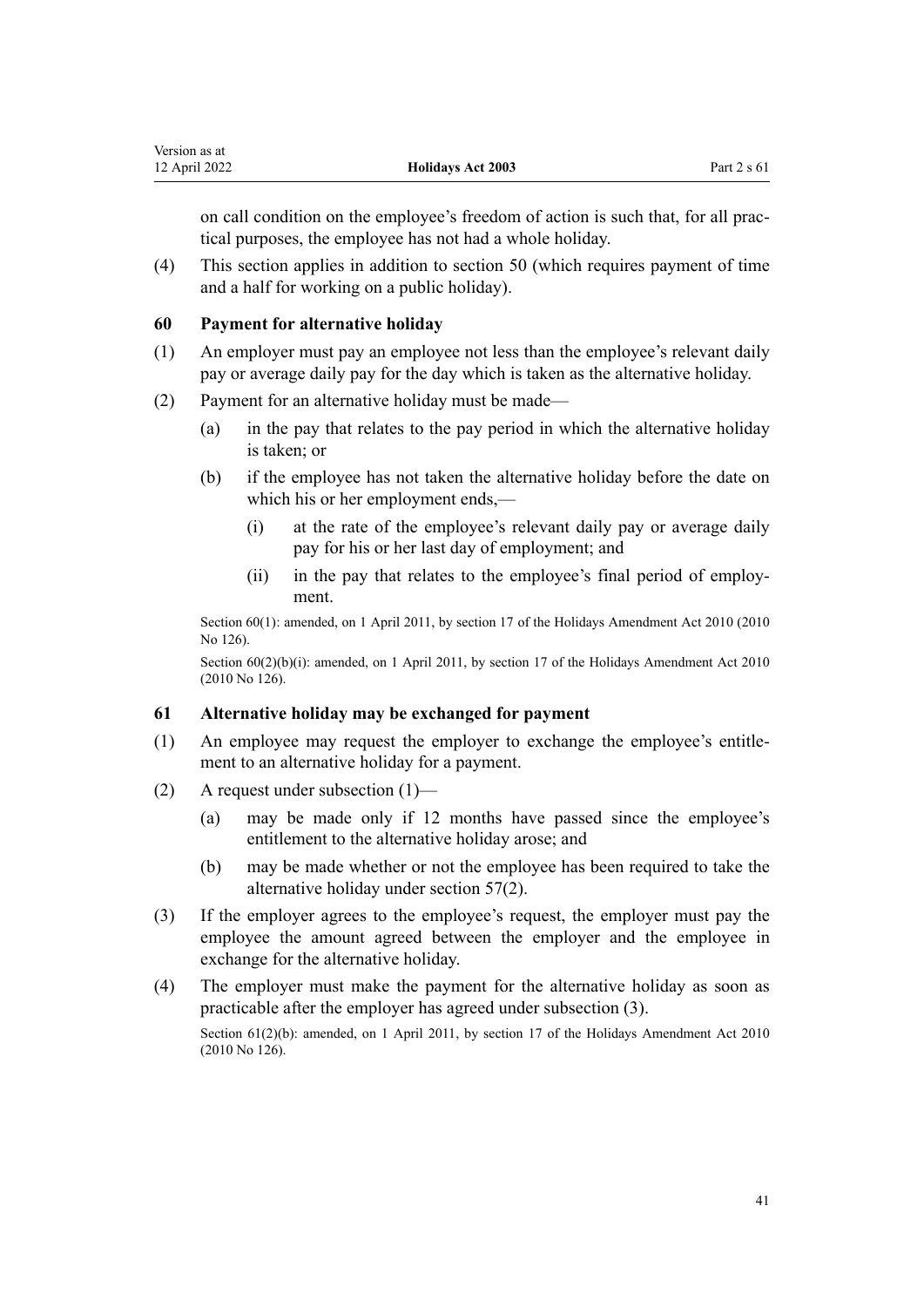#### <span id="page-41-0"></span>*Relationship between public holidays and other entitlements*

Heading: inserted, on 22 October 2004, by [section 9](http://legislation.govt.nz/pdflink.aspx?id=DLM315901) of the Holidays Amendment Act 2004 (2004 No 85).

#### **61A Sickness, injury, bereavement, or family violence on public holiday**

- (1) This section applies to an employee who is required, or has agreed, to work on a public holiday but who does not work on the day because—
	- (a) the employee—
		- (i) becomes or remains sick or injured; or
		- (ii) has a spouse or partner or dependant who becomes or remains sick or injured; or
	- (b) the employee suffers or has suffered a bereavement as described in sec[tion 69\(2\);](#page-44-0) or
	- (c) the employee becomes entitled to take family violence leave under sec[tion 72C](#page-48-0).
- (2) If this section applies,—
	- (a) the public holiday must continue to be treated as a public holiday and not as sick leave, bereavement leave, or family violence leave for the employee; and
	- (b) to avoid doubt, the employee—
		- (i) must be paid for the day in accordance with [section 49](#page-35-0) and is not entitled to be paid at time and a half in accordance with [section](#page-36-0) [50\(1\)\(a\);](#page-36-0) and
		- (ii) is not entitled to an alternative holiday under [section 56](#page-38-0).

Section 61A heading: amended, on 1 July 2019, by [section 259\(1\)](http://legislation.govt.nz/pdflink.aspx?id=LMS113400) of the Family Violence Act 2018 (2018 No 46).

Section 61A heading: amended, on 1 April 2019, by [section 29\(1\)](http://legislation.govt.nz/pdflink.aspx?id=LMS50980) of the Domestic Violence—Vic‐ tims' Protection Act 2018 (2018 No 21).

Section 61A: inserted, on 22 October 2004, by [section 9](http://legislation.govt.nz/pdflink.aspx?id=DLM315901) of the Holidays Amendment Act 2004 (2004 No 85).

Section 61A(1)(a)(ii): amended, on 26 April 2005, by [section 7](http://legislation.govt.nz/pdflink.aspx?id=DLM333795) of the Relationships (Statutory References) Act 2005 (2005 No 3).

Section 61A(1)(b): replaced, on 1 April 2019, by [section 29\(2\)](http://legislation.govt.nz/pdflink.aspx?id=LMS50980) of the Domestic Violence—Victims' Protection Act 2018 (2018 No 21).

Section 61A(1)(c): inserted, on 1 April 2019, by [section 29\(2\)](http://legislation.govt.nz/pdflink.aspx?id=LMS50980) of the Domestic Violence—Victims' Protection Act 2018 (2018 No 21).

Section 61A(1)(c): amended, on 1 July 2019, by [section 259\(1\)](http://legislation.govt.nz/pdflink.aspx?id=LMS113400) of the Family Violence Act 2018 (2018 No 46).

Section 61A(2)(a): amended, on 1 April 2019, by [section 29\(3\)](http://legislation.govt.nz/pdflink.aspx?id=LMS50980) of the Domestic Violence—Victims' Protection Act 2018 (2018 No 21).

Section 61A(2)(a): amended, on 1 July 2019, by [section 259\(1\)](http://legislation.govt.nz/pdflink.aspx?id=LMS113400) of the Family Violence Act 2018 (2018 No 46).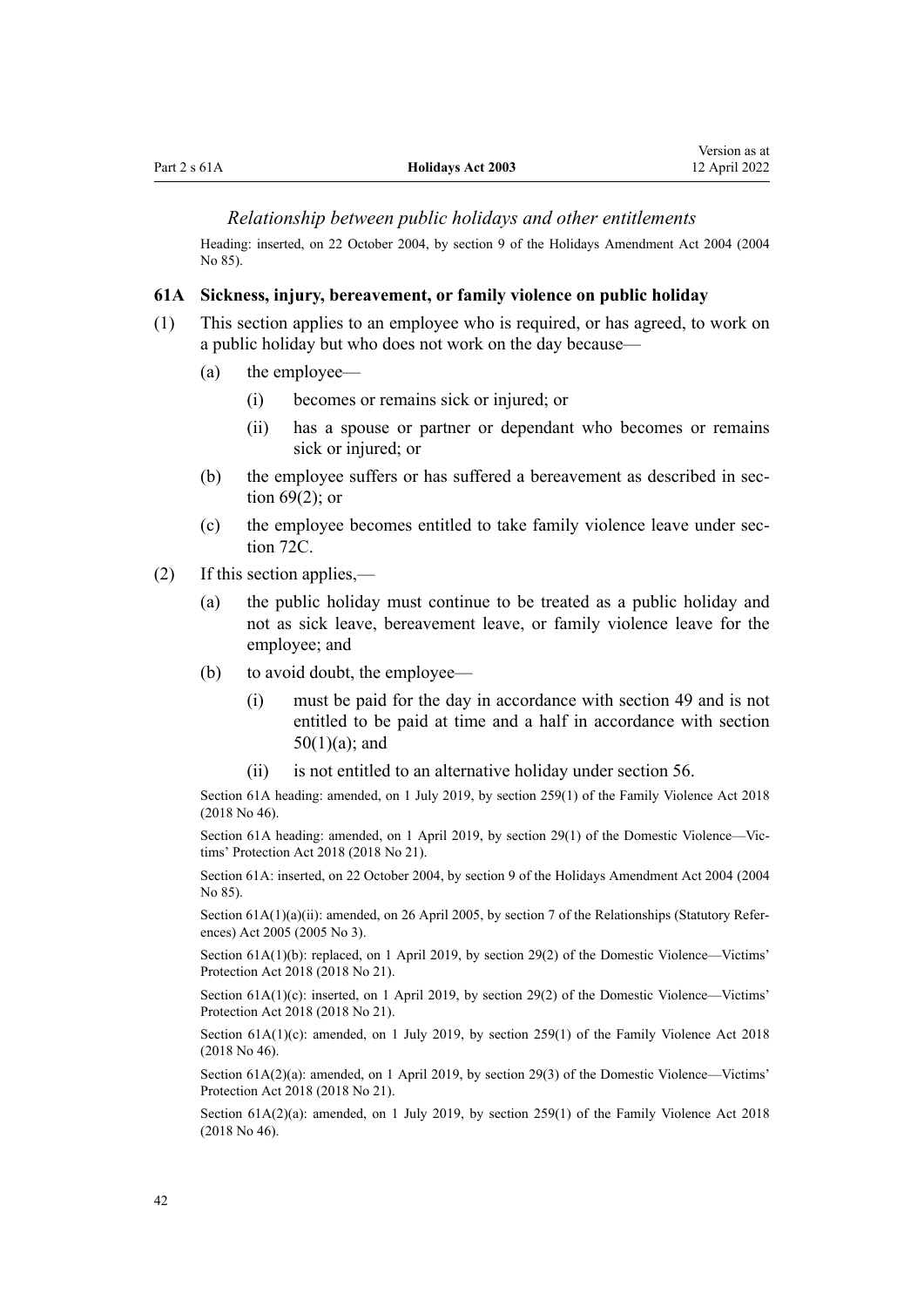## Subpart 4—Sick leave and bereavement leave

## <span id="page-42-0"></span>**62 Purpose of this subpart**

The purpose of this subpart is to provide all employees with a minimum entitlement to paid leave in the event of their sickness or injury, or of the sickness, injury, or death of certain other persons.

## *Entitlement to sick leave and bereavement leave*

## **63 Entitlement to sick leave and bereavement leave**

- (1) An employee is entitled to sick leave and bereavement leave in accordance with this subpart—
	- (a) after the employee has completed 6 months' current continuous employ‐ ment with the employer; or
	- (b) if, in the case of an employee to whom subsection  $(1)(a)$  does not apply, the employee has, over a period of 6 months, worked for the employer for—
		- (i) at least an average of 10 hours a week during that period; and
		- (ii) no less than 1 hour in every week during that period or no less than 40 hours in every month during that period.
- (2) Sick leave and bereavement leave must be provided—
	- (a) to an employee to whom subsection  $(1)(a)$  applies, for-
		- (i) the 12-month period of continuous employment beginning at the end of the 6-month period specified in that subsection; and
		- (ii) each subsequent 12 months of current continuous employment:
	- (b) to an employee to whom subsection  $(1)(b)$  applies, for-
		- (i) the 12-month period of employment beginning at the end of the 6 month period specified in that subsection; and
		- (ii) each subsequent 12-month period of employment as long as the circumstances referred to in subparagraphs (i) and (ii) of that sub‐ section continue to apply.
- (3) However, an employer and employee may agree that—
	- (a) the employee may take sick leave or bereavement leave in advance; and
	- (b) in the case of sick leave taken in advance, the amount of leave taken is to be deducted from the employee's entitlement under this section.

Compare: 1981 No 15 s 30A(1)

#### **64 Employee must notify employer of intention to take leave**

An employee who intends to take sick leave or bereavement leave must notify the employer of that intention—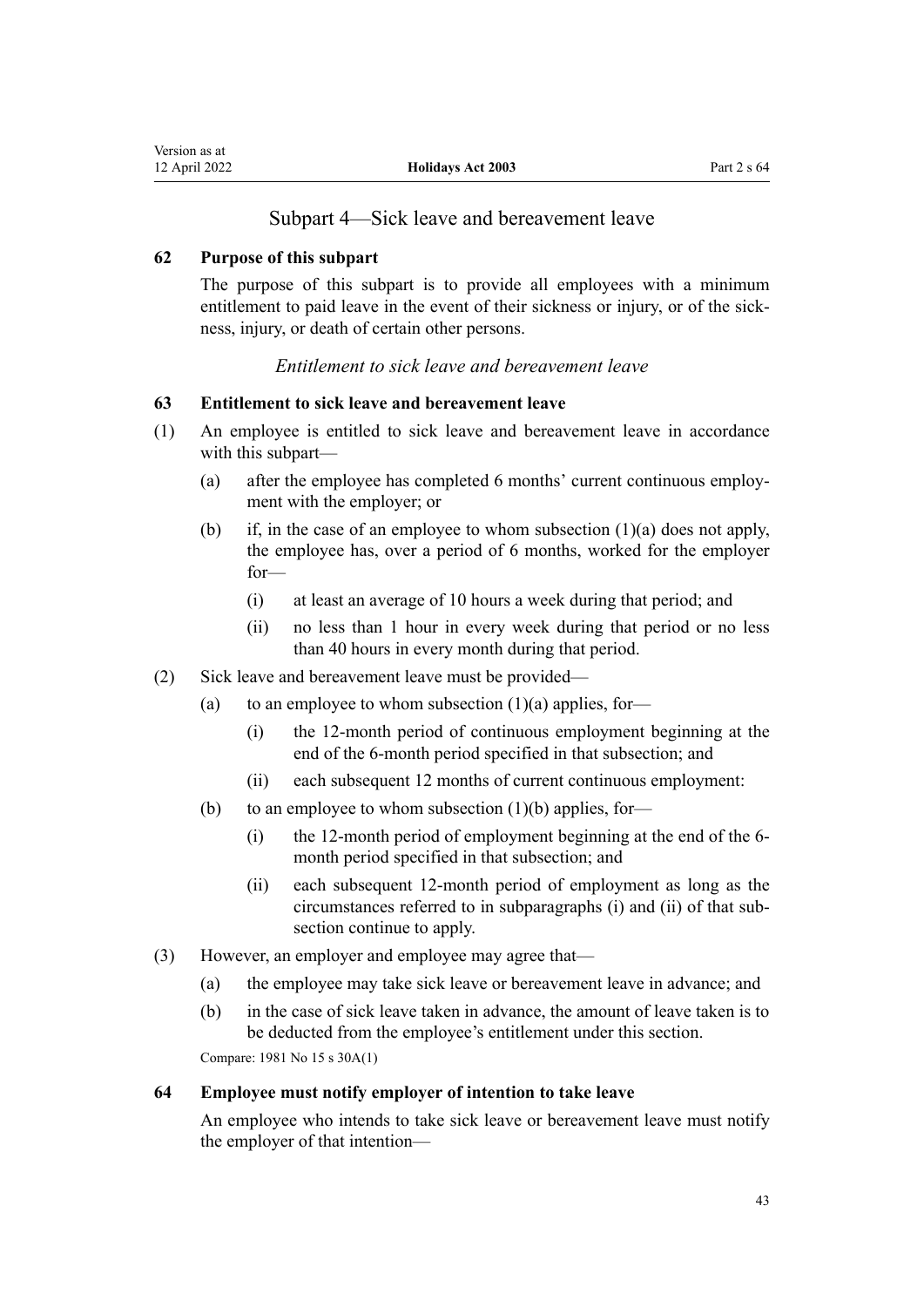- <span id="page-43-0"></span>(a) as early as possible before the employee is due to start work on the day that is intended to be taken as sick leave or bereavement leave; or
- (b) if that is not practicable, as early as possible after that time.

Compare: 1981 No 15 s 30A(5)

## *Sick leave*

#### **65 Sick leave**

- (1) An employee may take sick leave if—
	- (a) the employee is sick or injured; or
	- (b) the employee's spouse or partner is sick or injured; or
	- (c) a person who depends on the employee for care is sick or injured.
- (2) An employee is entitled to 10 days' sick leave for each of the 12-month periods specified in [section 63\(2\).](#page-42-0)

Section  $65(1)(b)$ : amended, on 26 April 2005, by [section 7](http://legislation.govt.nz/pdflink.aspx?id=DLM333795) of the Relationships (Statutory References) Act 2005 (2005 No 3).

Section 65(2): amended, on 24 July 2021, by [section 4](http://legislation.govt.nz/pdflink.aspx?id=LMS430537) of the Holidays (Increasing Sick Leave) Amendment Act 2021 (2021 No 18).

#### **66 Sick leave may be carried over**

- (1) An employee may carry over, to any subsequent 12-month period of employ‐ ment, any sick leave that has not been taken by the end of the period to which the leave relates.
- (2) For the purposes of subsection (1), an employee may carry over up to 10 days' sick leave to a maximum of 20 days' current entitlement in any year.
- (3) To avoid doubt, subsection (2) does not prevent an employer from allowing an employee to carry over any enhanced or additional sick leave entitlement. Compare: 1981 No 15 s 30A(3)

Section 66(2): amended, on 24 July 2021, by [section 5](http://legislation.govt.nz/pdflink.aspx?id=LMS430538) of the Holidays (Increasing Sick Leave) Amendment Act 2021 (2021 No 18).

#### **67 Sick leave need not be paid out**

An employee is not entitled to be paid for any sick leave that has not been taken before the date on which his or her employment ends.

#### **68 Proof of sickness or injury**

- (1) An employer may require an employee to produce proof of sickness or injury for sick leave taken under section 65 if the sickness or injury that gave rise to the leave is for a period of 3 or more consecutive calendar days, whether or not the days would otherwise be working days for the employee.
- (1A) Despite subsection (1), the employer may require proof of sickness or injury within 3 consecutive calendar days if the employer—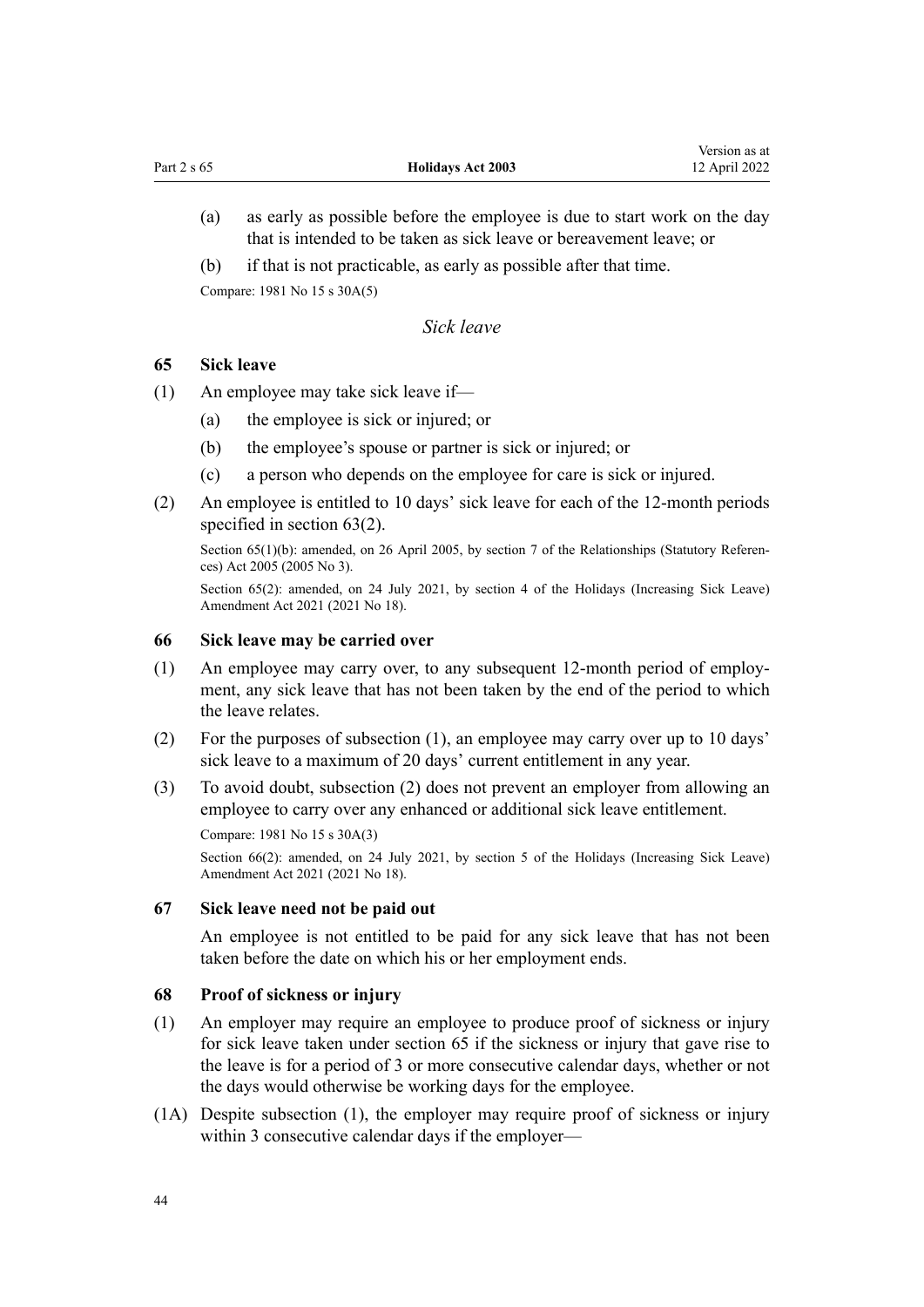- <span id="page-44-0"></span>(a) informs the employee as early as possible that the proof is required; and
- (b) agrees to meet the employee's reasonable expenses in obtaining the proof.
- (2) Subsection (1) does not prevent an employer and employee from agreeing that the employee will produce proof of sickness or injury for sick leave provided to the employee in addition to the entitlement set out in [section 65](#page-43-0).
- (3) For the purposes of this section, **proof of sickness or injury** may include a cer‐ tificate from a health practitioner that—
	- (a) the employee is not fit to attend work because of sickness or injury; or
	- (b) the employee cannot attend work—
		- (i) because the employee's spouse or partner is sick or injured:
		- (ii) because a person who depends on the employee for care is sick or injured.
- (4) To avoid doubt,—
	- (a) this section does not prevent an employer who is otherwise legally authorised to so require, from requiring an employee to establish that there are no relevant health and safety reasons or hygiene reasons that would prevent the employee from working:
	- (b) subsection (1) or subsection (1A) does not give the employer the right to require the employee to obtain the proof from a person specified by the employer.
- (5) In this section, **health practitioner** has the same meaning as in [section 5](http://legislation.govt.nz/pdflink.aspx?id=DLM203321) of the Health Practitioners Competence Assurance Act 2003.

Section 68(1A): substituted, on 1 April 2011, by [section 14\(1\)](http://legislation.govt.nz/pdflink.aspx?id=DLM3172351) of the Holidays Amendment Act 2010 (2010 No 126).

Section 68(3): amended, on 31 January 2018, by [section 4\(1\)](http://legislation.govt.nz/pdflink.aspx?id=DLM6984008) of the Holidays Amendment Act (No 2) 2016 (2016 No 76).

Section 68(3): amended, on 1 April 2011, by [section 14\(2\)](http://legislation.govt.nz/pdflink.aspx?id=DLM3172351) of the Holidays Amendment Act 2010 (2010 No 126).

Section 68(3)(b)(i): amended, on 26 April 2005, by [section 7](http://legislation.govt.nz/pdflink.aspx?id=DLM333795) of the Relationships (Statutory References) Act 2005 (2005 No 3).

Section 68(4): substituted, on 22 October 2004, by [section 10\(2\)](http://legislation.govt.nz/pdflink.aspx?id=DLM315904) of the Holidays Amendment Act 2004 (2004 No 85).

Section 68(5): replaced, on 31 January 2018, by [section 4\(2\)](http://legislation.govt.nz/pdflink.aspx?id=DLM6984008) of the Holidays Amendment Act (No 2) 2016 (2016 No 76).

#### *Bereavement leave*

#### **69 Bereavement leave**

- (1) An employee may take bereavement leave in accordance with [sections 63](#page-42-0) and [70](#page-46-0) if the employee suffers a bereavement.
- (2) An employee suffers a bereavement—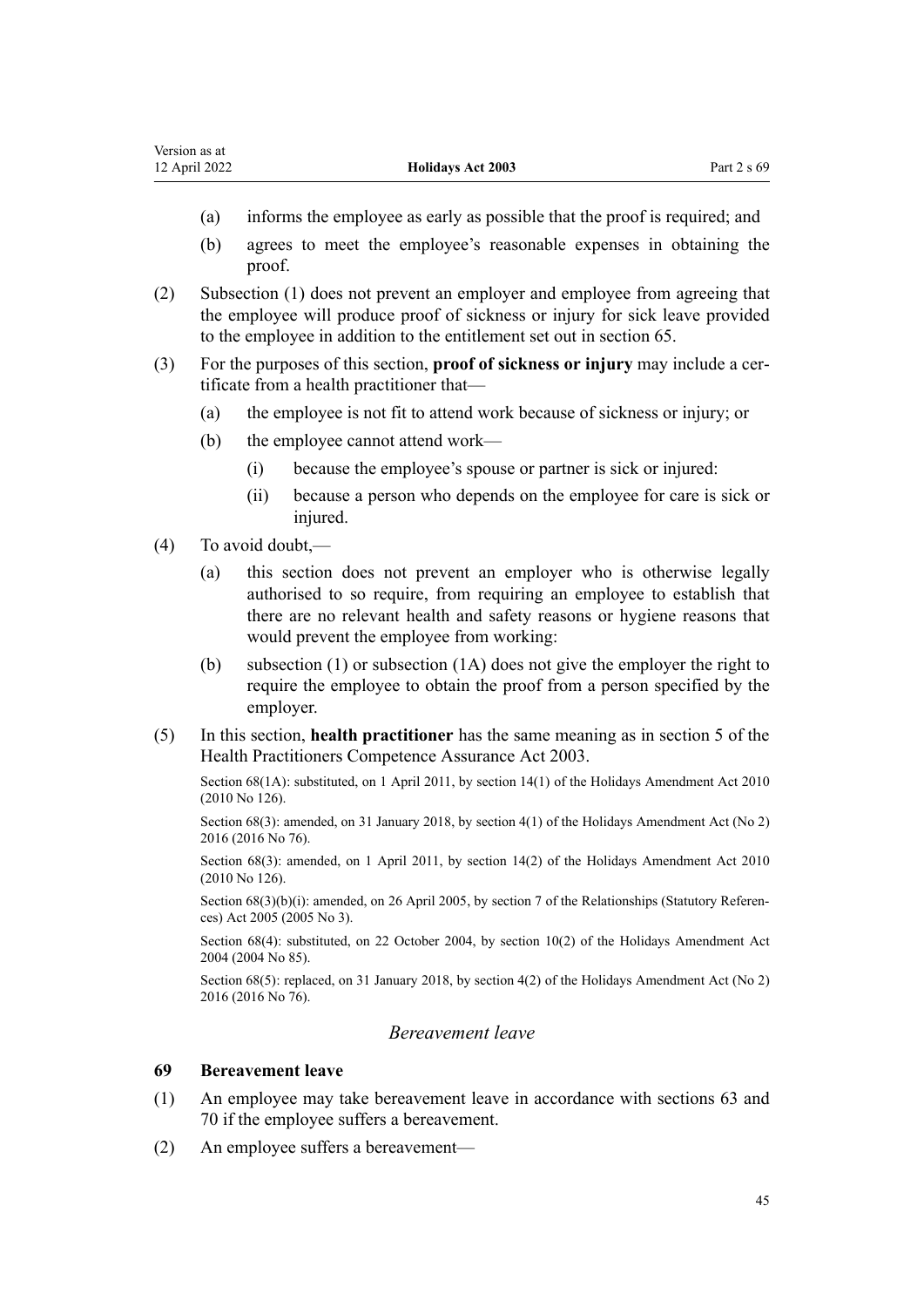- (a) on the death of the employee's—
	- (i) spouse or partner:
	- (ii) parent:
	- (iii) child:
	- (iv) brother or sister:
	- (v) grandparent:
	- (vi) grandchild:
	- (vii) spouse's or partner's parent; or
- (b) on the death of any other person if the employer accepts, having regard to relevant factors such as those set out in subsection (3), that the employee has suffered a bereavement as a result of the death; or
- (c) on the end of an employee's pregnancy by way of a miscarriage or stillbirth; or
- (d) on the end of another person's pregnancy, by way of a miscarriage or still-birth, if the employee—
	- (i) is the person's spouse or partner; or
	- (ii) is the person's former spouse or partner and would have been a biological parent of a child born as a result of the pregnancy; or
	- (iii) had undertaken to be the primary carer (as described in [section](http://legislation.govt.nz/pdflink.aspx?id=DLM120458) [7\(1\)\(c\)](http://legislation.govt.nz/pdflink.aspx?id=DLM120458) of the Parental Leave and Employment Protection Act 1987) of a child born as a result of the pregnancy; or
	- (iv) is the spouse or partner of a person who had undertaken to be the primary carer of a child born as a result of the pregnancy.
- (3) For the purposes of subsection (2)(b), relevant factors include—
	- (a) the closeness of the association between the employee and the deceased person:
	- (b) whether the employee has to take significant responsibility for all or any of the arrangements for the ceremonies relating to the death:
	- (c) any cultural responsibilities of the employee in relation to the death.
- (4) In this section,—

**miscarriage** means the end of a pregnancy in the first 20 weeks of pregnancy other than as a result of abortion services provided in accordance with the [Con‐](http://legislation.govt.nz/pdflink.aspx?id=DLM17679) [traception, Sterilisation, and Abortion Act 1977](http://legislation.govt.nz/pdflink.aspx?id=DLM17679)

**still-birth** means a still-birth within the meaning of the [Births, Deaths, Mar‐](http://legislation.govt.nz/pdflink.aspx?id=DLM359368) [riages, and Relationships Registration Act 1995](http://legislation.govt.nz/pdflink.aspx?id=DLM359368) other than as a result of abor‐ tion services provided in accordance with the [Contraception, Sterilisation, and](http://legislation.govt.nz/pdflink.aspx?id=DLM17679) [Abortion Act 1977](http://legislation.govt.nz/pdflink.aspx?id=DLM17679).

Compare: 1981 No 15 s 30A(7)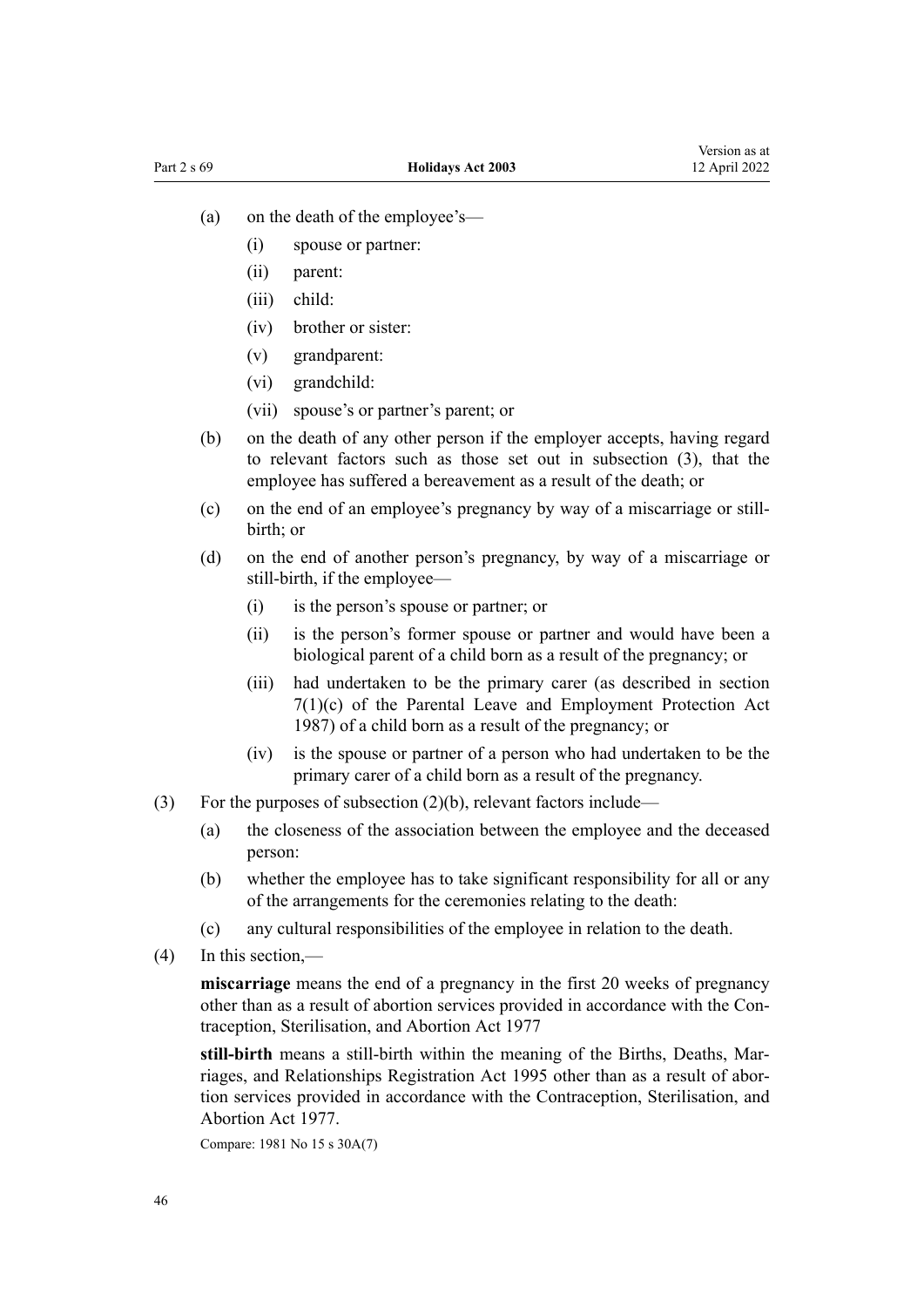<span id="page-46-0"></span>Section 69(2)(a)(i): amended, on 26 April 2005, by [section 7](http://legislation.govt.nz/pdflink.aspx?id=DLM333795) of the Relationships (Statutory References) Act 2005 (2005 No 3).

Section 69(2)(a)(vii): amended, on 26 April 2005, by [section 7](http://legislation.govt.nz/pdflink.aspx?id=DLM333795) of the Relationships (Statutory References) Act 2005 (2005 No 3).

Section 69(2)(b): amended, on 31 March 2021, by [section 4\(1\)](http://legislation.govt.nz/pdflink.aspx?id=LMS220716) of the Holidays (Bereavement Leave for Miscarriage) Amendment Act 2021 (2021 No 10).

Section 69(2)(c): inserted, on 31 March 2021, by [section 4\(2\)](http://legislation.govt.nz/pdflink.aspx?id=LMS220716) of the Holidays (Bereavement Leave for Miscarriage) Amendment Act 2021 (2021 No 10).

Section 69(2)(d): inserted, on 31 March 2021, by [section 4\(2\)](http://legislation.govt.nz/pdflink.aspx?id=LMS220716) of the Holidays (Bereavement Leave for Miscarriage) Amendment Act 2021 (2021 No 10).

Section 69(4): inserted, on 31 March 2021, by [section 4\(3\)](http://legislation.govt.nz/pdflink.aspx?id=LMS220716) of the Holidays (Bereavement Leave for Miscarriage) Amendment Act 2021 (2021 No 10).

#### **70 Duration of bereavement leave**

- (1) An employer must allow an employee to take—
	- (a) 3 days' bereavement leave for each type of bereavement described in section  $69(2)(a)$ , (c), and (d); and
	- (b) 1 day's bereavement leave for a bereavement described in [section](#page-44-0) [69\(2\)\(b\).](#page-44-0)
- (2) If an employee suffers more than 1 bereavement at the same time, he or she may take the amount of bereavement leave specified in subsection (1) in respect of each bereavement.

Section 70(1)(a): replaced, on 31 March 2021, by [section 5](http://legislation.govt.nz/pdflink.aspx?id=LMS220717) of the Holidays (Bereavement Leave for Miscarriage) Amendment Act 2021 (2021 No 10).

*Payment for sick leave and bereavement leave*

#### **71 Payment for sick leave and bereavement leave**

- (1) An employer must pay an employee an amount that is equivalent to the employee's relevant daily pay or average daily pay for each day of sick leave or bereavement leave taken by the employee that would otherwise be a work‐ ing day for the employee.
- (2) Despite subsection (1), an employer is not required to pay an employee for any time for which the employee is paid weekly compensation under the [Accident](http://legislation.govt.nz/pdflink.aspx?id=DLM99493) [Compensation Act 2001](http://legislation.govt.nz/pdflink.aspx?id=DLM99493) or former Act.
- (3) An employer must not require an employee to take as sick leave any time for which the employee is being paid
	- (a) first week compensation by the employer under [section 97](http://legislation.govt.nz/pdflink.aspx?id=DLM101448) of the Accident Compensation Act 2001 or former Act; or
	- (b) weekly compensation for a work-related injury within the meaning of that Act or former Act.
- (4) However, if an employer pays the difference between the employee's first week compensation or weekly compensation and ordinary weekly pay, the employer may agree with the employee that he or she may deduct from the employee's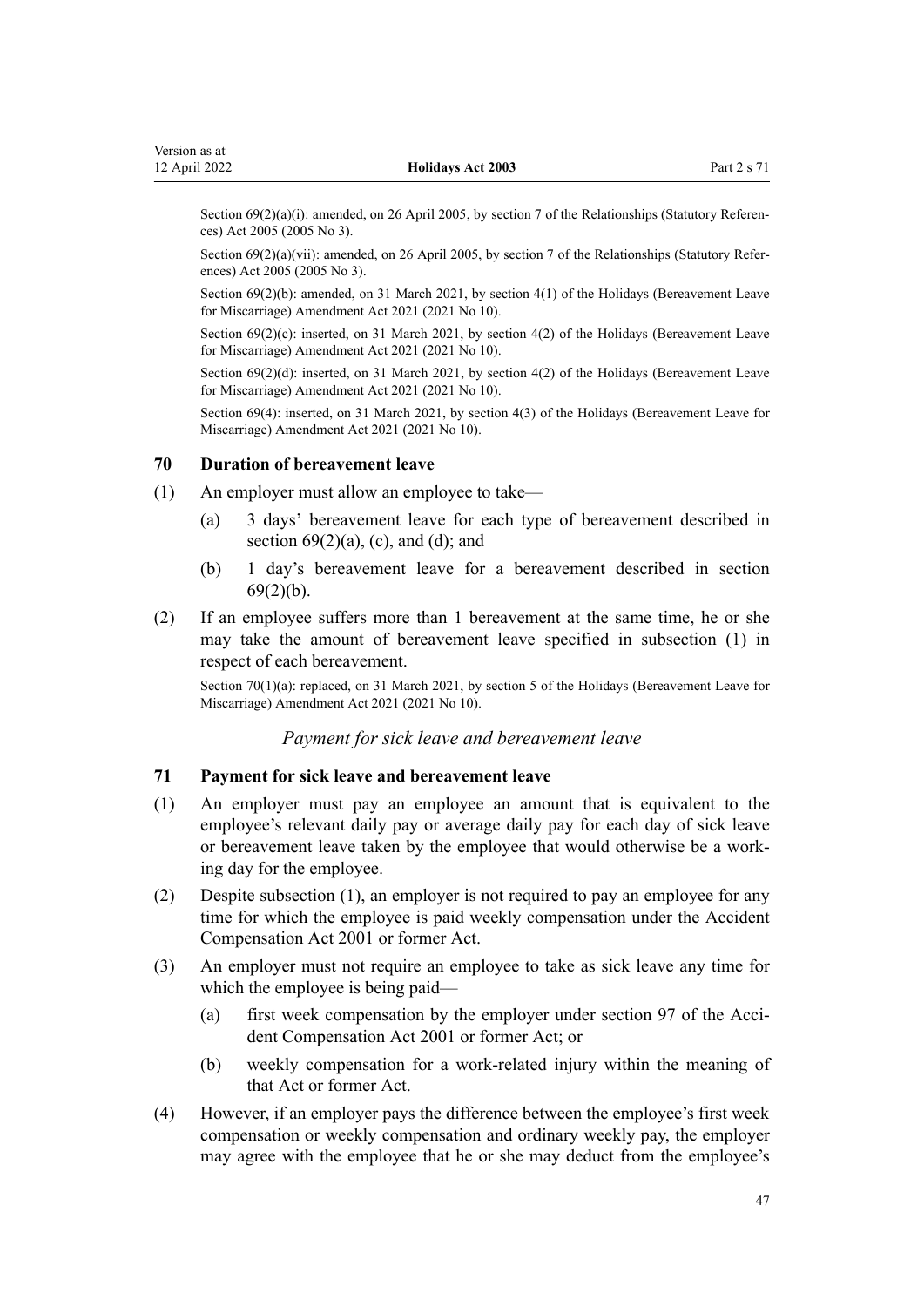<span id="page-47-0"></span>current sick leave entitlement 1 day for every 5 whole days that the employer makes that payment.

Compare: 1981 No 15 s 30A(4), (6)

Section 71(1): amended, on 1 April 2011, by [section 17](http://legislation.govt.nz/pdflink.aspx?id=DLM3172354) of the Holidays Amendment Act 2010 (2010 No 126).

Section 71(2): amended, on 1 April 2019, by [section 30](http://legislation.govt.nz/pdflink.aspx?id=LMS50981) of the Domestic Violence—Victims' Protection Act 2018 (2018 No 21).

Section 71(3)(a): amended, on 1 April 2019, by [section 30](http://legislation.govt.nz/pdflink.aspx?id=LMS50981) of the Domestic Violence—Victims' Protection Act 2018 (2018 No 21).

#### **72 When payment for sick leave or bereavement leave must be made**

- (1) An employer must pay an employee for sick leave or bereavement leave in the pay that relates to the pay period in which the leave is taken.
- (2) However, if an employee is required to provide proof of sickness or injury under [section 68](#page-43-0) and fails, without reasonable excuse, to do so, the employer is not required to pay the employee for any sick leave in respect of which the proof is required until the employee complies with that requirement.

Section 72(2): amended, on 22 October 2004, by [section 11](http://legislation.govt.nz/pdflink.aspx?id=DLM315905) of the Holidays Amendment Act 2004 (2004 No 85).

## Subpart 5—Family violence leave

Subpart 5: inserted, on 1 April 2019, by [section 31](http://legislation.govt.nz/pdflink.aspx?id=DLM7054366) of the Domestic Violence—Victims' Protection Act 2018 (2018 No 21).

Subpart 5 heading: amended, on 1 July 2019, by [section 259\(1\)](http://legislation.govt.nz/pdflink.aspx?id=LMS113400) of the Family Violence Act 2018 (2018 No 46).

#### **72A Purpose of this subpart**

The purpose of this subpart is to provide employees who are people affected by family violence with a minimum entitlement to paid leave for the purpose of assisting the employees to deal with the effects on the employees of being people affected by family violence.

Section 72A: inserted, on 1 April 2019, by [section 31](http://legislation.govt.nz/pdflink.aspx?id=DLM7054366) of the Domestic Violence—Victims' Protection Act 2018 (2018 No 21).

Section 72A: amended, on 1 July 2019, by [section 259\(1\)](http://legislation.govt.nz/pdflink.aspx?id=LMS113400) of the Family Violence Act 2018 (2018 No 46).

## **72B Meaning of person affected by family violence**

- (1) In this subpart, a **person affected by family violence** means a person who is 1 or both of the following:
	- (a) a person against whom any other person is inflicting, or has inflicted, family violence:
	- (b) a person with whom there ordinarily or periodically resides a child against whom any other person is inflicting, or has inflicted, family violence.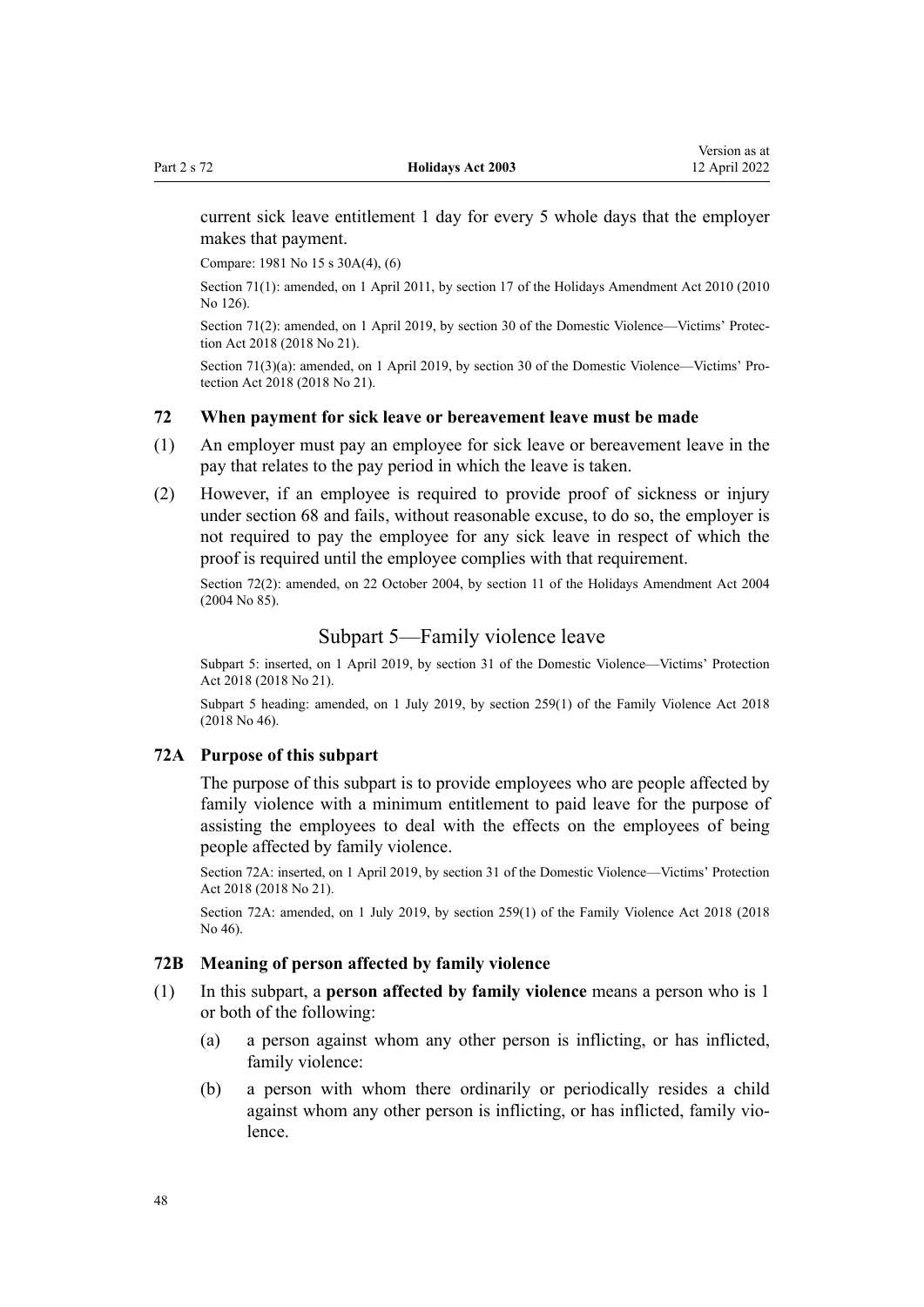#### <span id="page-48-0"></span>(2) In this section, **child** has the meaning given to it in [section 8](http://legislation.govt.nz/pdflink.aspx?id=LMS112963) of the Family Vio‐ lence Act 2018.

Section 72B: inserted, on 1 April 2019, by [section 31](http://legislation.govt.nz/pdflink.aspx?id=DLM7054366) of the Domestic Violence—Victims' Protection Act 2018 (2018 No 21).

Section 72B heading: amended, on 1 July 2019, by [section 259\(1\)](http://legislation.govt.nz/pdflink.aspx?id=LMS113400) of the Family Violence Act 2018 (2018 No 46).

Section 72B(1): amended, on 1 July 2019, by [section 259\(1\)](http://legislation.govt.nz/pdflink.aspx?id=LMS113400) of the Family Violence Act 2018 (2018 No 46).

Section 72B(1)(a): amended, on 1 July 2019, by [section 259\(1\)](http://legislation.govt.nz/pdflink.aspx?id=LMS113400) of the Family Violence Act 2018 (2018 No 46).

Section 72B(1)(b): amended, on 1 July 2019, by [section 259\(1\)](http://legislation.govt.nz/pdflink.aspx?id=LMS113400) of the Family Violence Act 2018 (2018 No 46).

Section 72B(2): amended, on 1 July 2019, by [section 259\(1\)](http://legislation.govt.nz/pdflink.aspx?id=LMS113400) of the Family Violence Act 2018 (2018 No 46).

#### *Entitlement to family violence leave*

Heading: inserted, on 1 April 2019, by [section 31](http://legislation.govt.nz/pdflink.aspx?id=DLM7054366) of the Domestic Violence—Victims' Protection Act 2018 (2018 No 21).

Heading: amended, on 1 July 2019, by [section 259\(1\)](http://legislation.govt.nz/pdflink.aspx?id=LMS113400) of the Family Violence Act 2018 (2018 No 46).

#### **72C Entitlement to family violence leave**

An employee may take family violence leave—

- (a) if the employee is a person affected by family violence (regardless of how long ago the family violence occurred, and even if the family violence occurred before the person became an employee); and
- (b) in accordance with sections 72D and [72H.](#page-50-0)

Section 72C: inserted, on 1 April 2019, by [section 31](http://legislation.govt.nz/pdflink.aspx?id=DLM7054366) of the Domestic Violence—Victims' Protection Act 2018 (2018 No 21).

Section 72C heading: amended, on 1 July 2019, by [section 259\(1\)](http://legislation.govt.nz/pdflink.aspx?id=LMS113400) of the Family Violence Act 2018 (2018 No 46).

Section 72C: amended, on 1 July 2019, by [section 259\(1\)](http://legislation.govt.nz/pdflink.aspx?id=LMS113400) of the Family Violence Act 2018 (2018 No 46).

Section 72C(a): amended, on 1 July 2019, by [section 259\(1\)](http://legislation.govt.nz/pdflink.aspx?id=LMS113400) of the Family Violence Act 2018 (2018 No 46).

#### **72D When entitlement to family violence leave arises**

- (1) An employee is entitled to family violence leave—
	- (a) after the employee has completed 6 months' current continuous employ‐ ment with the employer; or
	- (b) if, in the case of an employee to whom subsection  $(1)(a)$  does not apply, the employee has, over a period of 6 months, worked for the employer for—
		- (i) at least an average of 10 hours a week during that period; and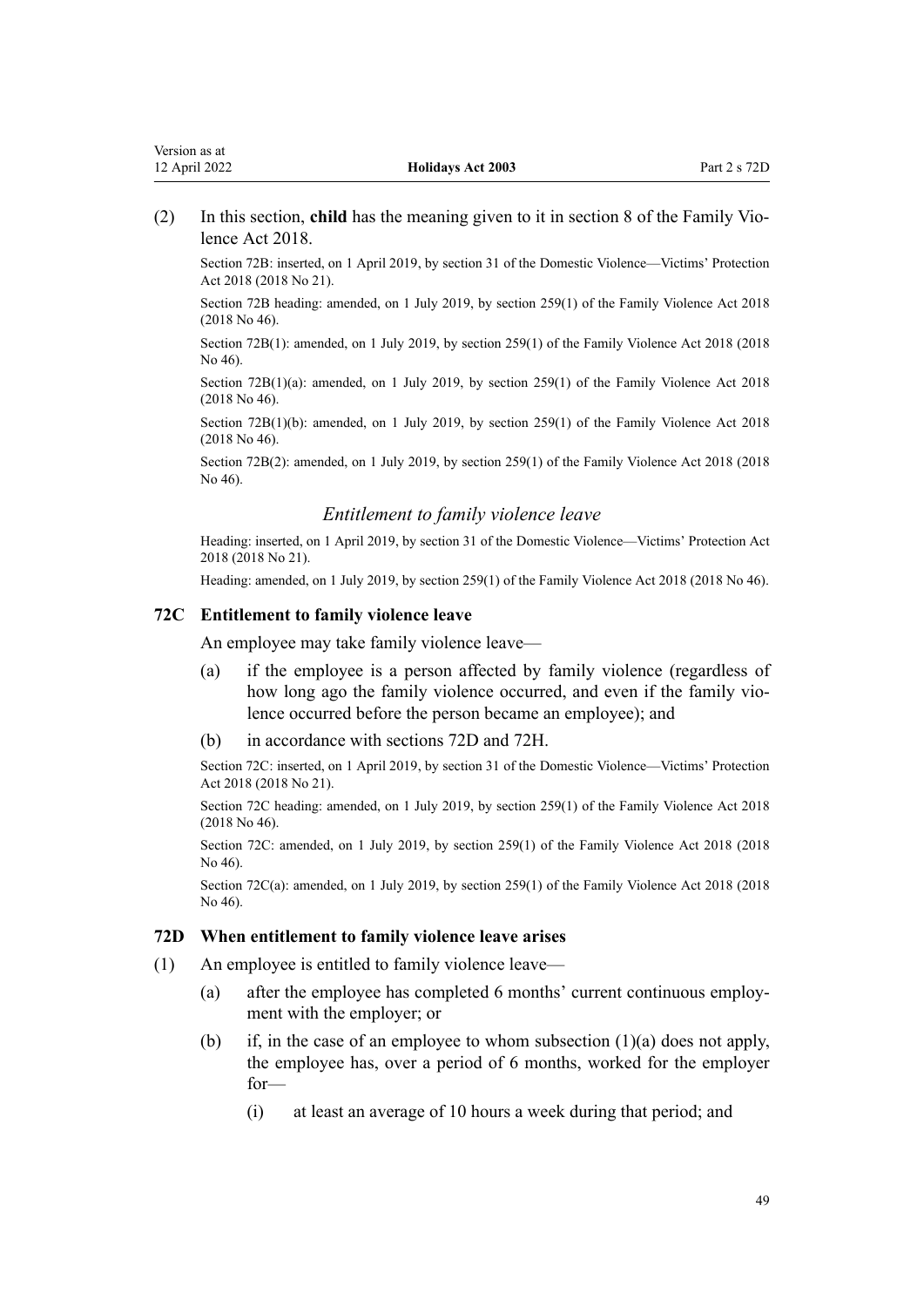- (ii) no less than 1 hour in every week during that period or no less than 40 hours in every month during that period.
- <span id="page-49-0"></span>(2) Family violence leave must be provided—
	- (a) to an employee to whom subsection  $(1)(a)$  applies, for-
		- (i) the 12-month period of continuous employment beginning at the end of the 6-month period specified in that subsection; and
		- (ii) each subsequent 12 months of current continuous employment:
	- (b) to an employee to whom subsection  $(1)(b)$  applies, for-
		- (i) the 12-month period of employment beginning at the end of the 6 month period specified in that subsection; and
		- (ii) each subsequent 12-month period of employment as long as the circumstances referred to in subparagraphs (i) and (ii) of that sub‐ section continue to apply.
- (3) However, an employer and employee may agree that—
	- (a) the employee may take family violence leave in advance; and
	- (b) in the case of family violence leave taken in advance, the amount of leave taken is to be deducted from the employee's entitlement under this section.

Section 72D: inserted, on 1 April 2019, by [section 31](http://legislation.govt.nz/pdflink.aspx?id=DLM7054366) of the Domestic Violence—Victims' Protection Act 2018 (2018 No 21).

Section 72D heading: amended, on 1 July 2019, by [section 259\(1\)](http://legislation.govt.nz/pdflink.aspx?id=LMS113400) of the Family Violence Act 2018 (2018 No 46).

Section 72D(1): amended, on 1 July 2019, by [section 259\(1\)](http://legislation.govt.nz/pdflink.aspx?id=LMS113400) of the Family Violence Act 2018 (2018 No 46).

Section 72D(2): amended, on 1 July 2019, by [section 259\(1\)](http://legislation.govt.nz/pdflink.aspx?id=LMS113400) of the Family Violence Act 2018 (2018 No 46).

Section  $72D(3)(a)$ : amended, on 1 July 2019, by [section 259\(1\)](http://legislation.govt.nz/pdflink.aspx?id=LMS113400) of the Family Violence Act 2018 (2018 No 46).

Section 72D(3)(b): amended, on 1 July 2019, by [section 259\(1\)](http://legislation.govt.nz/pdflink.aspx?id=LMS113400) of the Family Violence Act 2018 (2018 No 46).

#### **72E Employee must notify employer of intention to take family violence leave**

An employee who intends to take family violence leave must notify the employer of that intention—

- (a) as early as possible before the employee is due to start work on the day that is intended to be taken as family violence leave; or
- (b) if that is not practicable, as early as possible after that time.

Section 72E: inserted, on 1 April 2019, by [section 31](http://legislation.govt.nz/pdflink.aspx?id=DLM7054366) of the Domestic Violence—Victims' Protection Act 2018 (2018 No 21).

Section 72E heading: amended, on 1 July 2019, by [section 259\(1\)](http://legislation.govt.nz/pdflink.aspx?id=LMS113400) of the Family Violence Act 2018 (2018 No 46).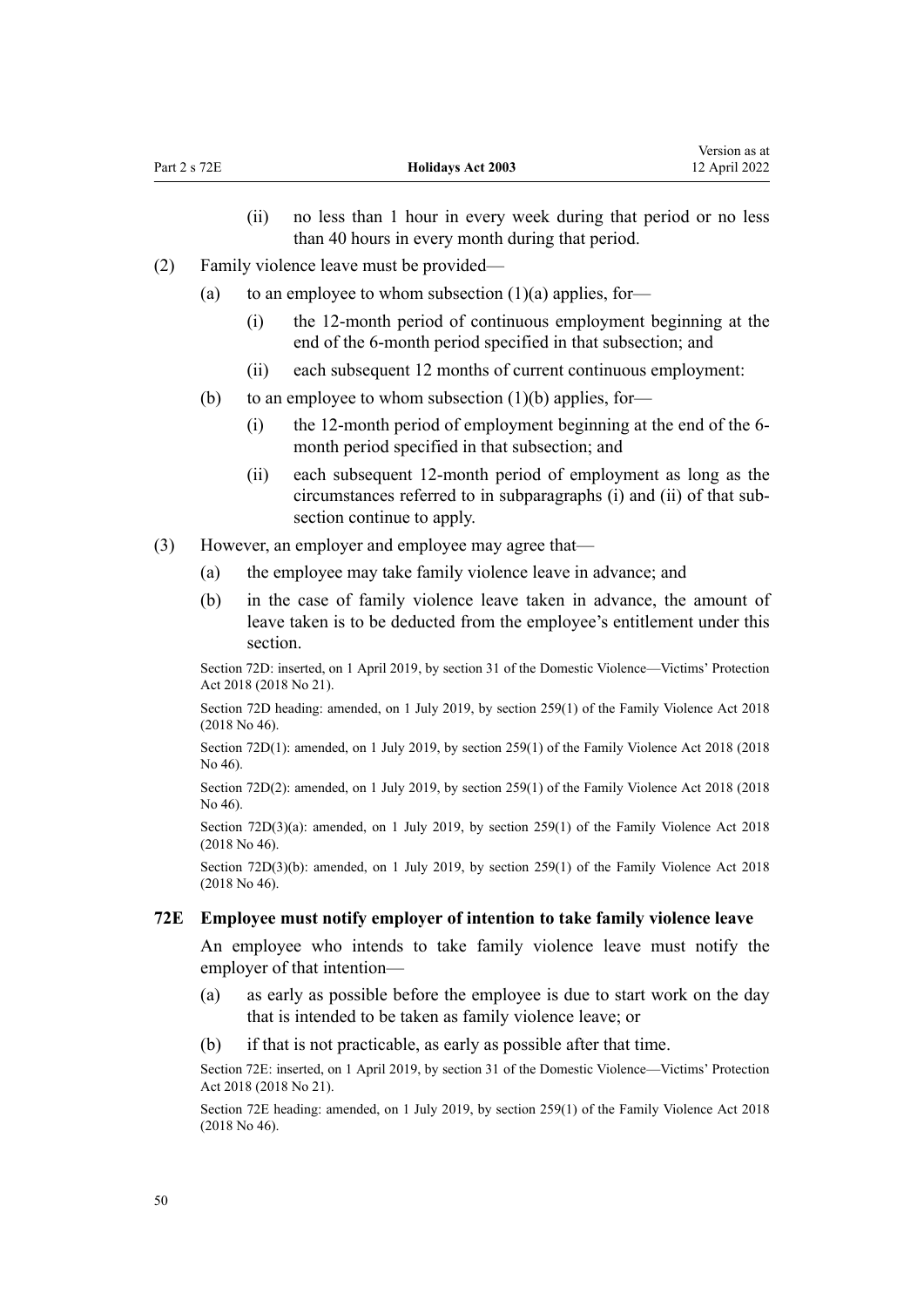<span id="page-50-0"></span>Section 72E: amended, on 1 July 2019, by [section 259\(1\)](http://legislation.govt.nz/pdflink.aspx?id=LMS113400) of the Family Violence Act 2018 (2018) No 46).

Section 72E(a): amended, on 1 July 2019, by [section 259\(1\)](http://legislation.govt.nz/pdflink.aspx?id=LMS113400) of the Family Violence Act 2018 (2018 No 46).

#### **72F Family violence leave need not be paid out**

An employee is not entitled to be paid for any family violence leave that has not been taken before the date on which the employee's employment ends.

Section 72F: inserted, on 1 April 2019, by [section 31](http://legislation.govt.nz/pdflink.aspx?id=DLM7054366) of the Domestic Violence—Victims' Protection Act 2018 (2018 No 21).

Section 72F heading: amended, on 1 July 2019, by [section 259\(1\)](http://legislation.govt.nz/pdflink.aspx?id=LMS113400) of the Family Violence Act 2018 (2018 No 46).

Section 72F: amended, on 1 July 2019, by [section 259\(1\)](http://legislation.govt.nz/pdflink.aspx?id=LMS113400) of the Family Violence Act 2018 (2018 No 46).

#### **72G Proof of family violence**

An employer may require proof that an employee is a person affected by family violence to be produced for family violence leave taken under [section 72C.](#page-48-0)

Section 72G: inserted, on 1 April 2019, by [section 31](http://legislation.govt.nz/pdflink.aspx?id=DLM7054366) of the Domestic Violence—Victims' Protection Act 2018 (2018 No 21).

Section 72G heading: amended, on 1 July 2019, by [section 259\(1\)](http://legislation.govt.nz/pdflink.aspx?id=LMS113400) of the Family Violence Act 2018 (2018 No 46).

Section 72G: amended, on 1 July 2019, by [section 259\(1\)](http://legislation.govt.nz/pdflink.aspx?id=LMS113400) of the Family Violence Act 2018 (2018 No 46).

#### **72H Duration of family violence leave**

An employee—

- (a) may take up to 10 days' family violence leave in each of the 12-month periods specified in [section 72D\(2\);](#page-48-0) and
- (b) cannot carry forward any family violence leave not taken in any of those 12-month periods.

Section 72H: inserted, on 1 April 2019, by [section 31](http://legislation.govt.nz/pdflink.aspx?id=DLM7054366) of the Domestic Violence—Victims' Protection Act 2018 (2018 No 21).

Section 72H heading: amended, on 1 July 2019, by [section 259\(1\)](http://legislation.govt.nz/pdflink.aspx?id=LMS113400) of the Family Violence Act 2018 (2018 No 46).

Section 72H(a): amended, on 1 July 2019, by [section 259\(1\)](http://legislation.govt.nz/pdflink.aspx?id=LMS113400) of the Family Violence Act 2018 (2018  $N_0$  46).

Section 72H(b): amended, on 1 July 2019, by [section 259\(1\)](http://legislation.govt.nz/pdflink.aspx?id=LMS113400) of the Family Violence Act 2018 (2018 No 46).

#### *Payment for family violence leave*

Heading: inserted, on 1 April 2019, by [section 31](http://legislation.govt.nz/pdflink.aspx?id=DLM7054366) of the Domestic Violence—Victims' Protection Act 2018 (2018 No 21).

Heading: amended, on 1 July 2019, by [section 259\(1\)](http://legislation.govt.nz/pdflink.aspx?id=LMS113400) of the Family Violence Act 2018 (2018 No 46).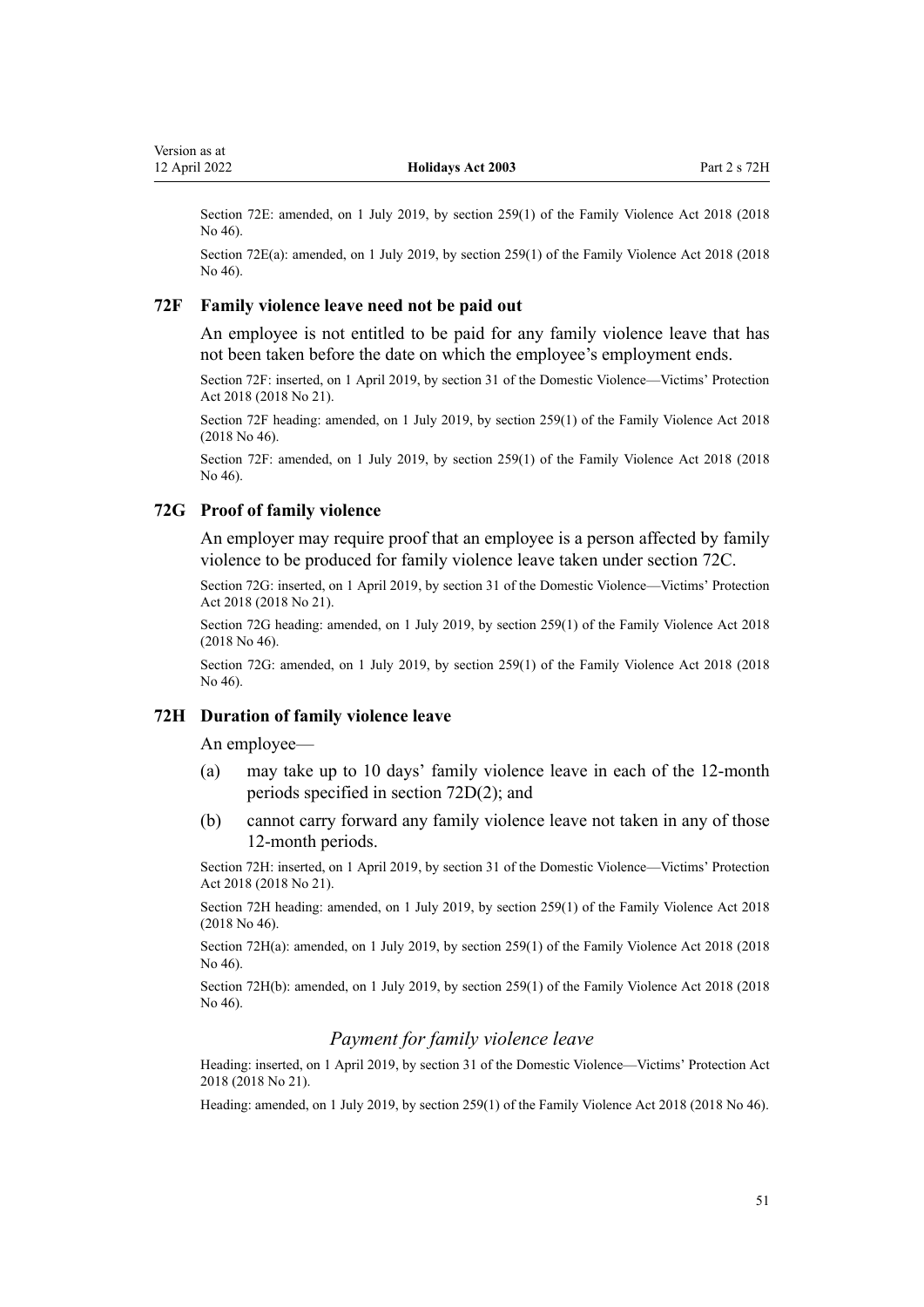<span id="page-51-0"></span>

| Part 2 s 72I | <b>Holidays Act 2003</b> | 12 April 2022 |
|--------------|--------------------------|---------------|
|              |                          |               |

Version as at

## **72I Payment for family violence leave**

- (1) An employer must pay an employee an amount that is equivalent to the employee's relevant daily pay or average daily pay for each day of family violence leave taken by the employee that would otherwise be a working day for the employee.
- (2) Despite subsection (1), an employer is not required to pay an employee for any time for which the employee is paid weekly compensation under the [Accident](http://legislation.govt.nz/pdflink.aspx?id=DLM99493) [Compensation Act 2001](http://legislation.govt.nz/pdflink.aspx?id=DLM99493) or former Act.
- (3) An employer must not require an employee to take as family violence leave any time for which the employee is being paid
	- (a) first week compensation by the employer under [section 97](http://legislation.govt.nz/pdflink.aspx?id=DLM101448) of the Accident Compensation Act 2001 or former Act; or
	- (b) weekly compensation for a work-related injury within the meaning of that Act or former Act.
- (4) However, if an employer pays the difference between the employee's first week compensation or weekly compensation and ordinary weekly pay, the employer may agree with the employee that the employer may deduct from the employee's family violence leave entitlement 1 day for every 5 whole days that the employer makes that payment.

Section 72I: inserted, on 1 April 2019, by [section 31](http://legislation.govt.nz/pdflink.aspx?id=DLM7054366) of the Domestic Violence—Victims' Protection Act 2018 (2018 No 21).

Section 72I heading: amended, on 1 July 2019, by [section 259\(1\)](http://legislation.govt.nz/pdflink.aspx?id=LMS113400) of the Family Violence Act 2018 (2018 No 46).

Section 72I(1): amended, on 1 July 2019, by [section 259\(1\)](http://legislation.govt.nz/pdflink.aspx?id=LMS113400) of the Family Violence Act 2018 (2018 No 46).

Section 72I(3): amended, on 1 July 2019, by [section 259\(1\)](http://legislation.govt.nz/pdflink.aspx?id=LMS113400) of the Family Violence Act 2018 (2018 No 46).

Section 72I(4): amended, on 1 July 2019, by [section 259\(1\)](http://legislation.govt.nz/pdflink.aspx?id=LMS113400) of the Family Violence Act 2018 (2018 No 46).

#### **72J When payment for family violence leave must be made**

- (1) An employer must pay an employee for family violence leave in the pay that relates to the pay period in which the leave is taken.
- (2) However, if an employee is required to provide proof under [section 72G](#page-50-0) and fails, without reasonable excuse, to do so, the employer is not required to pay the employee for any family violence leave in respect of which the proof is required until the employee complies with that requirement.

Section 72J: inserted, on 1 April 2019, by [section 31](http://legislation.govt.nz/pdflink.aspx?id=DLM7054366) of the Domestic Violence—Victims' Protection Act 2018 (2018 No 21).

Section 72J heading: amended, on 1 July 2019, by [section 259\(1\)](http://legislation.govt.nz/pdflink.aspx?id=LMS113400) of the Family Violence Act 2018 (2018 No 46).

Section 72J(1): amended, on 1 July 2019, by [section 259\(1\)](http://legislation.govt.nz/pdflink.aspx?id=LMS113400) of the Family Violence Act 2018 (2018) No 46).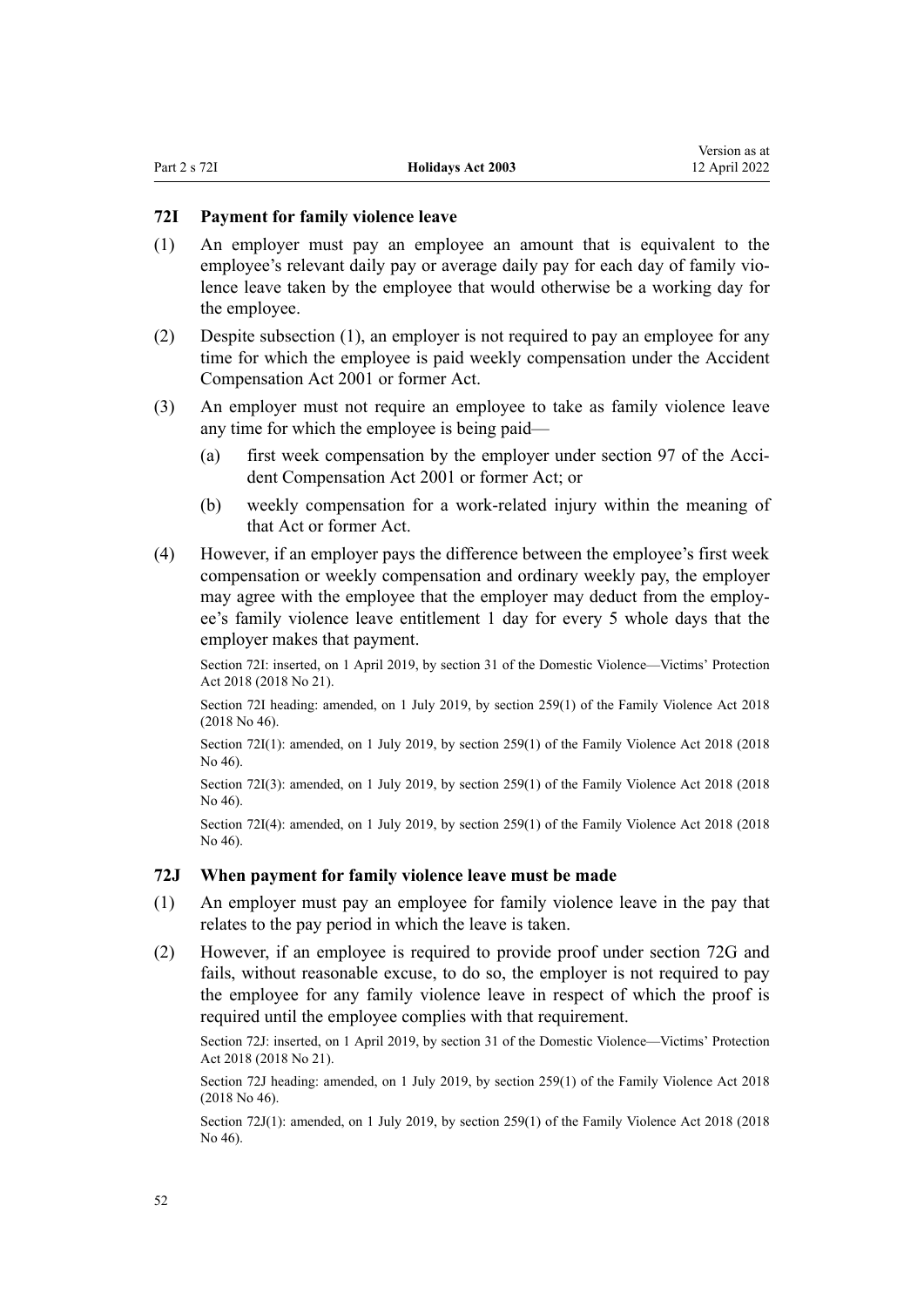<span id="page-52-0"></span>Section 72J(2): amended, on 1 July 2019, by [section 259\(1\)](http://legislation.govt.nz/pdflink.aspx?id=LMS113400) of the Family Violence Act 2018 (2018) No 46).

## **Part 3**

## **Enforcement and other matters**

### Subpart 1—Enforcement

#### **73 Employer and employee obligations under Act**

- (1) When dealing with each other under this Act, an employer and employee must deal with each other in good faith.
- (2) At the time an employee enters into an employment agreement with an employer, the employer must inform the employee—
	- (a) about his or her entitlements under this Act; and
	- (b) that the employee can obtain further information about his or her entitle‐ ments under this Act from—
		- (i) the union of which the employee is a member (if applicable):
		- (ii) the department.

#### **74 Who can enforce Act**

- (1) The provisions of this Act may be enforced in accordance with this Act by—
	- (a) an employee:
	- (b) an authorised representative:
	- (c) a representative of a union of which the employee is a member:
	- (d) an employer:
	- (e) a Labour Inspector.
- (2) An employee's entitlement to annual holidays, public holidays, sick leave, bereavement leave, or family violence leave that are in addition to entitlements under this Act may be enforced only by the persons listed in subsection  $(1)(a)$ to (c).

Section 74(2): amended, on 1 July 2019, by [section 259\(1\)](http://legislation.govt.nz/pdflink.aspx?id=LMS113400) of the Family Violence Act 2018 (2018 No 46).

Section 74(2): amended, on 1 April 2019, by [section 32](http://legislation.govt.nz/pdflink.aspx?id=LMS50992) of the Domestic Violence—Victims' Protec‐ tion Act 2018 (2018 No 21).

#### **75 Penalty for non-compliance**

- (1) An employer who fails to comply with any of the provisions listed in subsec‐ tion (2), and every person who is involved in the failure to comply, is liable,—
	- (a) if the employer or the person who is involved in the failure to comply is an individual, to a penalty not exceeding \$10,000: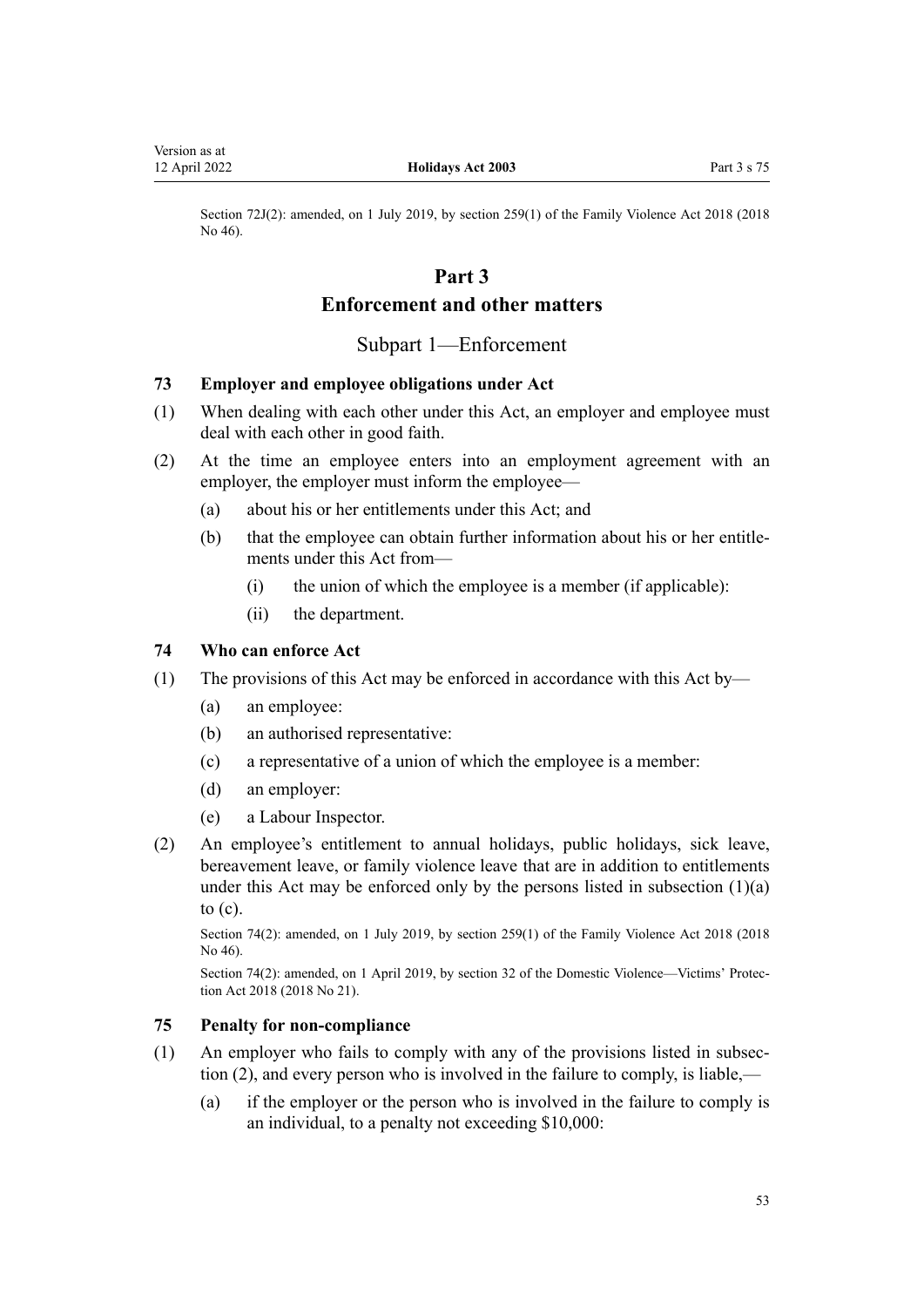| Part 3 s 75 |      | <b>Holidays Act 2003</b>                                                                                                                                                                                                                 | Version as at<br>12 April 2022 |
|-------------|------|------------------------------------------------------------------------------------------------------------------------------------------------------------------------------------------------------------------------------------------|--------------------------------|
|             | (b)  | if the employer or the person who is involved in the failure to comply is<br>a company or other body corporate, to a penalty not exceeding \$20,000.                                                                                     |                                |
| (2)         |      | The provisions are—                                                                                                                                                                                                                      |                                |
|             | (a)  | section 16 and sections 21 to 28 (which relate to an employee's entitle-<br>ment to, and payment for, annual holidays):                                                                                                                  |                                |
|             | (b)  | section $40(3)$ (which relates to an employee's entitlement to be paid for a<br>public holiday that would have occurred during the employee's annual<br>holidays):                                                                       |                                |
|             | (ba) | sections 28A and 28B (which relate to a request by an employee for a<br>portion of his or her annual holidays to be paid out and payment for that<br>portion):                                                                           |                                |
|             | (c)  | section 46, sections 49 to 56, section 60, and section $61(3)$ (which relate<br>to an employee's entitlement to, and payment for, public holidays and<br>alternative holidays):                                                          |                                |
|             | (d)  | section 63, section 65, and sections 69 to 72 (which relate to an employ-<br>ee's entitlement to, and payment for, sick leave and bereavement leave):                                                                                    |                                |
|             | (da) | sections 72C and 72H to 72J (which relate to an employee's entitlement<br>to, and payment for, family violence leave):                                                                                                                   |                                |
|             | (e)  | section 81 (which relates to an employer's obligation to keep a holiday<br>and leave record):                                                                                                                                            |                                |
|             | (f)  | section 82 (which relates to requests for access to a holiday and leave<br>record).                                                                                                                                                      |                                |
| (3)         |      | For the purposes of subsection $(1)$ , a person is <b>involved in a failure to comply</b><br>if the person would be treated as a person involved in a breach within the<br>meaning of section 142W of the Employment Relations Act 2000. |                                |
|             |      | Compare: 1981 No 15 s 34(1)(a)                                                                                                                                                                                                           |                                |
|             |      | Section 75(1): amended, on 1 April 2016, by section 5(1) of the Holidays Amendment Act 2016<br>$(2016$ No 10).                                                                                                                           |                                |
|             |      | Section $75(1)(a)$ : amended, on 13 January 2020, by section $11(2)$ of the Regulatory Systems (Work-<br>force) Amendment Act 2019 (2019 No 63).                                                                                         |                                |
|             |      | Section $75(1)(a)$ : amended, on 1 April 2011, by section 15(1) of the Holidays Amendment Act 2010<br>(2010 No 126).                                                                                                                     |                                |
|             |      | Section $75(1)(b)$ : amended, on 13 January 2020, by section $11(2)$ of the Regulatory Systems (Work-<br>force) Amendment Act 2019 (2019 No 63).                                                                                         |                                |
|             |      | Section $75(1)(b)$ : amended, on 1 April 2011, by section 15(2) of the Holidays Amendment Act 2010<br>$(2010$ No 126).                                                                                                                   |                                |
|             |      | Section 75(2)(ba): inserted, on 1 April 2011, by section 15(3) of the Holidays Amendment Act 2010<br>$(2010$ No 126).                                                                                                                    |                                |
|             |      | Section 75(2)(da): inserted, on 1 April 2019, by section 33 of the Domestic Violence—Victims' Pro-<br>tection Act 2018 (2018 No 21).                                                                                                     |                                |
|             |      | Section $75(2)(da)$ : amended, on 1 July 2019, by section 259(1) of the Family Violence Act 2018<br>$(2018$ No 46).                                                                                                                      |                                |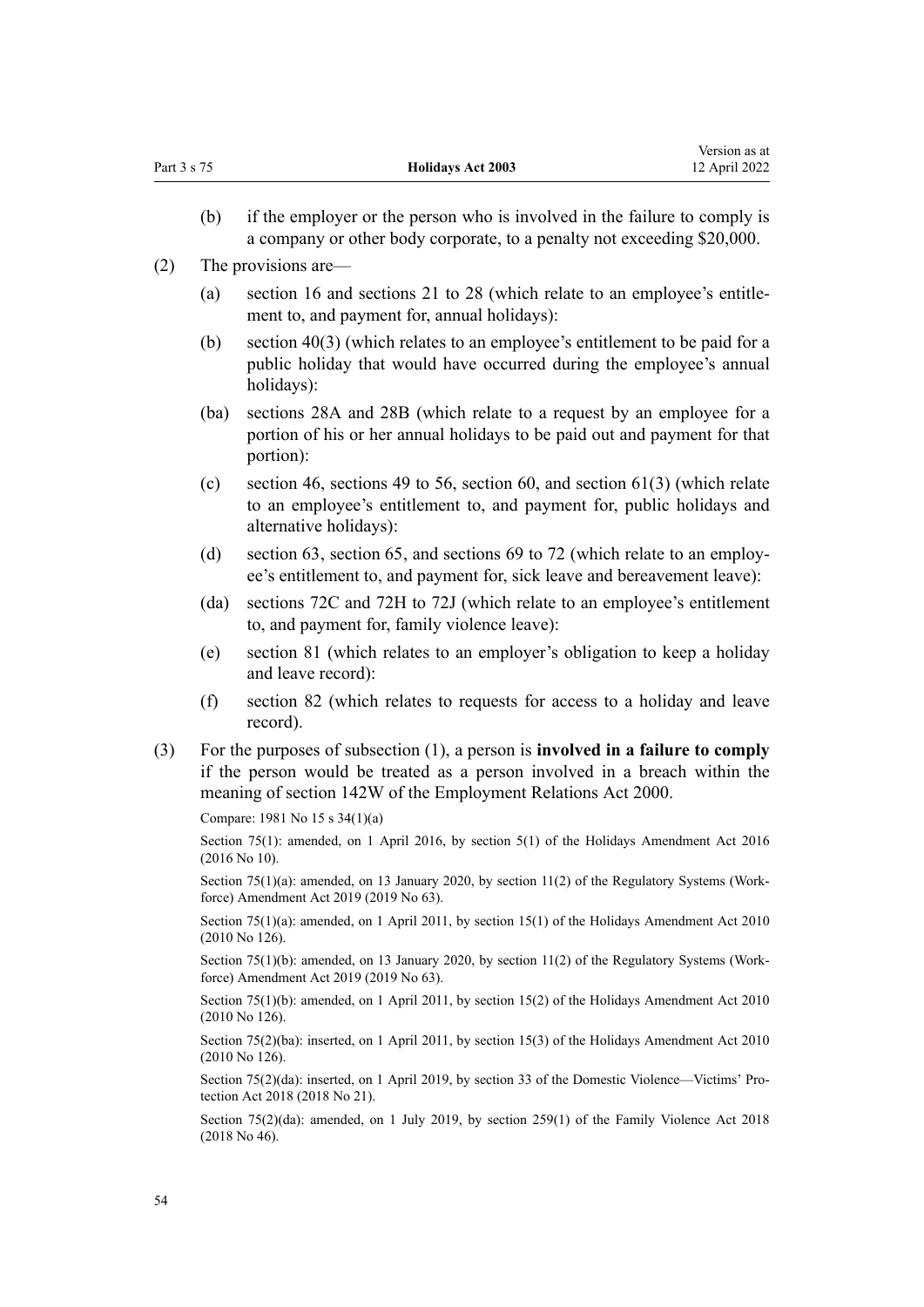<span id="page-54-0"></span>Section  $75(2)(e)$ : replaced, on 1 April 2016, by section  $5(2)$  of the Holidays Amendment Act 2016 (2016 No 10).

Section 75(2)(f): inserted, on 1 April 2016, by [section 5\(2\)](http://legislation.govt.nz/pdflink.aspx?id=DLM6773812) of the Holidays Amendment Act 2016 (2016 No 10).

Section 75(3): inserted, on 1 April 2016, by [section 5\(3\)](http://legislation.govt.nz/pdflink.aspx?id=DLM6773812) of the Holidays Amendment Act 2016 (2016 No 10).

#### **76 Proceedings by Labour Inspector or employee concerned for penalty**

- (1) A Labour Inspector and the employee concerned are the only persons who may bring an action in the Authority against an employer to recover a penalty under [section 75](#page-52-0).
- (1A) However, only a Labour Inspector may bring an action in the Authority against a person involved in a failure to comply in order to recover a penalty under [section 75](#page-52-0).
- (2) A claim for 2 or more penalties against the same employer may be joined in the same action.
- (3) A claim for a penalty may be heard in conjunction with any proceedings for the recovery of holiday pay or leave pay.
- (4) After hearing an action for recovery of a penalty, the Authority may—
	- (a) give judgment for the amount claimed; or
	- (b) give judgment for an amount that is less than the amount claimed; or
	- (c) dismiss the action.
- (5) An action for the recovery of a penalty must be commenced within 12 months after the earlier of when the cause of action became known, or should reasonably have become known, to the Labour Inspector or employee concerned.
- (5A) Despite subsection (5), if a court refuses to make a pecuniary penalty order under [section 142E](http://legislation.govt.nz/pdflink.aspx?id=DLM6803072) of the Employment Relations Act 2000, an action for the recovery of a penalty in relation to the same matter must be commenced within 3 months after the refusal.
- (6) A penalty that is recovered must be paid,—
	- (a) if, and to the extent, ordered by the Authority, to any person the Author‐ ity specifies; or
	- (b) in any other case, into court and then into a Crown Bank Account.

Section 76 heading: amended, on 1 April 2016, by [section 6\(1\)](http://legislation.govt.nz/pdflink.aspx?id=DLM6773814) of the Holidays Amendment Act 2016 (2016 No 10).

Section 76(1): amended, on 1 April 2016, by [section 6\(2\)](http://legislation.govt.nz/pdflink.aspx?id=DLM6773814) of the Holidays Amendment Act 2016 (2016 No 10).

Section 76(1A): inserted, on 1 April 2016, by [section 6\(3\)](http://legislation.govt.nz/pdflink.aspx?id=DLM6773814) of the Holidays Amendment Act 2016 (2016 No 10).

Section 76(5): amended, on 1 April 2016, by [section 6\(4\)](http://legislation.govt.nz/pdflink.aspx?id=DLM6773814) of the Holidays Amendment Act 2016 (2016 No 10).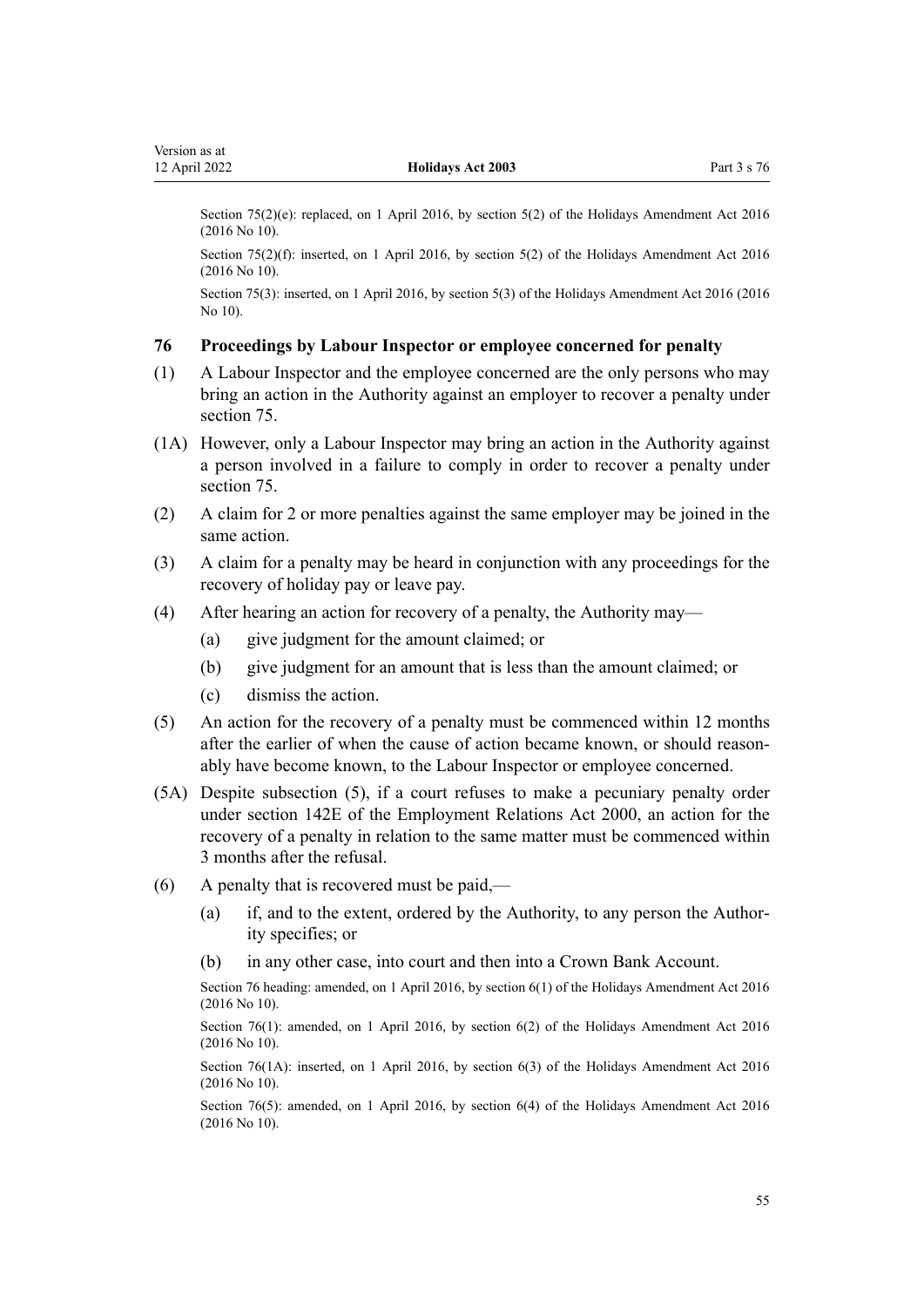<span id="page-55-0"></span>Section 76(5A): inserted, on 1 April 2016, by [section 6\(5\)](http://legislation.govt.nz/pdflink.aspx?id=DLM6773814) of the Holidays Amendment Act 2016 (2016 No 10).

Section 76(6)(b): amended, on 25 January 2005, pursuant to [section 65R\(3\)](http://legislation.govt.nz/pdflink.aspx?id=DLM162942) of the Public Finance Act 1989 (1989 No 44).

#### **76A Matters Authority to have regard to in determining amount of penalty**

In determining an appropriate penalty under [section 76,](#page-54-0) the Authority or the court (as the case may be) must have regard to all relevant matters, including—

- (a) the purpose stated in [section 3](#page-5-0) and, to the extent relevant, the object stated in [section 3](http://legislation.govt.nz/pdflink.aspx?id=DLM5198917) of the Employment Relations Act 2000; and
- (b) the matters referred to in [section 133A\(b\) to \(g\)](http://legislation.govt.nz/pdflink.aspx?id=DLM6803043) of the Employment Relations Act 2000.

Section 76A: inserted, on 1 April 2016, by [section 7](http://legislation.govt.nz/pdflink.aspx?id=DLM6773816) of the Holidays Amendment Act 2016 (2016 No 10).

#### **76B Chief executive or Labour Inspector may enforce payment of penalty**

The chief executive or a Labour Inspector may recover in the District Court as a debt due to the Crown any penalty ordered by the Authority or the court under [section 76](#page-54-0) to be paid to the Crown.

Section 76B: inserted, on 1 April 2016, by [section 7](http://legislation.govt.nz/pdflink.aspx?id=DLM6773816) of the Holidays Amendment Act 2016 (2016 No 10) (amended on 1 March 2017 by [section 261](http://legislation.govt.nz/pdflink.aspx?id=DLM6942680) of the District Court Act 2016 (2016 No 49)).

#### **77 Proceedings by Labour Inspector to recover arrears of pay**

- (1) A Labour Inspector may take proceedings on behalf of an employee to recover unpaid holiday pay or leave pay that the employee is entitled to under this Act.
- (2) If a Labour Inspector takes proceedings under subsection (1), the Labour Inspector must not issue a demand notice under [section 224](http://legislation.govt.nz/pdflink.aspx?id=DLM61448) of the Employment Relations Act 2000 in respect of the same pay.
- (3) [Section 131](http://legislation.govt.nz/pdflink.aspx?id=DLM60376) of the Employment Relations Act 2000 applies, with all necessary modifications, to proceedings taken under subsection (1).
- (4) An action initiated or taken under this Act by a Labour Inspector may be com‐ pleted by another Labour Inspector. Compare: 1981 No 15 s 35

#### **77A Proceedings by Labour Inspector or employee to recover arrears of pay from person involved in failure to comply**

- (1) A Labour Inspector or an employee may recover from a person who is not the employee's employer any unpaid holiday pay or leave pay that the employee is entitled to if—
	- (a) the employee is entitled to unpaid holiday pay or leave pay under this Act; and
	- (b) the holiday pay or leave pay is unpaid due to non-compliance with this Act; and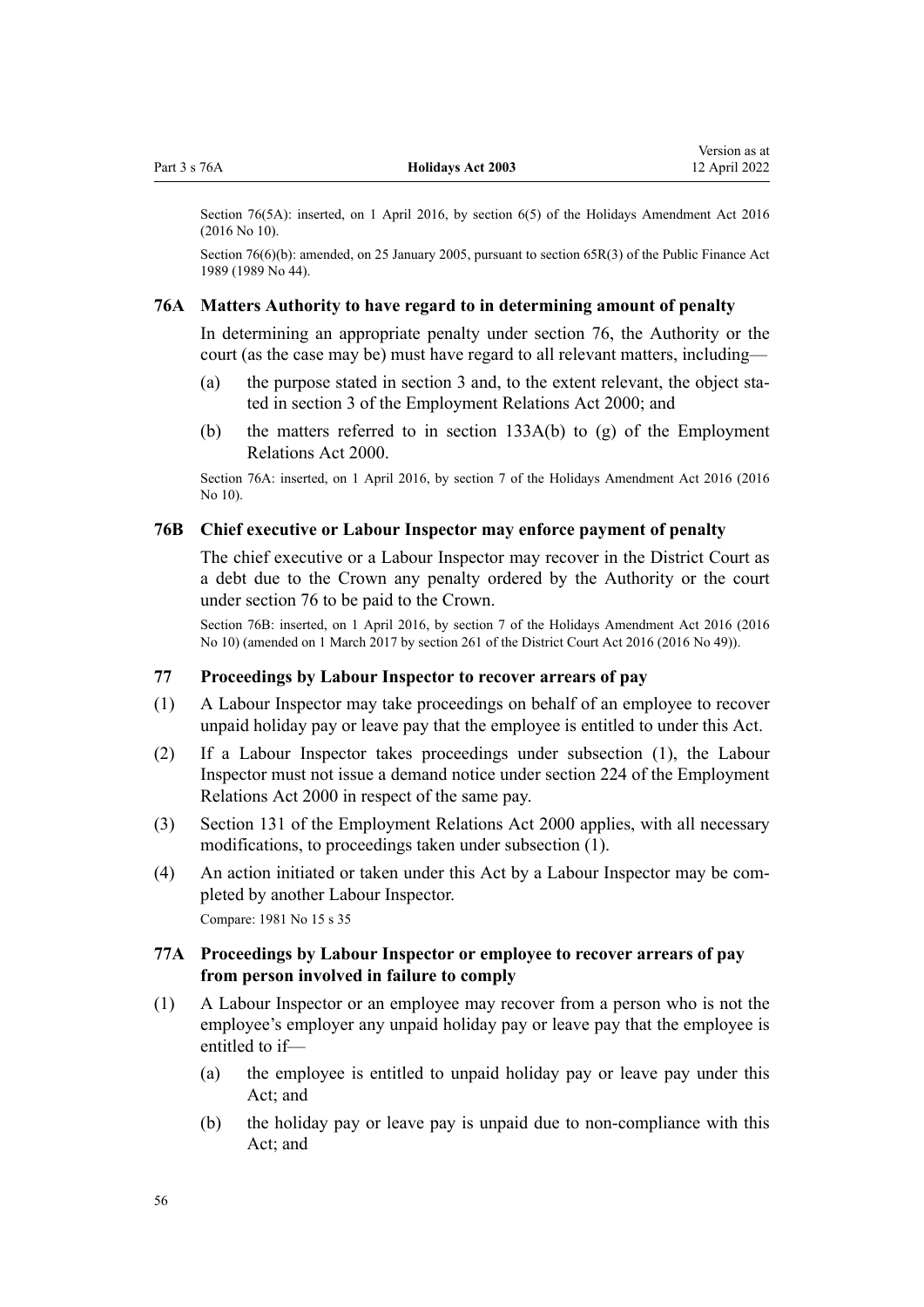<span id="page-56-0"></span>

| Version as at |                          |             |
|---------------|--------------------------|-------------|
| 12 April 2022 | <b>Holidays Act 2003</b> | Part 3 s 81 |

- (c) the person from whom the pay is sought to be recovered is a person involved in the non-compliance.
- (2) However, unpaid holiday pay or leave pay may be recovered under subsection  $(1)$  only,—
	- (a) in the case of recovery by an employee, with the prior leave of the Authority or court; and
	- (b) to the extent that the employee's employer is unable to pay the holiday pay or leave pay.
- (3) For the purposes of subsection (1), a person is **involved in the non-compli‐ ance** if the person would be treated as a person involved in a breach within the meaning of [section 142W](http://legislation.govt.nz/pdflink.aspx?id=DLM6803099) of the Employment Relations Act 2000.

Section 77A: inserted, on 1 April 2016, by [section 8](http://legislation.govt.nz/pdflink.aspx?id=DLM6773819) of the Holidays Amendment Act 2016 (2016 No 10).

## **78 Powers of Labour Inspector**

For the purposes of this Act, every Labour Inspector has, in addition to any powers conferred by this Act, all the powers that a Labour Inspector has under the [Employment Relations Act 2000](http://legislation.govt.nz/pdflink.aspx?id=DLM58316).

Compare: 1981 No 15 s 32

## **79 Determinations by Labour Inspector**

Except to the extent that, in any proceedings before the Authority, the Authority makes its own determination on the matter, a determination made by a Labour Inspector under [section 11\(2\)](#page-14-0), [section 13\(2\)](#page-15-0), [section 17\(2\),](#page-18-0) [section](#page-38-0) [54\(2\)](#page-38-0), or [section 85\(2\),](#page-60-0) is binding on the employer and employee.

### **80 Labour Inspector must consult employer and employee**

Before making a determination under this Act, a Labour Inspector must—

- (a) discuss the matter with the employer and employee; and
- (b) give the employer and employee the opportunity to comment on what the Labour Inspector proposes to consider in making the determination.

## *Holiday and leave record*

#### **81 Holiday and leave record**

- (1) *[Repealed]*
- (2) An employer must at all times keep a holiday and leave record showing, in the case of each employee employed by the employer, the following information:
	- (a) the name of the employee:
	- (b) the date on which the employee's employment commenced:
	- (c) the number of hours worked each day in a pay period and the pay for those hours: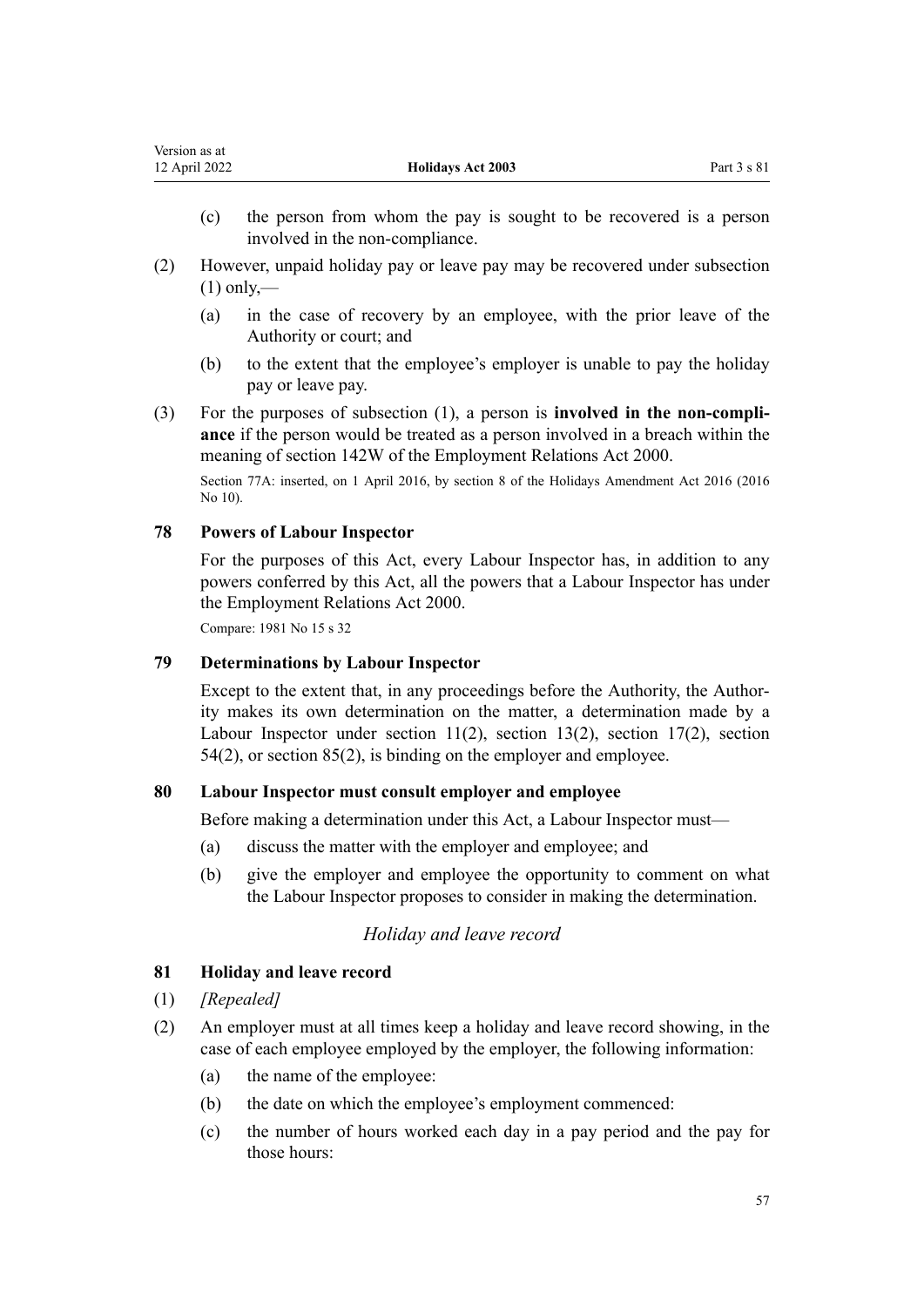- (d) the employee's current entitlement to annual holidays:
- (e) the date on which the employee last became entitled to annual holidays:
- (f) the employee's current entitlement to sick leave:
- (g) the dates on which any annual holiday, sick leave, bereavement leave, or family violence leave has been taken:
- (h) the amount of payment for any annual holiday, sick leave, bereavement leave, or family violence leave that has been taken:
- (ha) the portion of any annual holidays that have been paid out in each entitlement year (if applicable):
- (hb) the date and amount of payment, in each entitlement year, for any annual holidays paid out under [section 28B](#page-23-0) (if applicable):
- (i) the dates of, and payments for, any public holiday on which the employee worked:
- (j) the number of hours that the employee worked on any public holiday:
- (ja) the day or part of any public holiday specified in [section 44\(1\)](#page-30-0) agreed to be transferred under [section 44A](#page-31-0) or [44B](#page-32-0) and the calendar day or period of 24 hours to which it has been transferred (if applicable):
- (k) the date on which the employee became entitled to any alternative holiday:
- (l) the details of the dates of, and payments for, any public holiday or alter‐ native holiday on which the employee did not work, but for which the employee had an entitlement to holiday pay:
- (m) the cash value of any board or lodgings, as agreed or determined under [section 10](#page-13-0):
- $(n)$  the details of any payment to which the employee is entitled under section  $61(3)$  (which relates to payment in exchange for an alternative holiday):
- (o) the date of the termination of the employee's employment (if applicable):
- (p) the amount paid to the employee as holiday pay upon the termination of the employee's employment (if applicable):
- (q) any other particulars that may be prescribed.
- (3) The holiday and leave record must be kept—
	- (a) in written form; or
	- (b) in a form or in a manner that allows the information in the record to be easily accessed and converted into written form.
- (3A) If an employee's number of hours worked each day in a pay period and the pay for those hours are agreed and the employee works those hours (the **usual**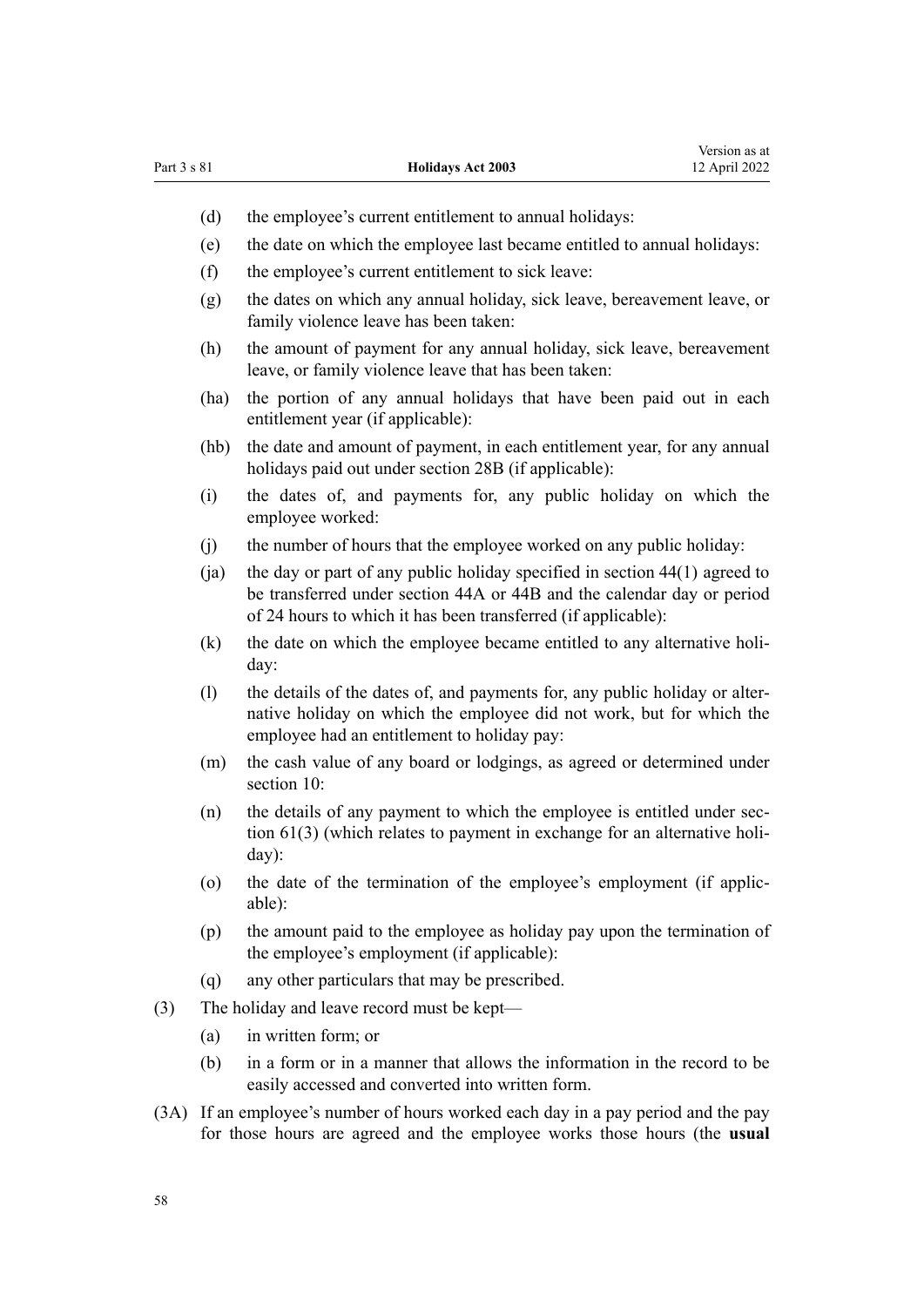**hours**), it is sufficient compliance with subsection (2)(c) if those usual hours and pay are stated in—

- (a) the employee's wages and time record kept under [section 130](http://legislation.govt.nz/pdflink.aspx?id=DLM60375) of the Employment Relations Act 2000; or
- (b) the employee's employment agreement; or
- (c) a roster or any other document or record used in the normal course of the employee's employment.
- (3B) In subsection (3A), the **usual hours** of an employee who is remunerated by way of salary include any additional hours worked by the employee in accordance with the employee's employment agreement.
- (3C) Despite subsection (3B), the employer must record any additional hours worked that need to be recorded to enable the employer to comply with the employer's general obligation under [section 4B\(1\)](http://legislation.govt.nz/pdflink.aspx?id=DLM6802603) of the Employment Relations Act 2000.
- (4) Information entered in the holiday and leave record must be kept for not less than 6 years after the date on which the information is entered.
- (5) The holiday and leave record may be kept so as to form part of the wages and time record required to be kept under [section 130](http://legislation.govt.nz/pdflink.aspx?id=DLM60375) of the Employment Relations Act 2000.

Compare: 1981 No 15 s 31

Section 81(1): repealed, on 1 April 2016, by [section 9\(1\)](http://legislation.govt.nz/pdflink.aspx?id=DLM6773822) of the Holidays Amendment Act 2016 (2016 No 10).

Section 81(2): amended, on 1 April 2016, by [section 9\(2\)](http://legislation.govt.nz/pdflink.aspx?id=DLM6773822) of the Holidays Amendment Act 2016 (2016 No 10).

Section 81(2)(c): replaced, on 1 April 2016, by [section 9\(3\)](http://legislation.govt.nz/pdflink.aspx?id=DLM6773822) of the Holidays Amendment Act 2016 (2016 No 10).

Section 81(2)(g): amended, on 1 July 2019, by [section 259\(1\)](http://legislation.govt.nz/pdflink.aspx?id=LMS113400) of the Family Violence Act 2018 (2018) No 46).

Section  $81(2)(g)$ : amended, on 1 April 2019, by [section 34](http://legislation.govt.nz/pdflink.aspx?id=LMS50994) of the Domestic Violence—Victims' Protection Act 2018 (2018 No 21).

Section 81(2)(h): amended, on 1 July 2019, by [section 259\(1\)](http://legislation.govt.nz/pdflink.aspx?id=LMS113400) of the Family Violence Act 2018 (2018) No 46).

Section 81(2)(h): amended, on 1 April 2019, by [section 34](http://legislation.govt.nz/pdflink.aspx?id=LMS50994) of the Domestic Violence—Victims' Protection Act 2018 (2018 No 21).

Section 81(2)(ha): inserted, on 1 April 2011, by [section 16\(1\)](http://legislation.govt.nz/pdflink.aspx?id=DLM3172353) of the Holidays Amendment Act 2010 (2010 No 126).

Section 81(2)(hb): inserted, on 1 April 2011, by [section 16\(1\)](http://legislation.govt.nz/pdflink.aspx?id=DLM3172353) of the Holidays Amendment Act 2010 (2010 No 126).

Section 81(2)(ja): inserted, on 1 April 2011, by [section 16\(2\)](http://legislation.govt.nz/pdflink.aspx?id=DLM3172353) of the Holidays Amendment Act 2010 (2010 No 126).

Section 81(3A): inserted, on 1 April 2016, by [section 9\(4\)](http://legislation.govt.nz/pdflink.aspx?id=DLM6773822) of the Holidays Amendment Act 2016 (2016 No 10).

Section 81(3B): inserted, on 1 April 2016, by [section 9\(4\)](http://legislation.govt.nz/pdflink.aspx?id=DLM6773822) of the Holidays Amendment Act 2016 (2016 No 10).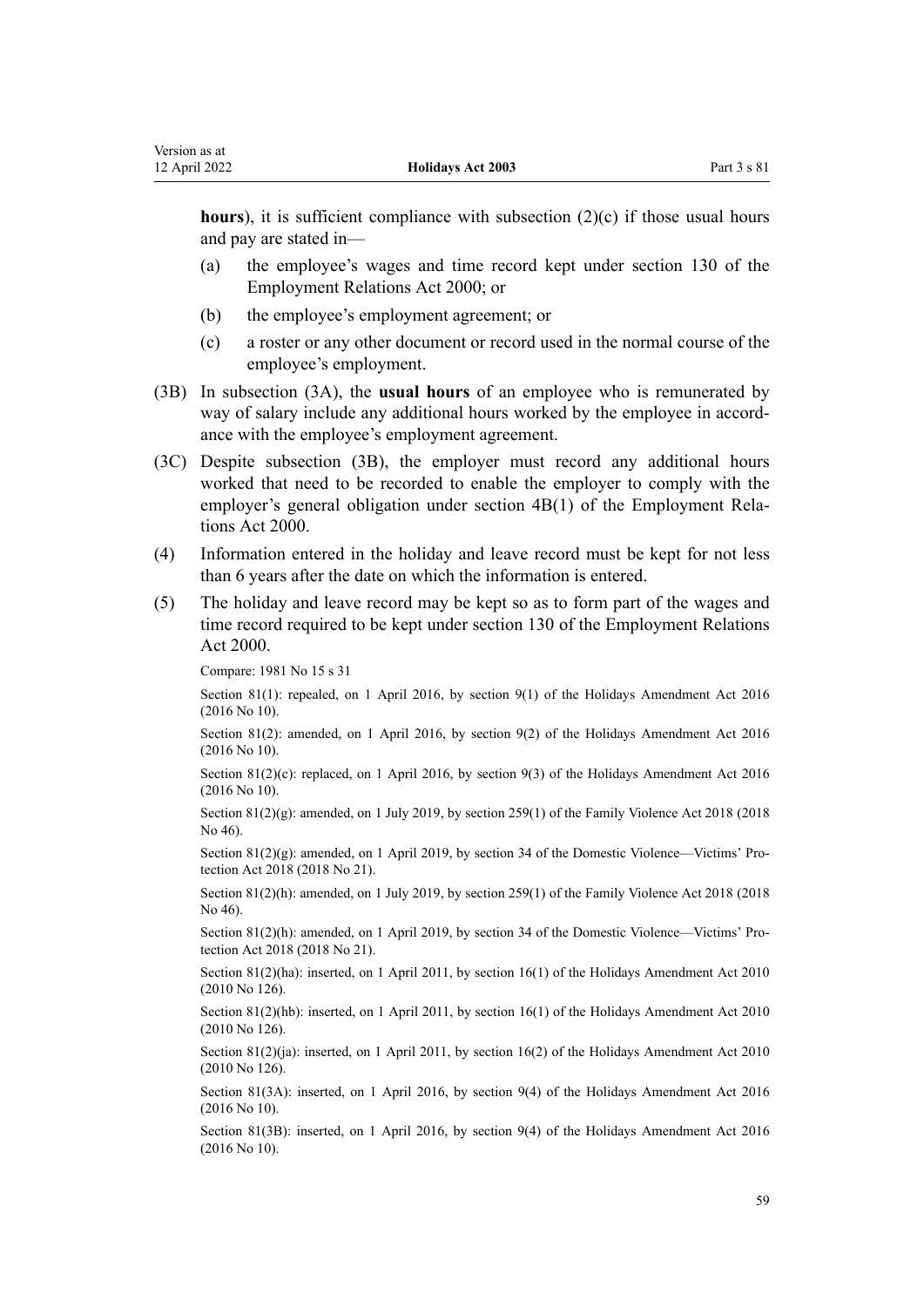<span id="page-59-0"></span>Section 81(3C): inserted, on 1 April 2016, by [section 9\(4\)](http://legislation.govt.nz/pdflink.aspx?id=DLM6773822) of the Holidays Amendment Act 2016 (2016 No 10).

Version as at

#### **82 Requests for access to holiday and leave record**

- (1) The following persons may request an employer to provide access to, or a copy of, or a certified extract from, information in the holiday and leave record relat‐ ing to an employee:
	- (a) the employee:
	- (b) an authorised representative:
	- (c) a representative of a union of which the employee is a member:
	- (d) a Labour Inspector.
- (2) An employer who receives a request under subsection (1) must comply as soon as practicable with the request by—
	- (a) allowing the employee, authorised representative, representative of the union, or Labour Inspector to view the record; or
	- (b) providing a copy or certified extract of the information concerned.

#### **83 Failure to keep or provide access to holiday and leave record**

- (1) Evidence that an employer has failed to comply with [section 81](#page-56-0) or section 82 may be given in an action before the Authority—
	- (a) to recover holiday pay or leave pay from an employer; or
	- (b) to enforce an entitlement to annual holidays, public holidays, sick leave, bereavement leave, or family violence leave against an employer.
- (2) To avoid doubt, for the purposes of subsection  $(1)$ , an action before the Authority includes the determination of an objection to—
	- (a) an improvement notice issued under [section 223D](http://legislation.govt.nz/pdflink.aspx?id=DLM3641367) of the Employment Relations Act 2000 that relates to holiday pay; or
	- (b) a demand notice served under [section 224](http://legislation.govt.nz/pdflink.aspx?id=DLM61448) of the Employment Relations Act 2000 that relates to holiday pay.
- (3) If, after hearing the evidence, the Authority is satisfied that the employer failed to comply with [section 81](#page-56-0) or section 82 and that the failure prevented the claimant from bringing an accurate claim, the Authority may make a finding to that effect.
- (4) If a finding under subsection (3) is made, then the Authority may accept as proved, in the absence of evidence to the contrary, statements made by the employee about—
	- (a) holiday pay or leave pay actually paid to the employee:
	- (b) annual holidays, public holidays, sick leave, bereavement leave, or fam‐ ily violence leave actually taken by the employee.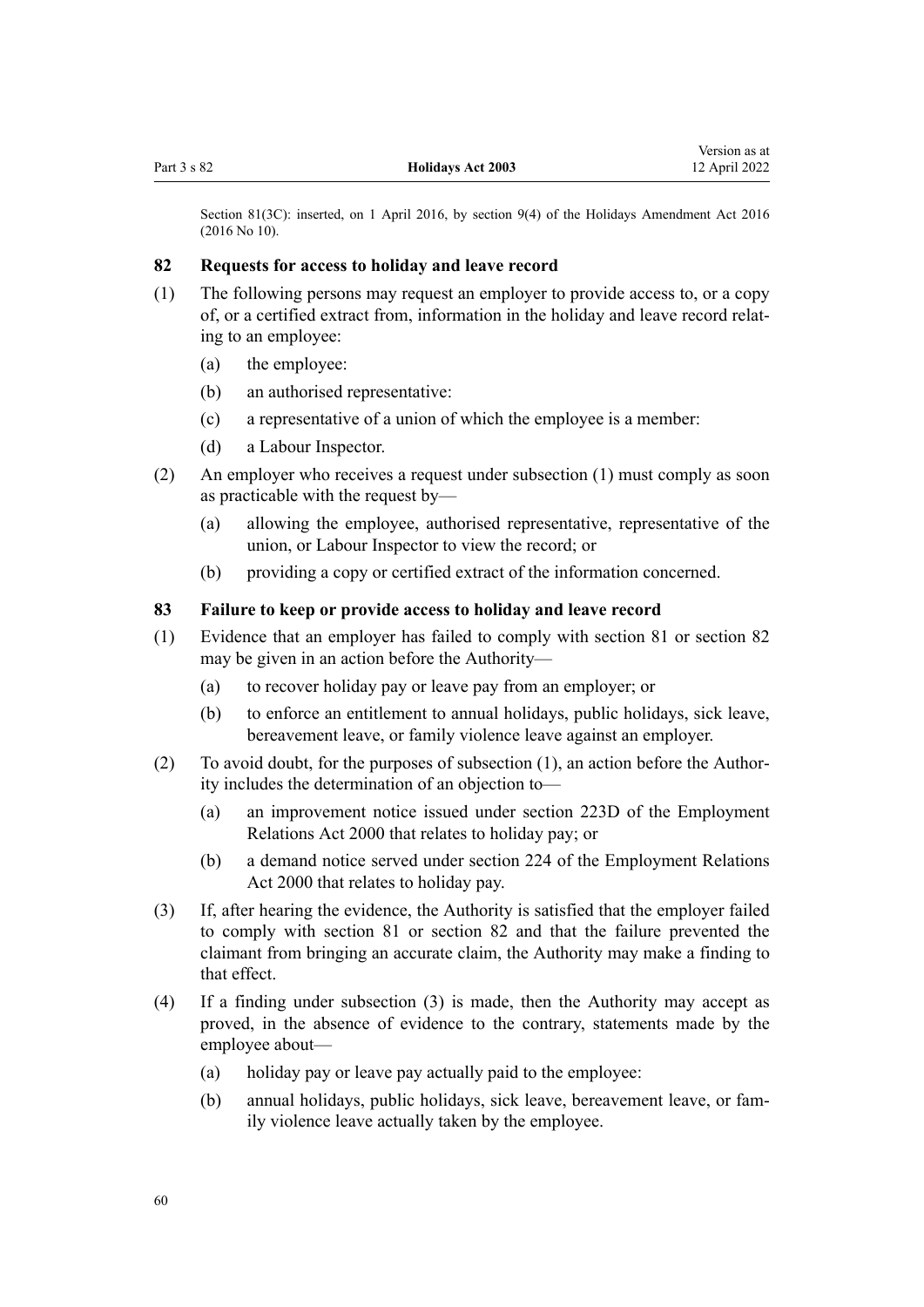<span id="page-60-0"></span>Section 83(1)(b): amended, on 1 July 2019, by [section 259\(1\)](http://legislation.govt.nz/pdflink.aspx?id=LMS113400) of the Family Violence Act 2018 (2018 No 46).

Section 83(1)(b): amended, on 1 April 2019, by [section 35](http://legislation.govt.nz/pdflink.aspx?id=LMS50995) of the Domestic Violence—Victims' Protection Act 2018 (2018 No 21).

Section 83(2): substituted, on 1 April 2011, by [section 40](http://legislation.govt.nz/pdflink.aspx?id=DLM3172577) of the Employment Relations Amendment Act 2010 (2010 No 125).

Section 83(4)(b): amended, on 1 July 2019, by [section 259\(1\)](http://legislation.govt.nz/pdflink.aspx?id=LMS113400) of the Family Violence Act 2018 (2018 No 46).

Section 83(4)(b): amended, on 1 April 2019, by [section 35](http://legislation.govt.nz/pdflink.aspx?id=LMS50995) of the Domestic Violence—Victims' Protection Act 2018 (2018 No 21).

## Subpart 2—Other matters

#### **84 Power to award interest on unpaid holiday pay or leave pay**

- (1) Subsection (2) applies if—
	- (a) the Authority gives judgment for an employee in an action to recover holiday pay or leave pay; or
	- (b) the Authority makes a determination under [section 226](http://legislation.govt.nz/pdflink.aspx?id=DLM61451) of the Employ‐ ment Relations Act 2000 in favour of the employee.
- (2) The Authority may include, in the sum for which judgment is given or the determination is made, interest for the whole or any part of the period between the date when the cause of action arose and the date of payment in accordance with the judgment or determination.
- (3) Interest included in a judgment or determination must not exceed interest cal‐ culated under [clause 11](http://legislation.govt.nz/pdflink.aspx?id=DLM61786) of Schedule 2 of the Employment Relations Act 2000.
- (4) *[Repealed]*

Section 84(3): amended, on 1 January 2018, by [section 29](http://legislation.govt.nz/pdflink.aspx?id=DLM6943370) of the Interest on Money Claims Act 2016 (2016 No 51).

Section 84(4): repealed, on 1 January 2018, by [section 29](http://legislation.govt.nz/pdflink.aspx?id=DLM6943370) of the Interest on Money Claims Act 2016 (2016 No 51).

#### **85 Presumption that employment continuous if employee dismissed and reemployed within 1 month**

- (1) If an employer dismisses an employee and then re-employs the employee within 1 month after the dismissal, the employee's employment must be treated as being continuous for the purpose of the employee's entitlements under this Act.
- (2) Subsection (1) does not apply if a Labour Inspector makes a determination that the Labour Inspector is satisfied that—
	- (a) the employer acted in good faith; and
	- (b) the employer did not act for the purpose of evading his or her obligations under this Act.

Compare: 1981 No 15 s 20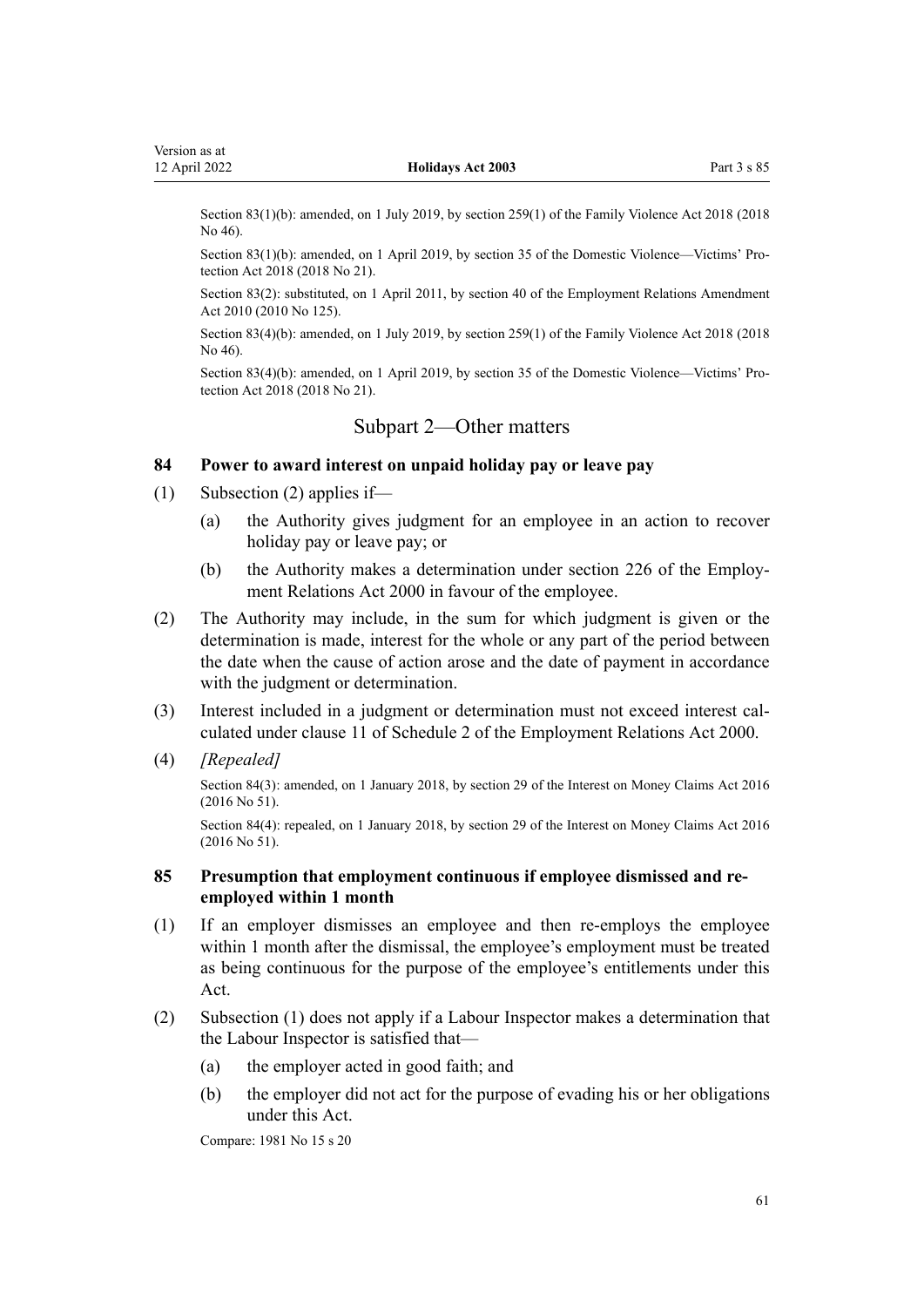#### <span id="page-61-0"></span>**86 Holiday pay and leave pay treated as salary or wages**

Holiday pay and leave pay payable by an employer to an employee is—

- (a) to be treated as salary or wages earned by the employee; and
- (b) without limiting paragraph (a), subject to deductions that the employer is required or entitled to make from salaries or wages for the purpose of income tax or any other purpose.

Compare: 1981 No 15 s 22

#### **87 Regulations**

- (1) The Governor-General may, by Order in Council, make regulations for 1 or more of the following purposes:
	- (a) prescribing forms for the purposes of this Act:
	- (b) prescribing the procedure in relation to proceedings under this Act, including the procedure for objecting to a holiday pay demand notice:
	- (c) prescribing the procedure for withdrawing a holiday pay demand notice:
	- (d) providing for any other matters that are contemplated by or necessary for giving full effect to this Act and its due administration.
- (2) Regulations under this section are secondary legislation (*see* [Part 3](http://legislation.govt.nz/pdflink.aspx?id=DLM7298343) of the Legislation Act 2019 for publication requirements).

|                                   | Legislation Act 2019 requirements for secondary legislation made under this section              |                                    |
|-----------------------------------|--------------------------------------------------------------------------------------------------|------------------------------------|
| <b>Publication</b>                | PCO must publish it on the legislation website and notify LA19 s $69(1)(c)$<br>it in the Gazette |                                    |
| <b>Presentation</b>               | The Minister must present it to the House of<br>Representatives                                  | LA19 s 114, Sch 1<br>cl $32(1)(a)$ |
| <b>Disallowance</b>               | It may be disallowed by the House of Representatives                                             | LA19 ss 115, 116                   |
| This note is not part of the Act. |                                                                                                  |                                    |

Section 87(2): inserted, on 28 October 2021, by [section 3](http://legislation.govt.nz/pdflink.aspx?id=LMS268932) of the Secondary Legislation Act 2021 (2021 No 7).

*Transitional provisions relating to entitlements under Holidays Act 1981*

#### **88 Transitional provision relating to annual holidays**

- (1) Any annual holidays to which an employee had, before the commencement of this section, become entitled under section 11 of the Holidays Act 1981 and that remain untaken on the commencement of this section—
	- (a) remain in force despite the repeal of the Holidays Act 1981; and
	- (b) must be treated as annual holidays which the employee is entitled to take, or to be paid for, in accordance with [subpart 1](#page-17-0) of Part 2.
- (2) The operation of this section does not affect the date on which the employee next becomes entitled to annual holidays.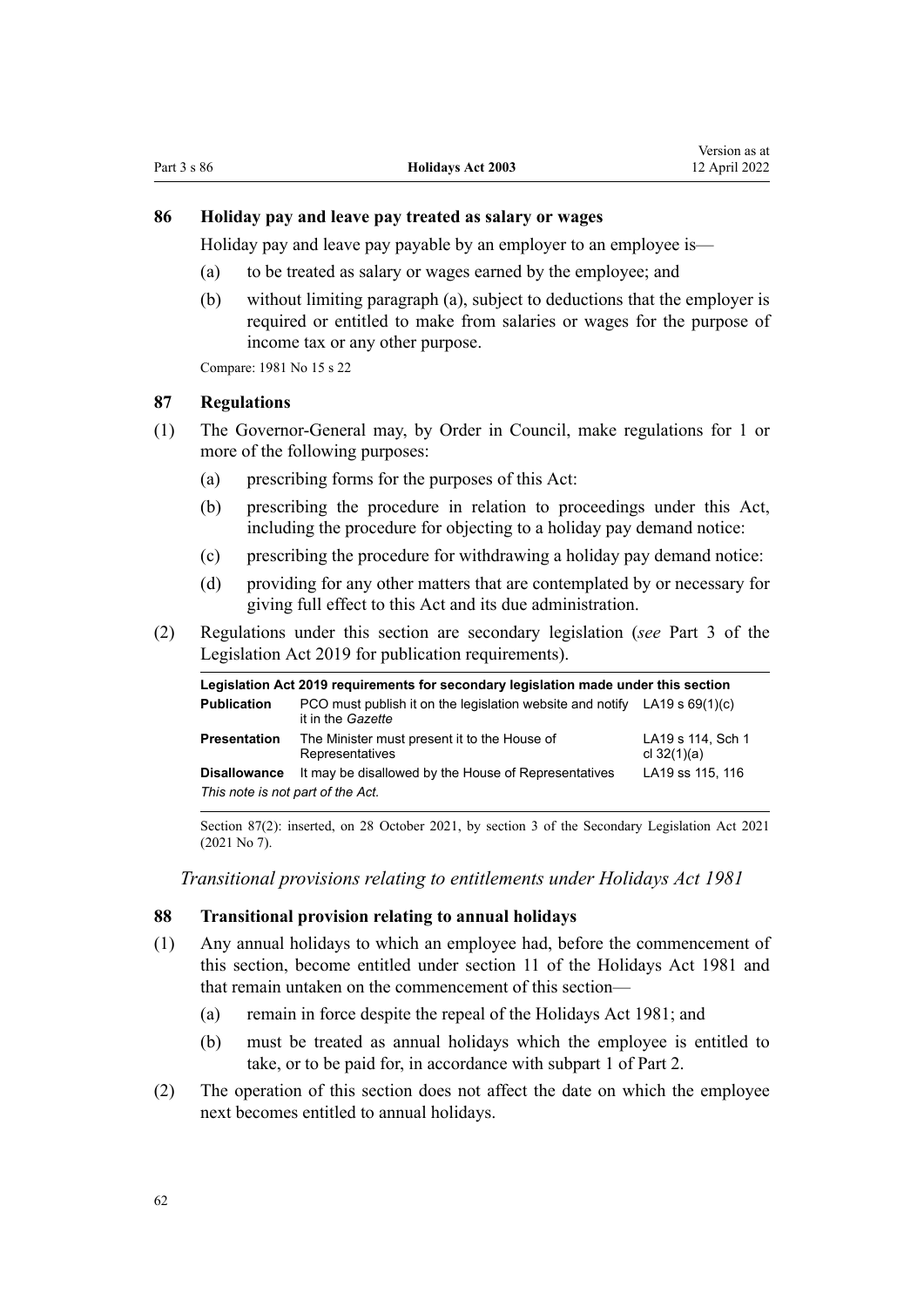## <span id="page-62-0"></span>**89 Transitional provision relating to public holidays**

Any holiday to which an employee had, before the commencement of this section, become entitled under section 7A of the Holidays Act 1981 and that remains untaken on the commencement of this section—

- (a) remains in force despite the repeal of the Holidays Act 1981; and
- (b) must be treated as if it were an alternative holiday which the employee is entitled to take, or to be paid for, in accordance with [subpart 3](#page-30-0) of Part 2.

## **90 Transitional provision relating to special leave**

- (1) Any special leave to which an employee had, before the commencement of this section, become entitled under section 30A of the Holidays Act 1981 and that remains untaken on the commencement of this section—
	- (a) remains in force despite the repeal of the Holidays Act 1981; and
	- (b) must be treated as if it were sick leave which the employee is entitled to take in accordance with [subpart 4](#page-42-0) of Part 2.
- (2) The operation of this section does not affect the date on which the employee next becomes entitled to sick leave.

#### **91 Repeals and consequential amendments**

- (1) The enactments specified in [Schedule 2](#page-65-0) are repealed.
- (2) The enactments specified in [Schedule 3](#page-66-0) are amended in the manner indicated in that schedule.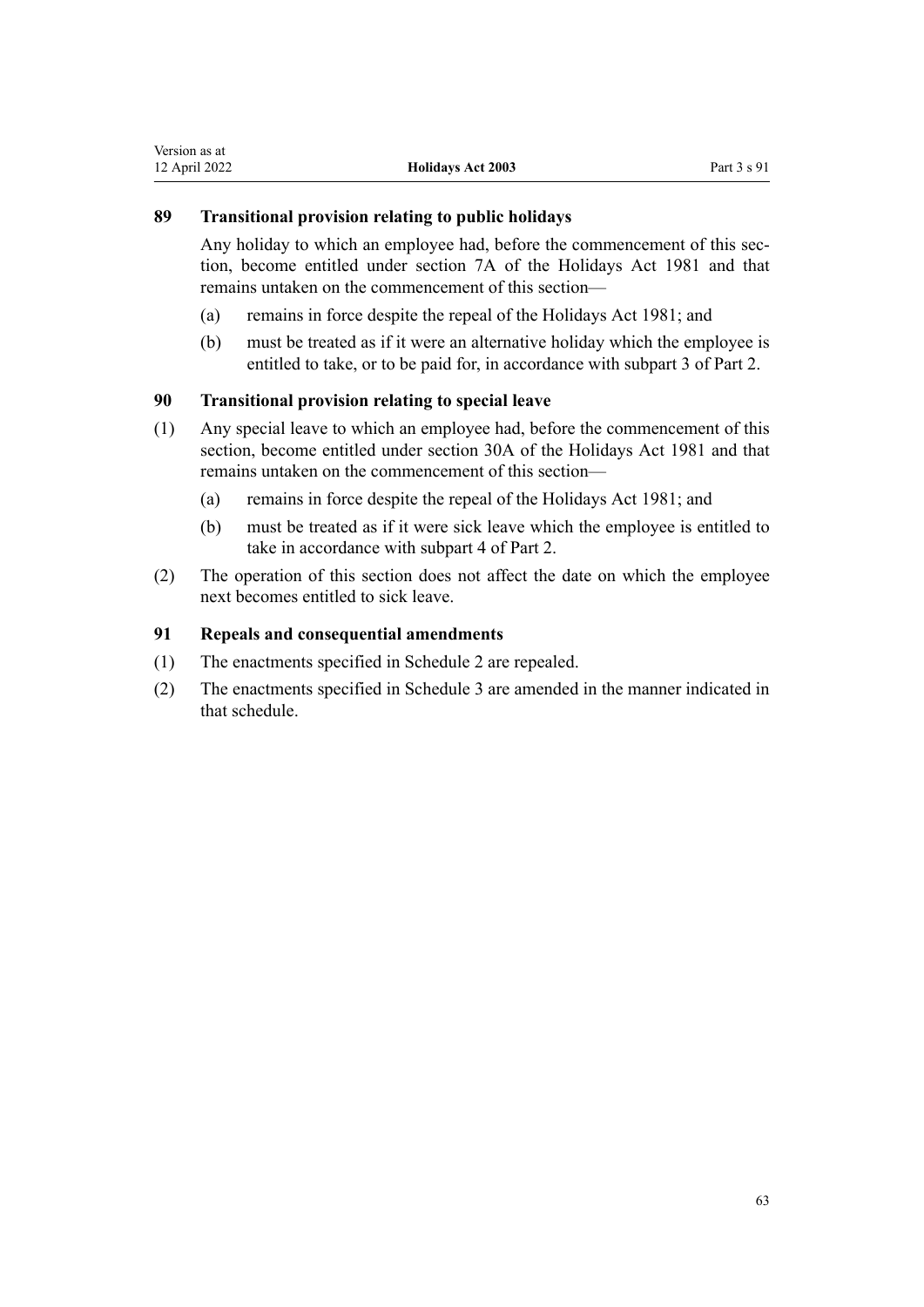## **Schedule 1AA**

# <span id="page-63-0"></span>**Application, savings, and transitional provisions relating to amendments made to this Act on or after 1 April 2016**

[s 5A](#page-10-0)

Schedule 1AA: inserted, on 1 April 2016, by [section 10](http://legislation.govt.nz/pdflink.aspx?id=DLM6773825) of the Holidays Amendment Act 2016 (2016 No 10).

## **Part 1**

## **Provisions relating to Holidays Amendment Act 2016**

Schedule 1AA Part 1 heading: inserted, on 1 April 2019, by [section 36\(1\)](http://legislation.govt.nz/pdflink.aspx?id=LMS50997) of the Domestic Violence—Victims' Protection Act 2018 (2018 No 21).

#### **1 Interpretation**

In this Part, 2016 Act means the [Holidays Amendment Act 2016.](http://legislation.govt.nz/pdflink.aspx?id=DLM6773804)

Schedule 1AA clause 1: amended, on 1 April 2019, by [section 36\(2\)](http://legislation.govt.nz/pdflink.aspx?id=LMS50997) of the Domestic Violence—Victims' Protection Act 2018 (2018 No 21).

#### **2 Application, savings, and transitional provisions arising from 2016 Act**

The amendments made by the 2016 Act do not apply to conduct that occurred before the commencement of that Act.

## **Part 2**

# **Provisions relating to Part 2 of Domestic Violence—Victims' Protection Act 2018**

Schedule 1AA Part 2: inserted, on 1 April 2019, by [section 36\(3\)](http://legislation.govt.nz/pdflink.aspx?id=LMS50997) of the Domestic Violence—Victims' Protection Act 2018 (2018 No 21).

## **3 Interpretation**

In this Part, **2018 Part** means [Part 2](http://legislation.govt.nz/pdflink.aspx?id=DLM7054364) of the Domestic Violence—Victims' Pro‐ tection Act 2018.

Schedule 1AA clause 3: inserted, on 1 April 2019, by [section 36\(3\)](http://legislation.govt.nz/pdflink.aspx?id=LMS50997) of the Domestic Violence—Victims' Protection Act 2018 (2018 No 21).

#### *Provisions relating to family violence leave*

Schedule 1AA heading: inserted, on 1 April 2019, by [section 36\(3\)](http://legislation.govt.nz/pdflink.aspx?id=LMS50997) of the Domestic Violence—Victims' Protection Act 2018 (2018 No 21).

Schedule 1AA heading: amended, on 1 July 2019, by [section 259\(1\)](http://legislation.govt.nz/pdflink.aspx?id=LMS113400) of the Family Violence Act 2018 (2018 No 46).

## **4 Application to pre-commencement family violence**

[Subpart 5](#page-47-0) of Part 2 applies even if all or any of the family violence occurred before the commencement of the 2018 Part.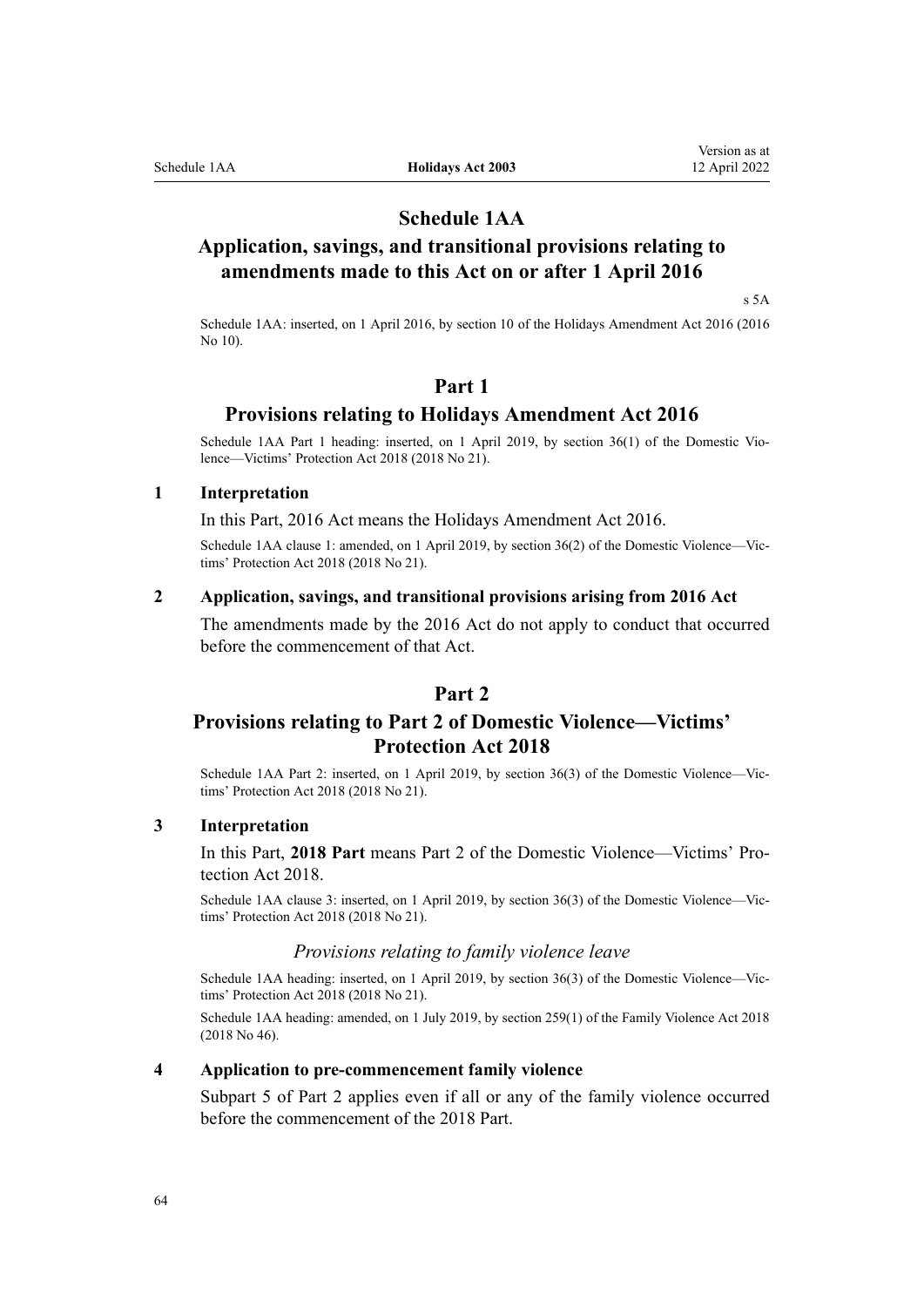<span id="page-64-0"></span>Schedule 1AA clause 4: inserted, on 1 April 2019, by [section 36\(3\)](http://legislation.govt.nz/pdflink.aspx?id=LMS50997) of the Domestic Violence—Victims' Protection Act 2018 (2018 No 21).

Schedule 1AA clause 4 heading: amended, on 1 July 2019, by [section 259\(1\)](http://legislation.govt.nz/pdflink.aspx?id=LMS113400) of the Family Violence Act 2018 (2018 No 46).

Schedule 1AA clause 4: amended, on 1 July 2019, by [section 259\(1\)](http://legislation.govt.nz/pdflink.aspx?id=LMS113400) of the Family Violence Act 2018 (2018 No 46).

## **Part 3**

## **Provisions relating to Holidays (Increasing Sick Leave) Amendment Act 2021**

Schedule 1AA Part 3: inserted, on 24 July 2021, by [section 6\(a\)](http://legislation.govt.nz/pdflink.aspx?id=LMS430539) of the Holidays (Increasing Sick Leave) Amendment Act 2021 (2021 No 18).

#### **5 Transitional provision for existing employees**

- (1) The amendments to [sections 65](#page-43-0) and [66](#page-43-0) in the [Holidays \(Increasing Sick Leave\)](http://legislation.govt.nz/pdflink.aspx?id=LMS430529) [Amendment Act 2021](http://legislation.govt.nz/pdflink.aspx?id=LMS430529) apply to existing employees as provided in this clause.
- (2) On and from the commencement date, when an existing employee next becomes entitled to sick leave for a 12-month period specified in [section 63\(2\)](#page-42-0), the employee's entitlement under [section 65\(2\)](#page-43-0) for that period is 10 days' sick leave.
- (3) On and from the commencement date, when an existing employee next may carry over sick leave under [section 66\(1\),](#page-43-0)—
	- (a) the employee may carry over up to 10 days' sick leave; and
	- (b) the employee's maximum current entitlement under [section 66\(2\)](#page-43-0) is 20 days.
- (4) In this clause,—

**commencement date** means the date on which the [Holidays \(Increasing Sick](http://legislation.govt.nz/pdflink.aspx?id=LMS430529) [Leave\) Amendment Act 2021](http://legislation.govt.nz/pdflink.aspx?id=LMS430529) comes into force

**existing employee** means an employee who is employed by the relevant employer on and from the commencement date.

Schedule 1AA clause 5: inserted, on 24 July 2021, by [section 6\(a\)](http://legislation.govt.nz/pdflink.aspx?id=LMS430539) of the Holidays (Increasing Sick Leave) Amendment Act 2021 (2021 No 18).

#### **Schedule 1**

# **Modifications to subpart 1 of Part 2 to increase minimum entitlement to annual holidays from 1 April 2007**

*[Repealed]*

 $\epsilon$  42

Schedule 1: repealed, on 1 April 2011, by [section 17](http://legislation.govt.nz/pdflink.aspx?id=DLM3172354) of the Holidays Amendment Act 2010 (2010 No 126).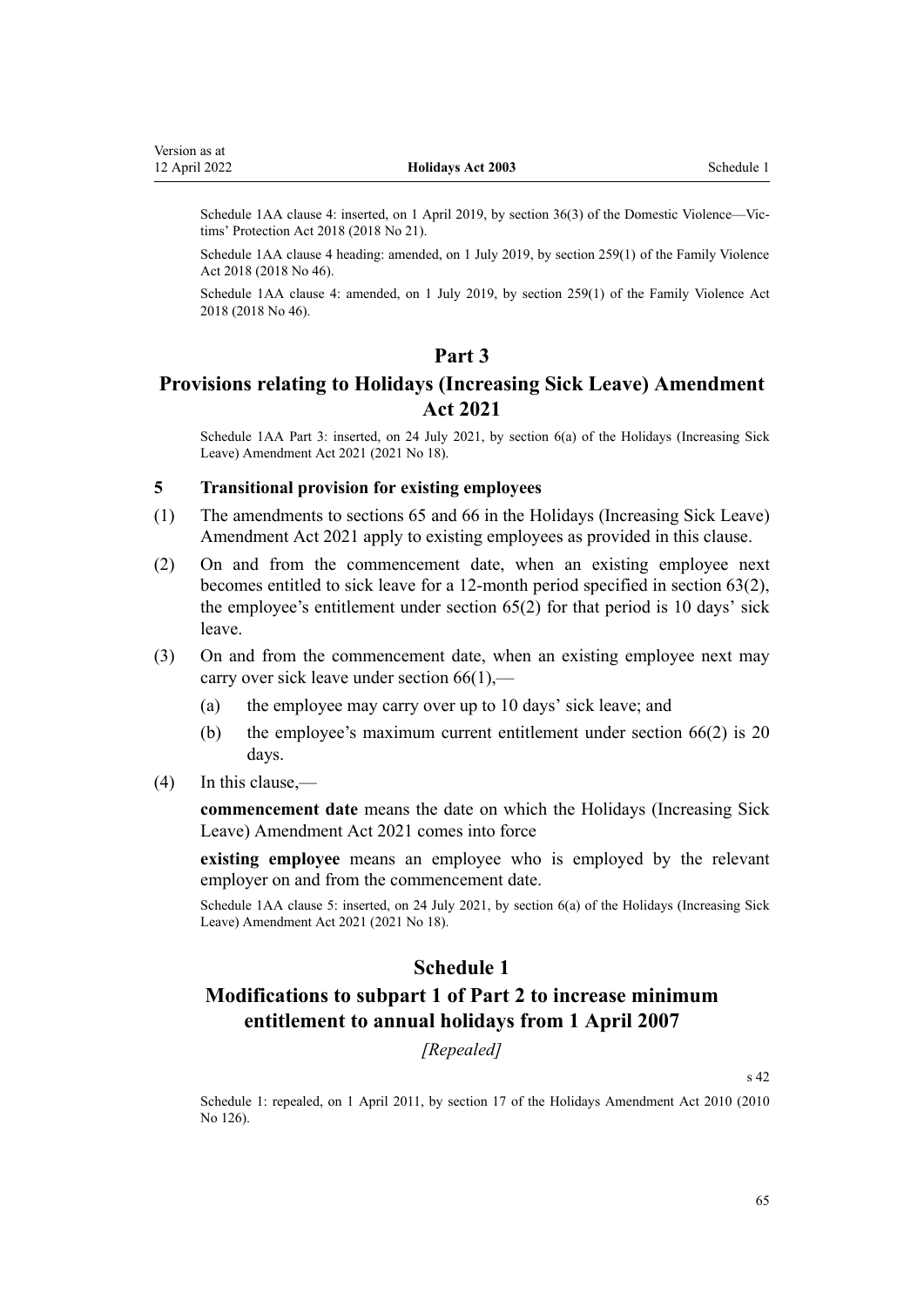# **Schedule 2 Enactments repealed**

[s 91\(1\)](#page-62-0)

Version as at 12 April 2022

<span id="page-65-0"></span>**Anzac Day Act 1966 (1966 No 44)**

*Amendment(s) incorporated in the [Act\(s\)](http://legislation.govt.nz/pdflink.aspx?id=DLM379816)*.

**Employment Relations Act 2000 (2000 No 24)**

*Amendment(s) incorporated in the [Act\(s\)](http://legislation.govt.nz/pdflink.aspx?id=DLM62251)*.

**Holidays Act 1981 (1981 No 15)**

**Human Rights Amendment Act 2001 (2001 No 96)** *Amendment(s) incorporated in the [Act\(s\)](http://legislation.govt.nz/pdflink.aspx?id=DLM122534)*.

**Income Tax Act 1994 (1994 No 164)** *Amendment(s) incorporated in the [Act\(s\)](http://legislation.govt.nz/pdflink.aspx?id=DLM1184504)*.

**Injury Prevention, Rehabilitation, and Compensation Act 2001 (2001 No 49)** *Amendment(s) incorporated in the [Act\(s\)](http://legislation.govt.nz/pdflink.aspx?id=DLM106300)*.

**Labour Department Act Repeal Act 1989 (1989 No 82)** *Amendment(s) incorporated in the [Act\(s\)](http://legislation.govt.nz/pdflink.aspx?id=DLM191734)*.

**New Zealand Railways Corporation Restructuring Act 1990 (1990 No 105)** *Amendment(s) incorporated in the [Act\(s\)](http://legislation.govt.nz/pdflink.aspx?id=DLM223180)*.

**Parental Leave and Employment Protection Act 1987 (1987 No 129)** *Amendment(s) incorporated in the [Act\(s\)](http://legislation.govt.nz/pdflink.aspx?id=DLM120104)*.

**Taxation (Core Provisions) Act 1996 (1996 No 67)** *Amendment(s) incorporated in the Act(s)*.

**Waitangi Day Act 1976 (1976 No 33)** *Amendment(s) incorporated in the [Act\(s\)](http://legislation.govt.nz/pdflink.aspx?id=DLM439058)*.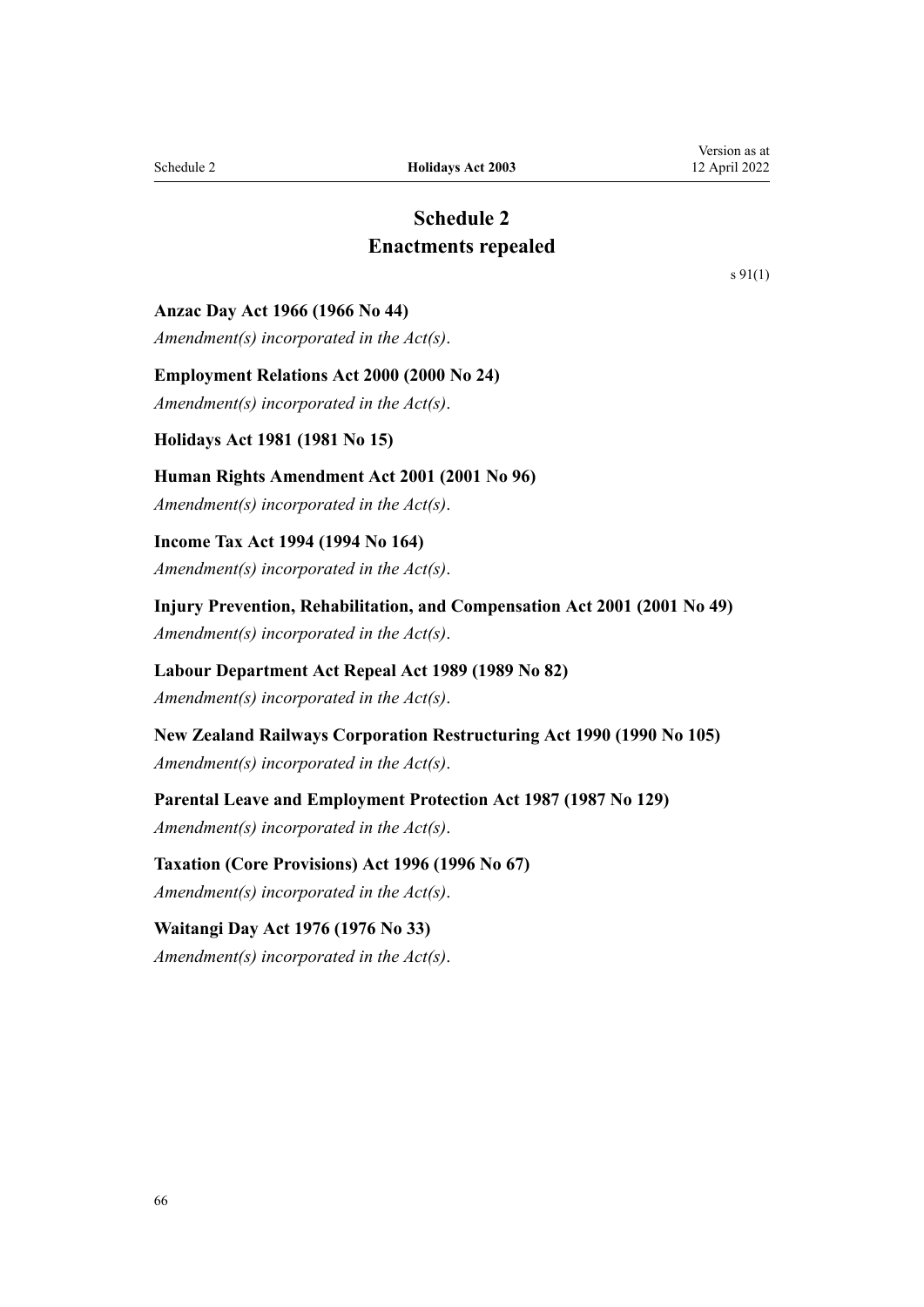# **Schedule 3 Enactments amended**

[s 91\(2\)](#page-62-0)

## **Part 1**

## **Acts amended**

<span id="page-66-0"></span>**Companies Act 1993 (1993 No 105)** *Amendment(s) incorporated in the [Act\(s\)](http://legislation.govt.nz/pdflink.aspx?id=DLM323545)*.

**Electoral Act 1993 (1993 No 87)** *Amendment(s) incorporated in the [Act\(s\)](http://legislation.govt.nz/pdflink.aspx?id=DLM309807)*.

**Employment Relations Act 2000 (2000 No 24)** *Amendment(s) incorporated in the [Act\(s\)](http://legislation.govt.nz/pdflink.aspx?id=DLM59161)*.

**Immigration Act 1987 (1987 No 74)** *Amendment(s) incorporated in the [Act\(s\)](http://legislation.govt.nz/pdflink.aspx?id=DLM111300)*.

**Injury Prevention, Rehabilitation, and Compensation Act 2001 (2001 No 49)**

*Amendment(s) incorporated in the [Act\(s\)](http://legislation.govt.nz/pdflink.aspx?id=DLM103448)*.

**Insolvency Act 1967 (1967 No 54)** *Amendment(s) incorporated in the [Act\(s\)](http://legislation.govt.nz/pdflink.aspx?id=DLM383234)*.

**Judicature Act 1908 (1908 No 89)** *Amendment(s) incorporated in the [Act\(s\)](http://legislation.govt.nz/pdflink.aspx?id=DLM147653)*.

**Parental Leave and Employment Protection Act 1987 (1987 No 129)** *Amendment(s) incorporated in the [Act\(s\)](http://legislation.govt.nz/pdflink.aspx?id=DLM120699)*.

**Social Security Act 1964 (1964 No 136)** *Amendment(s) incorporated in the [Act\(s\)](http://legislation.govt.nz/pdflink.aspx?id=DLM364876)*.

**Volunteers Employment Protection Act 1973 (1973 No 25)** *Amendment(s) incorporated in the [Act\(s\)](http://legislation.govt.nz/pdflink.aspx?id=DLM410135)*.

# **Part 2 Regulations amended**

**Disabled Persons Employment Promotion Order 2002 (SR 2002/332)** *Amendment(s) incorporated in the [order\(s\)](http://legislation.govt.nz/pdflink.aspx?id=DLM164398)*.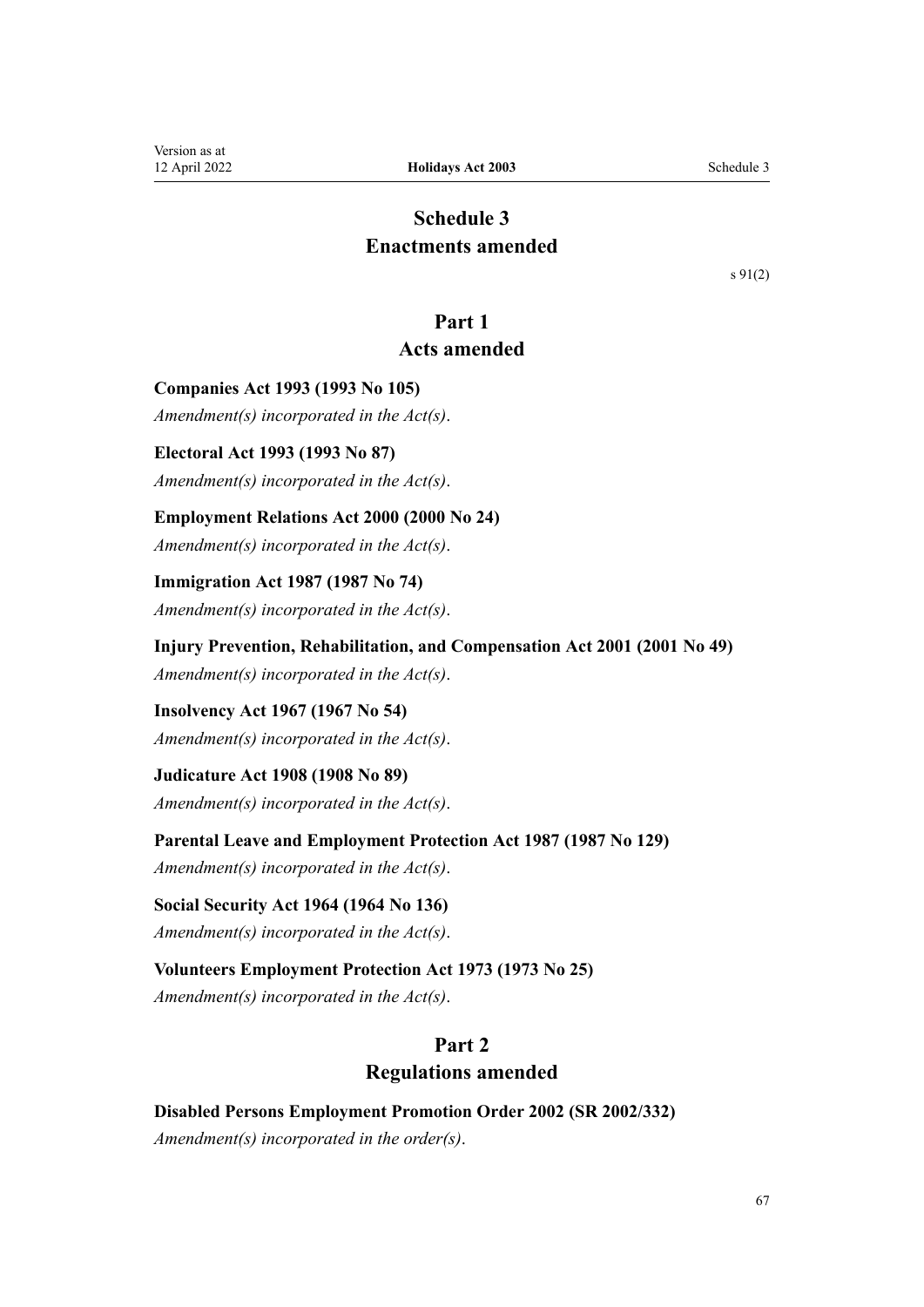## **District Courts Rules 1992 (SR 1992/109)**

*Amendment(s) incorporated in the [rules](http://legislation.govt.nz/pdflink.aspx?id=DLM155456)*.

## **Employment Relations (Prescribed Matters) Regulations 2000 (SR 2000/185)**

*Amendment(s) incorporated in the [regulations](http://legislation.govt.nz/pdflink.aspx?id=DLM7972)*.

#### **Land Transfer Regulations 2002 (SR 2002/213)**

*Amendment(s) incorporated in the [regulations](http://legislation.govt.nz/pdflink.aspx?id=DLM138092)*.

## **Land Transport (Requirements for Storage and Towage of Impounded Vehicles) Regulations 1999 (SR 1999/84)**

*Amendment(s) incorporated in the [regulations](http://legislation.govt.nz/pdflink.aspx?id=DLM278649)*.

## **Land Transport (Storage and Towage Fees for Impounded Vehicles) Regulations 1999 (SR 1999/85)**

*Amendment(s) incorporated in the [regulations](http://legislation.govt.nz/pdflink.aspx?id=DLM278688)*.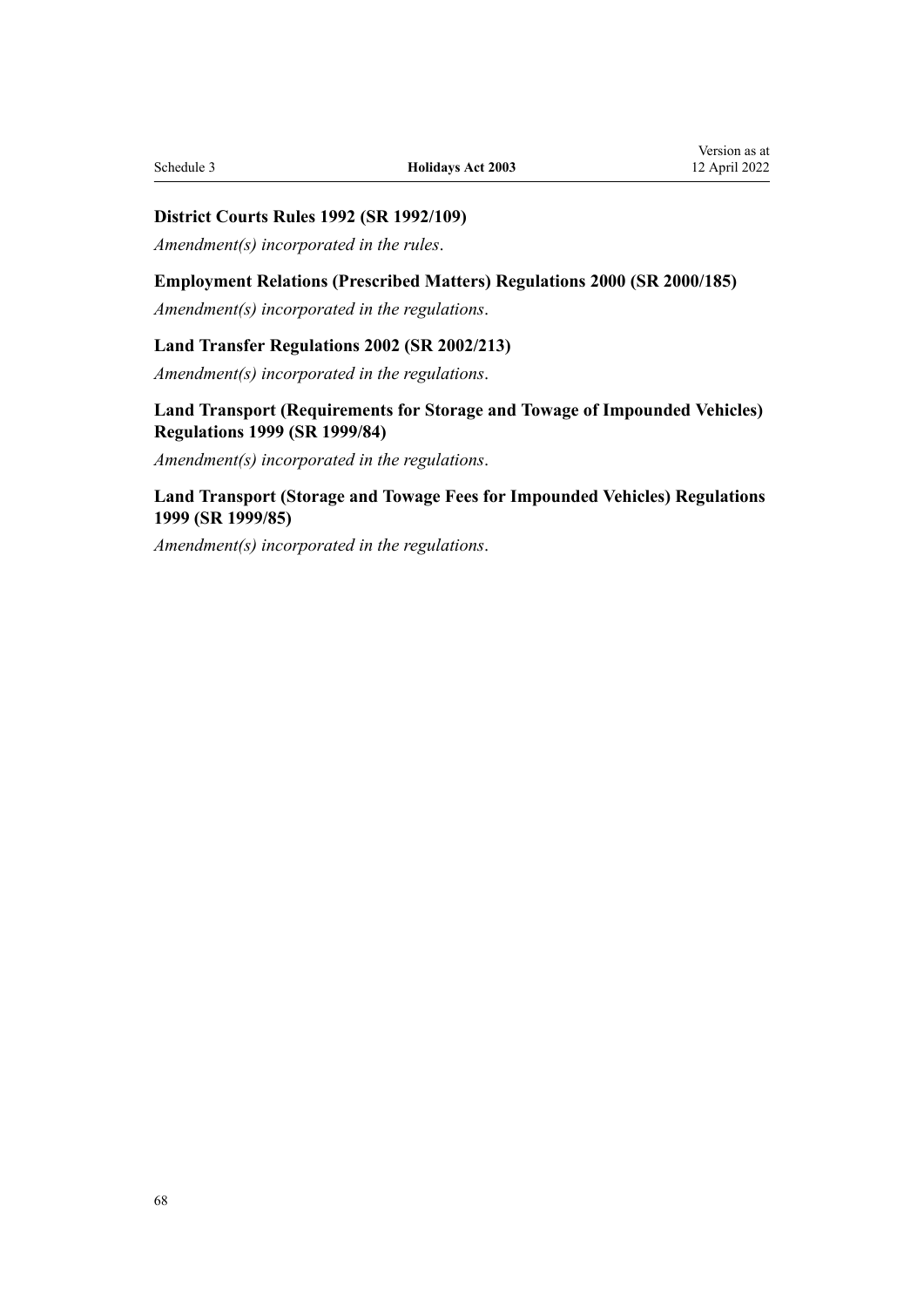# **Holidays Amendment Act 2010**

|                            | Public Act 2010 No 126          |
|----------------------------|---------------------------------|
|                            | Date of assent 26 November 2010 |
| Commencement see section 2 |                                 |

## **1 Title**

This Act is the [Holidays Amendment Act 2010](http://legislation.govt.nz/pdflink.aspx?id=DLM3172302).

## **2 Commencement**

- (1) Section 7(2) and Schedule 1 as far as it relates to section 29 of the principal Act come into force on the day after the date on which this Act receives the Royal assent.
- (2) The rest of this Act comes into force on 1 April 2011.

## **3 Principal Act amended**

This Act amends the Holidays Act 2003.

## **Part 2**

## **Amendments to other Acts and transitional provision**

## **19 Transitional provision**

To avoid doubt, a request under section 28A of the principal Act (as inserted by section 10 of this Act) may be made only in relation to an entitlement year that begins on or after the commencement of this Act.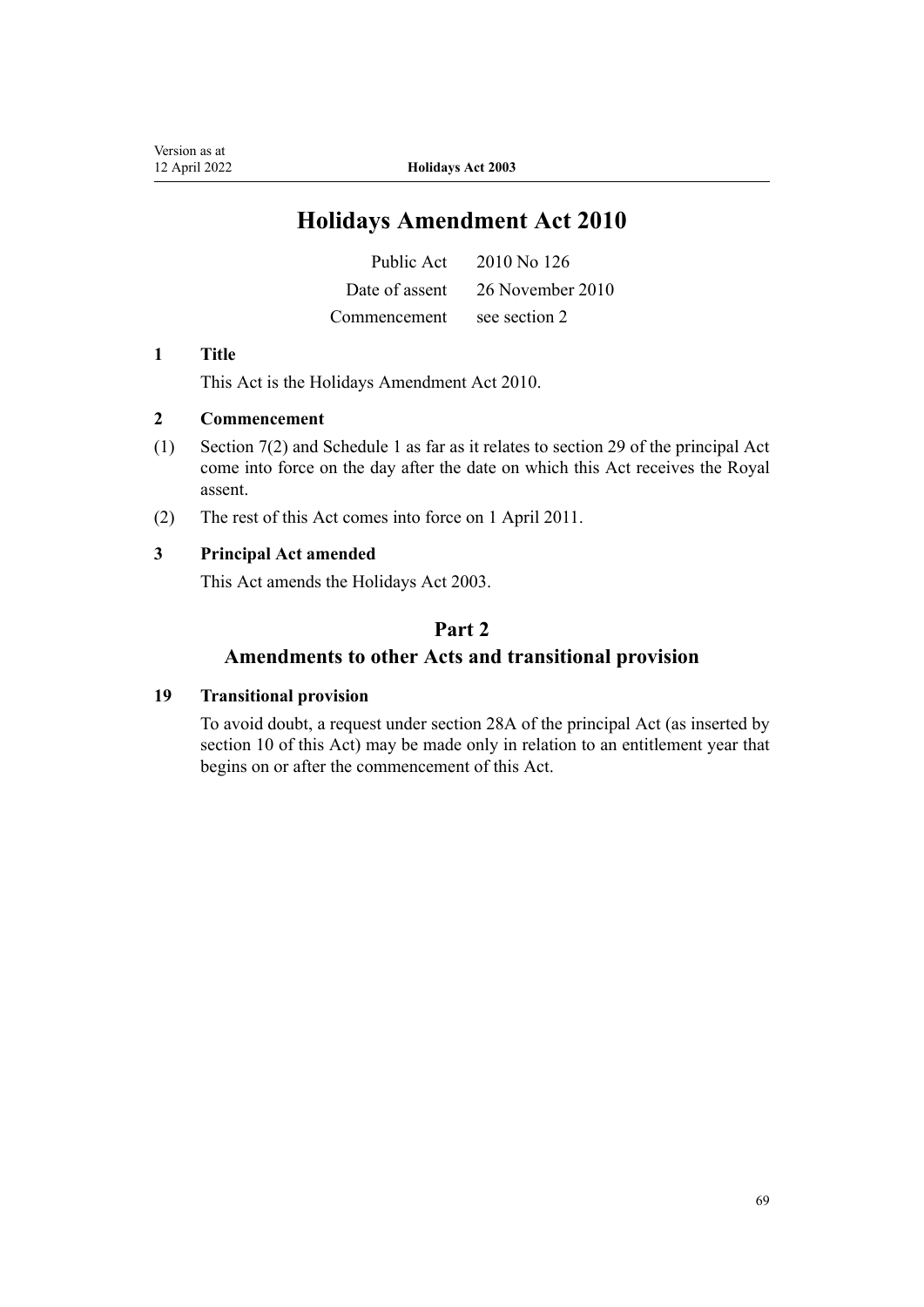#### **Notes**

#### *1 General*

This is a consolidation of the Holidays Act 2003 that incorporates the amendments made to the legislation so that it shows the law as at its stated date.

#### *2 Legal status*

A consolidation is taken to correctly state, as at its stated date, the law enacted or made by the legislation consolidated and by the amendments. This presump‐ tion applies unless the contrary is shown.

[Section 78](http://legislation.govt.nz/pdflink.aspx?id=DLM7298365) of the Legislation Act 2019 provides that this consolidation, pub‐ lished as an electronic version, is an official version. A printed version of legis‐ lation that is produced directly from this official electronic version is also an official version.

#### *3 Editorial and format changes*

The Parliamentary Counsel Office makes editorial and format changes to consolidations using the powers under [subpart 2](http://legislation.govt.nz/pdflink.aspx?id=DLM7298371) of Part 3 of the Legislation Act 2019. See also [PCO editorial conventions for consolidations](http://www.pco.govt.nz/editorial-conventions/).

#### *4 Amendments incorporated in this consolidation*

Te Ture mō te Hararei Tūmatanui o te Kāhui o Matariki 2022/Te Kāhui o Matariki Public Holiday Act 2022 (2022 No 14): [wehenga 7/](http://legislation.govt.nz/pdflink.aspx?id=LMS557838)[section 7](http://legislation.govt.nz/pdflink.aspx?id=LMS557848) [Holidays \(Increasing Sick Leave\) Amendment Act 2021](http://legislation.govt.nz/pdflink.aspx?id=LMS430529) (2021 No 18)

[Holidays \(Bereavement Leave for Miscarriage\) Amendment Act 2021](http://legislation.govt.nz/pdflink.aspx?id=LMS220703) (2021 No 10)

Secondary Legislation Act 2021 (2021 No 7): [section 3](http://legislation.govt.nz/pdflink.aspx?id=LMS268932)

Regulatory Systems (Workforce) Amendment Act 2019 (2019 No 63): [Part 2](http://legislation.govt.nz/pdflink.aspx?id=LMS83692)

Family Violence Act 2018 (2018 No 46): [section 259\(1\)](http://legislation.govt.nz/pdflink.aspx?id=LMS113400)

Domestic Violence—Victims' Protection Act 2018 (2018 No 21): [Part 2](http://legislation.govt.nz/pdflink.aspx?id=DLM7054364)

Contract and Commercial Law Act 2017 (2017 No 5): [section 347](http://legislation.govt.nz/pdflink.aspx?id=DLM6844761)

[Holidays Amendment Act \(No 2\) 2016](http://legislation.govt.nz/pdflink.aspx?id=DLM6984000) (2016 No 76)

Interest on Money Claims Act 2016 (2016 No 51): [section 29](http://legislation.govt.nz/pdflink.aspx?id=DLM6943370)

[Holidays Amendment Act 2016](http://legislation.govt.nz/pdflink.aspx?id=DLM6773804) (2016 No 10)

Home and Community Support (Payment for Travel Between Clients) Settlement Act 2016 (2016 No 2): [section 32\(2\)](http://legislation.govt.nz/pdflink.aspx?id=DLM6601011)

[Holidays \(Full Recognition of Waitangi Day and ANZAC Day\) Amendment Act 2013](http://legislation.govt.nz/pdflink.aspx?id=DLM4274700) (2013 No 19) [Holidays Amendment Act 2010](http://legislation.govt.nz/pdflink.aspx?id=DLM3172302) (2010 No 126)

Employment Relations Amendment Act 2010 (2010 No 125): [section 40](http://legislation.govt.nz/pdflink.aspx?id=DLM3172577)

[Holidays \(Transfer of Public Holidays\) Amendment Act 2008](http://legislation.govt.nz/pdflink.aspx?id=DLM1242400) (2008 No 103)

Taxation (KiwiSaver) Act 2007 (2007 No 110): [sections 119–121](http://legislation.govt.nz/pdflink.aspx?id=DLM1107383)

Relationships (Statutory References) Act 2005 (2005 No 3): [section 7](http://legislation.govt.nz/pdflink.aspx?id=DLM333795)

[Holidays Amendment Act 2004](http://legislation.govt.nz/pdflink.aspx?id=DLM315681) (2004 No 85)